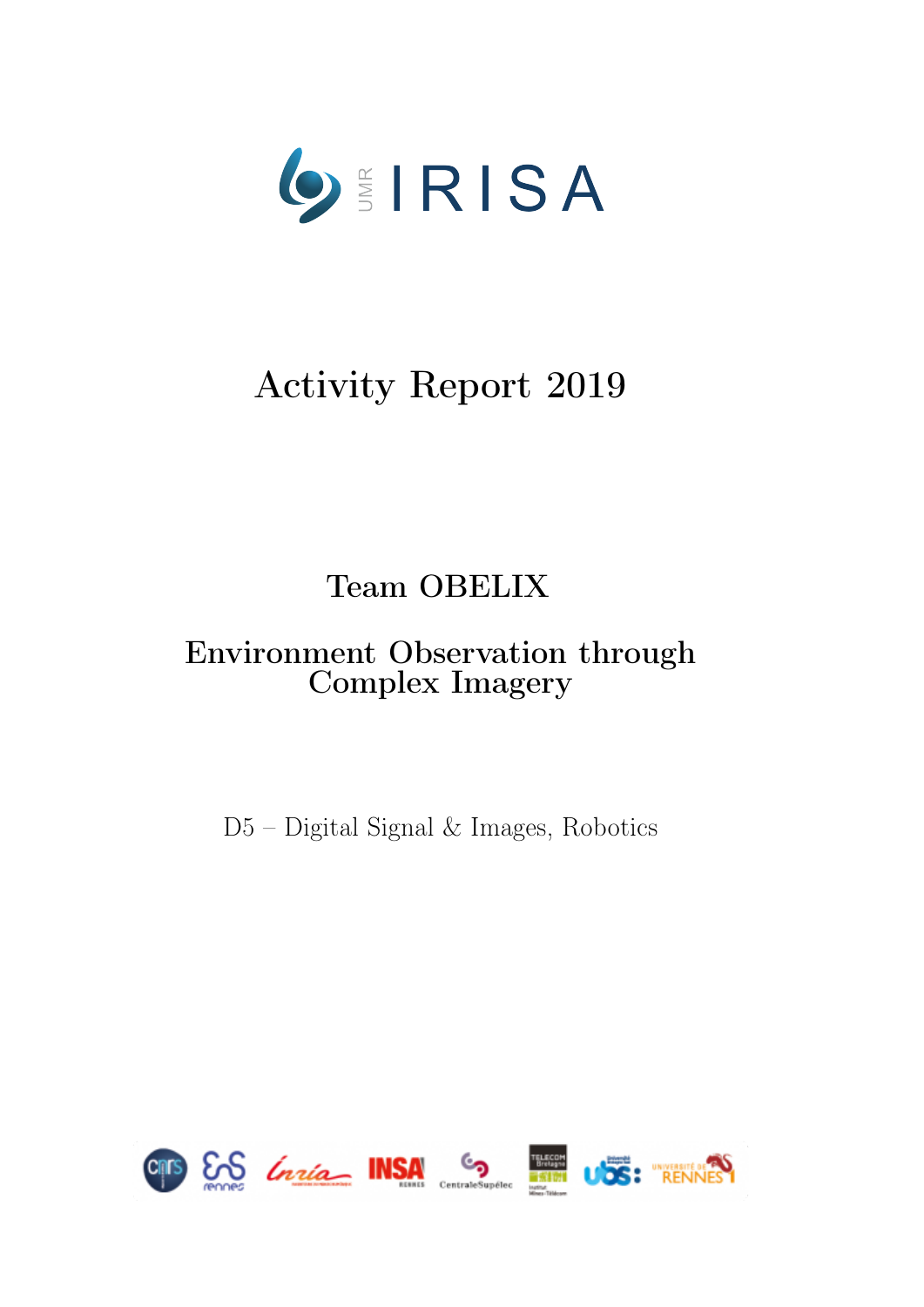Team OBELIX IRISA Activity Report 2019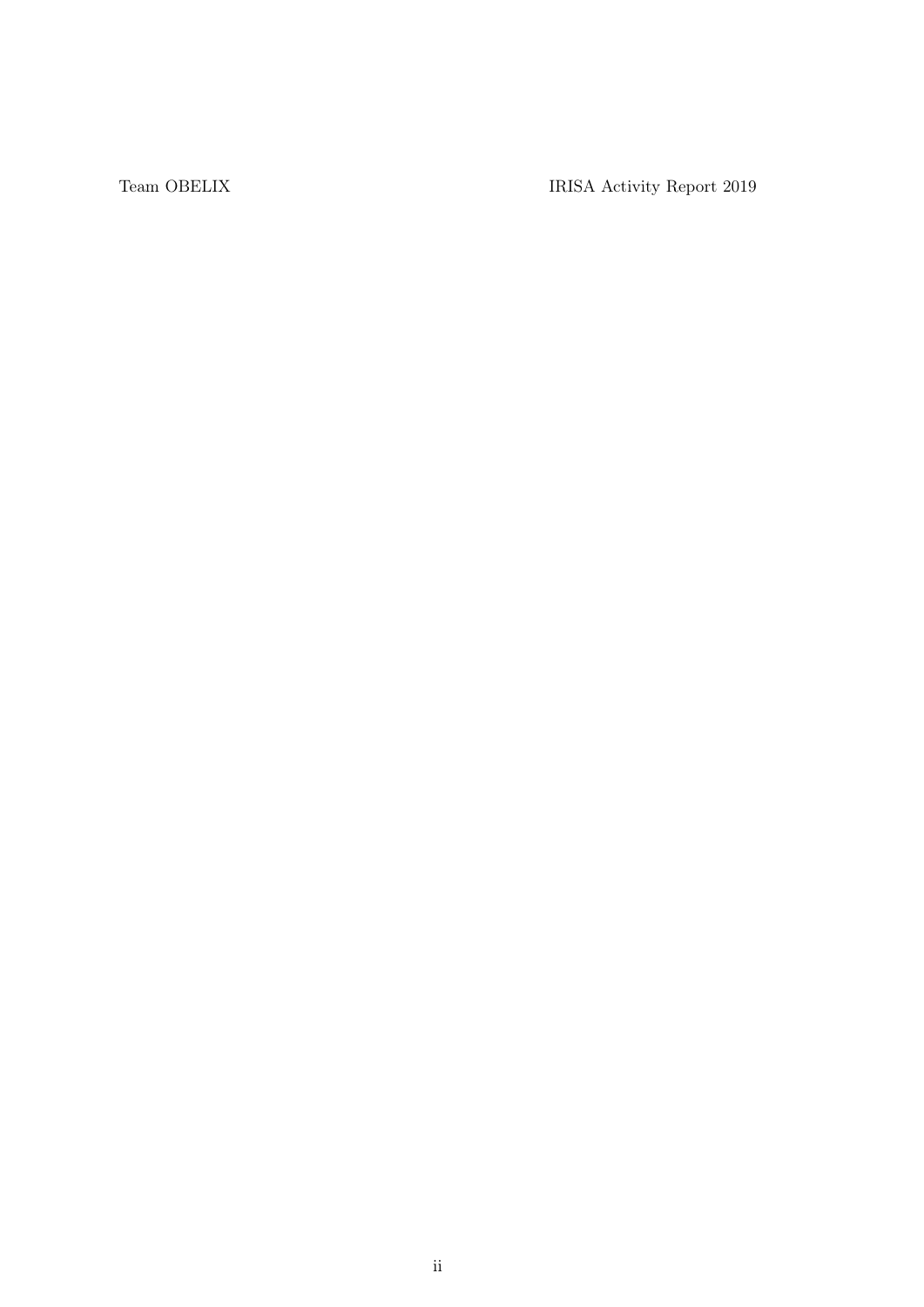# 1 Team composition

### Head of the team

Sébastien Lefèvre, Professor, Université Bretagne Sud

### Université Bretagne Sud staff

Nicolas Courty, Professor and delegation at INRIA Panama Team (until mid 2019) Laetitia Chapel, Assistant Professor Luc Courtrai, Assistant Professor Chloé Friguet, Assistant Professor François Merciol, Assistant Professor Minh-Tan Pham, Assistant Professor, since September 2019 Charlotte Pelletier, Assistant Professor, since October 2019

### Associate/external members

Thomas Corpetti, Senior researcher (DR), CNRS Romain Dambreville, Researcher, WIPSEA, until September 2019 Yann Le Guyadec, Assistant Professor, Université Bretagne Sud Romain Tavenard, Assistant Professor, Université Rennes 2

### Post-docs

Bharath Bhushan Damodaran, DeepOT and MMT projects Deise Santana Maia, Semmacape project, since November 2019 Behzad Mirmahboub, DeepTree project Minh-Tan Pham, DeepDetect project, until August 2019 Clément Elvira (OATMIL project), with INRIA PANAMA, from November 2019

### PhD students

Jamila Mifdal, UBS grant (with LMBA and UIB), since October 2015, defenfed November 2019 Javiera Castillo Navaro, CNES/ONERA grant, since January 2019 Florent Guiotte, RB/Tellus/OBELIX grant, since October 2017 Manal Hamzaoui, ANR grant, since November 2019 Mathieu Laroze, CIFRE Wipsea, since June 2016 Ahmed Samy Nassar, OBELIX/ETH Zurich grant, since September 2017 Caglayan Tuna, CNES/CLS grant, since October 2017 Heng Zhang, CIFRE Atermes with Lacodam team, since December 2018 Titouan Vayer, UBS grant, since November 2017 Claire Voreiter, CNES/Thalès grant, since October 2018 Kilian Fatras, ANR grant, since November 2018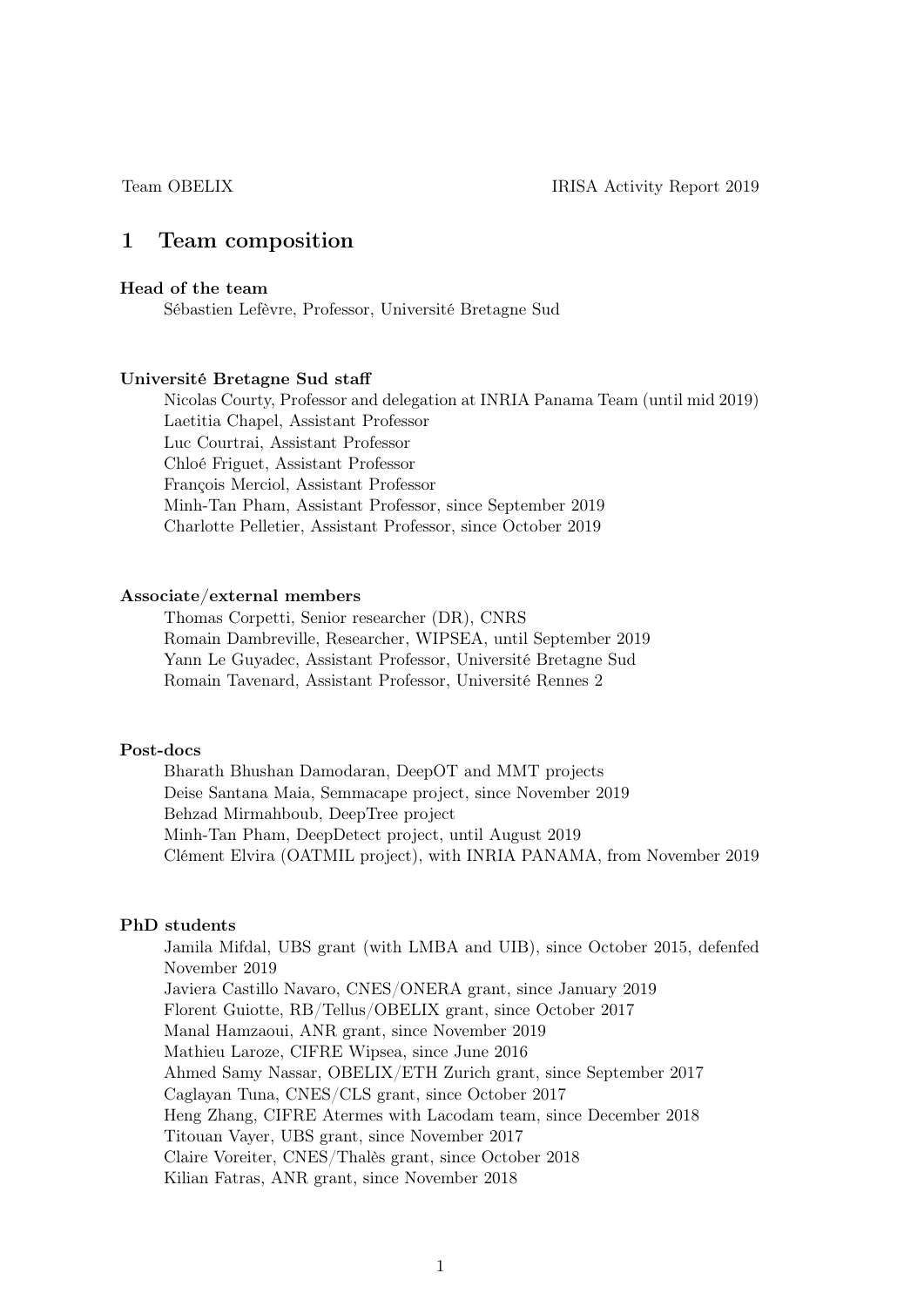### Visiting student

Marc Rußwurm, from Technical University Munich, visiting Obelix between October 2018 and February 2019

# Research engineers, technical staff

Jean-Christophe Burnel, Engineer, since September 2019 Jérôme Moré, Engineer, since February 2019

### Master and DUT students

Jean-Christophe Burnel, UBS, January – June 2019 Gwendal Cachin-Bernard, IUT Vannes (Apprenticeship), since September 2019 Alexandre Chojnacki, ENSTA Bretagne, Mars – August 2019 Alexis Le Mouhaer, IUT Vannes, July 2019 Francois Painblanc, ENSAI, April – August 2019 Glenn Pedron, IUT Vannes, April – June 2019 Mathis Racinne-Divet, IUT Vannes, April – June 2019 Arnaud Seysen, IUT Vannes, March – May & July 2019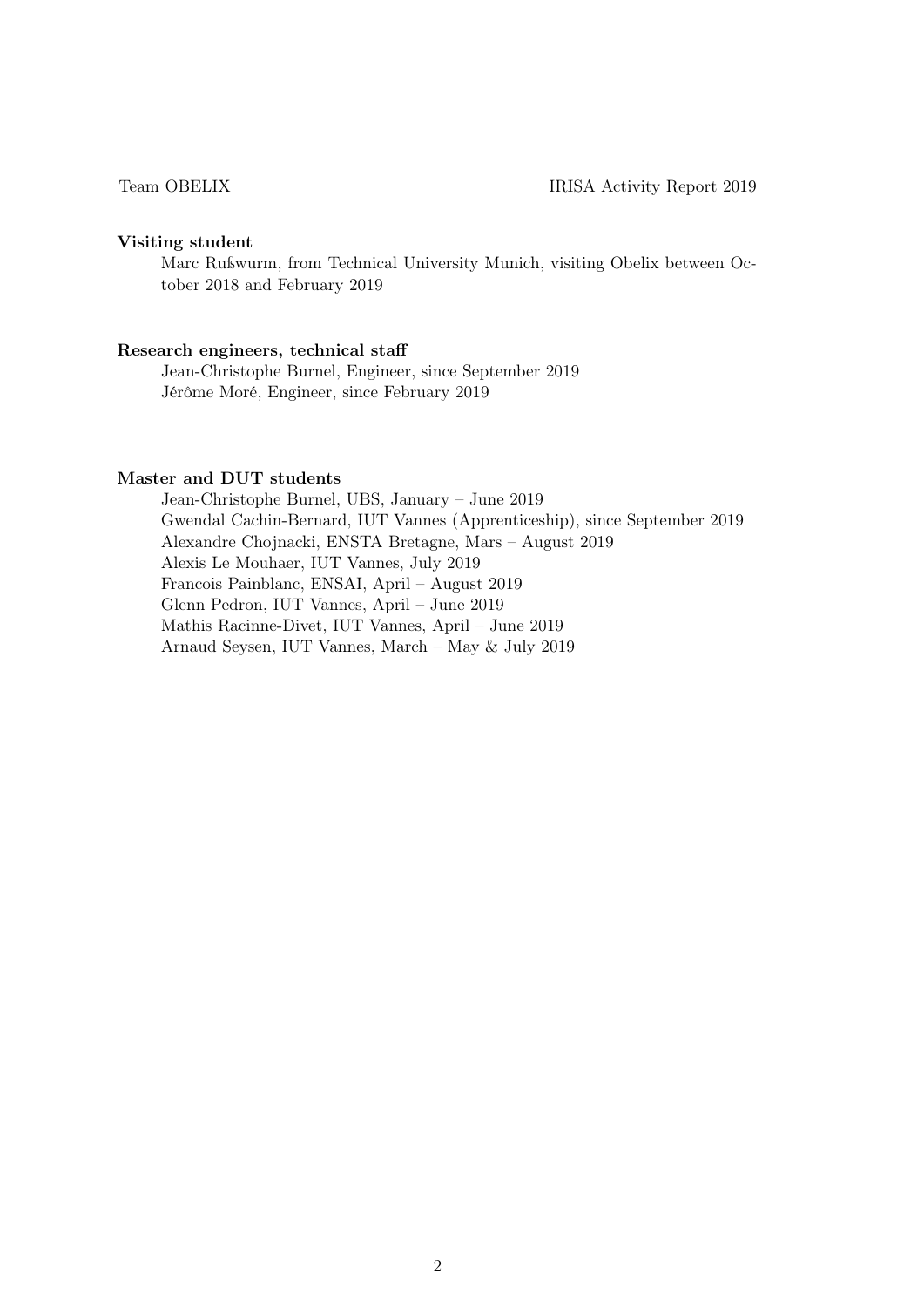# 2 Overall objectives

# 2.1 Overview

Observation is one of the key issues in the understanding of environmental systems. A large amount of possibilities, ranging from local probes or networks to hyperspectral remote sensing images, is at the moment available to sense and extract environmental parameters. Among them, aerial or satellite imaging sensors allows for observation at a very large scale. But Earth Observation raises also fundamental challenges. Its impacts are numerous and related to a wide range of application fields, often related to environmental issues: agricultural monitoring and planning for a better exploitation of crops and fields; urban remote sensing for built-up area assessment, urban-natural interaction understanding, pollution monitoring, etc.; analysis of coastal ecosystems through geomorphology studies; land cover mapping and monitoring for identifying the impact of our society on Earth; crisis management and global security aiming to deliver rapid and critical information to rescue operations, e.g., damage assessment, flood delineation, etc. These last applications require fast and even real-time tools for remote sensing.

Unsurprisingly, the number and the complexity of applications based on earth observation are continuously growing. Indeed, our society benefits from the availability of a wide range of earth observation satellites, and several new sensors are launched every year. Within Europe, the Sentinel Copernicus program aims to freely deliver 4 TB daily within the next few years. The dynamics of the remote sensing field leads today to abundant resources of geospatial image data. This advantage has now turned into a serious issue when one has to explore the available data to find some information of interest, and geospatial big data becomes one of the major challenges to be addressed within computer and information sciences. Indeed, how not to be lost in the massive amount of available geospatial data, not far from reaching the Zettabyte scale (ZB)?

Beyond the exceptional data volume to be handled in remote sensing, image intrinsic complexity also brings hard scientific and technological challenges. With the continuous improvement of earth observation satellite sensors, geospatial data are now: multior even hyperspectral delivering rich information about observed objects or lands from across the electromagnetic spectrum, beyond the visible light our visual system is used to deal with; daily observations of the same part of Earth which can be revisited by a satellite with ever higher frequencies; at a high or even very-high resolution, allowing to observe from space (from a distance of more than 500km) what occurs on the ground on only 30 centimeter square. This also raises the problem of multiple observations of the same object or part, at various resolutions, and thus with various viewpoints expecting to deliver a globally better understanding of our environment. Moreover, the generalization of very high spatial resolution sensors has a direct influence on the data volume tackled by methods and systems in the field, with an increase of an order of magnitude of 10,000 (one Landsat pixel was representing 30m2 while one WorldView-3 pixel will represent 31cm2). Finally, the complexity also comes from the significant noise, imprecision, and incompleteness that characterized observations provided by remote sensing.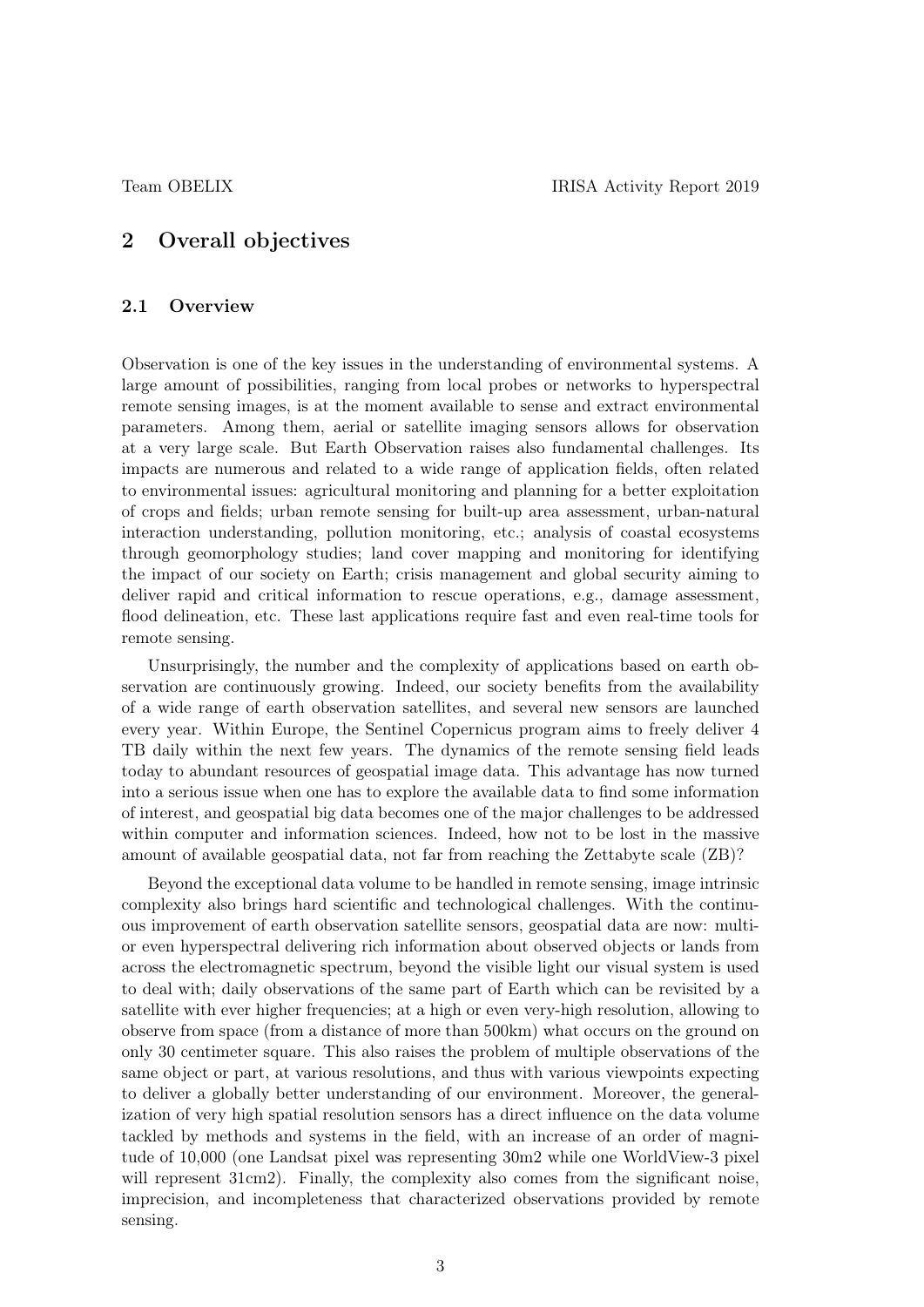Key Issues. The overall objective of the team is the processing of complex images for environmental purposes. In such a context, available data form a massive amount of multidimensional (multi- or hyperspectral) noisy observations with high spatio-temporal variability and coming from multiple sources. While understanding these data stays very challenging, environmental systems always come with some additional knowledge or models that are worth being exploited to achieve environment observation. Finally, whatever the task involved (e.g., analysis, filtering, classification, clustering, mining, modeling, etc.), specific attention has to be paid to the way results are provided to the end-users, helping them to benefit from their added value.

# 2.2 Scientific foundations

# 2.2.1 Processing complex environmental data

Environment observation requires one to perform various data processing tasks: analysis to describe the data with relevant features; filtering and mining to highlight significant data; clustering and classification to map data with predefined or unknown classes of interest; and modeling to understand the underlying phenomena. In this context, processing complex data brings various challenges that will be addressed by the team, both from theoretical and computational points of view. Highly dimensional images, massive datasets, noisy observations, fine temporal and spatial scales, together motivate the design of new dedicated methods that can handle this complexity. The underlying techniques refer to scale-space models (e.g., using hierarchical tree-based image representations) for feature extraction and manifold learning for the theoretical part, and to massive computing using GPUs networks and data intensive systems (based on Hadoop for instance) for the operational level.

Observing data at multiple scales Multiscale modeling of an image enables the access, analysis, processing, understanding and interaction with the image at various levels of details, but also enables one to provide some independence to raw geospatial data, thus introducing a way to deal with the intrinsic complexity of heterogeneous geospatial image repositories. This will allow real-time global land cover monitoring, and foster geospatial description and learning methods to anticipate future challenges faced by our data-intensive society.

Geospatial objects of interest, such as buildings or military targets, manifest themselves most often at various scales within and across the acquired images. Moreover, the clarity of interactions among landscape components (with the purpose of compound object recognition for instance) can also vary greatly with respect to the observation scale. Consequently, image representation schemes capable of accommodating multiple scales are invaluable in the context of geospatial data analysis. Besides, the wide acclaim of the object-based image analysis paradigm has further emphasized the need for multiscale image representation methods [Bla10]. This paradigm relies on a prior segmentation step that aims to gather pixels into regions for further analysis. The team

<sup>[</sup>Bla10] T. BLASCHKE, "Object based image analysis for remote sensing", ISPRS Journal of Photogrammetry and Remote Sensing 65, 1, 2010, p. 2–10.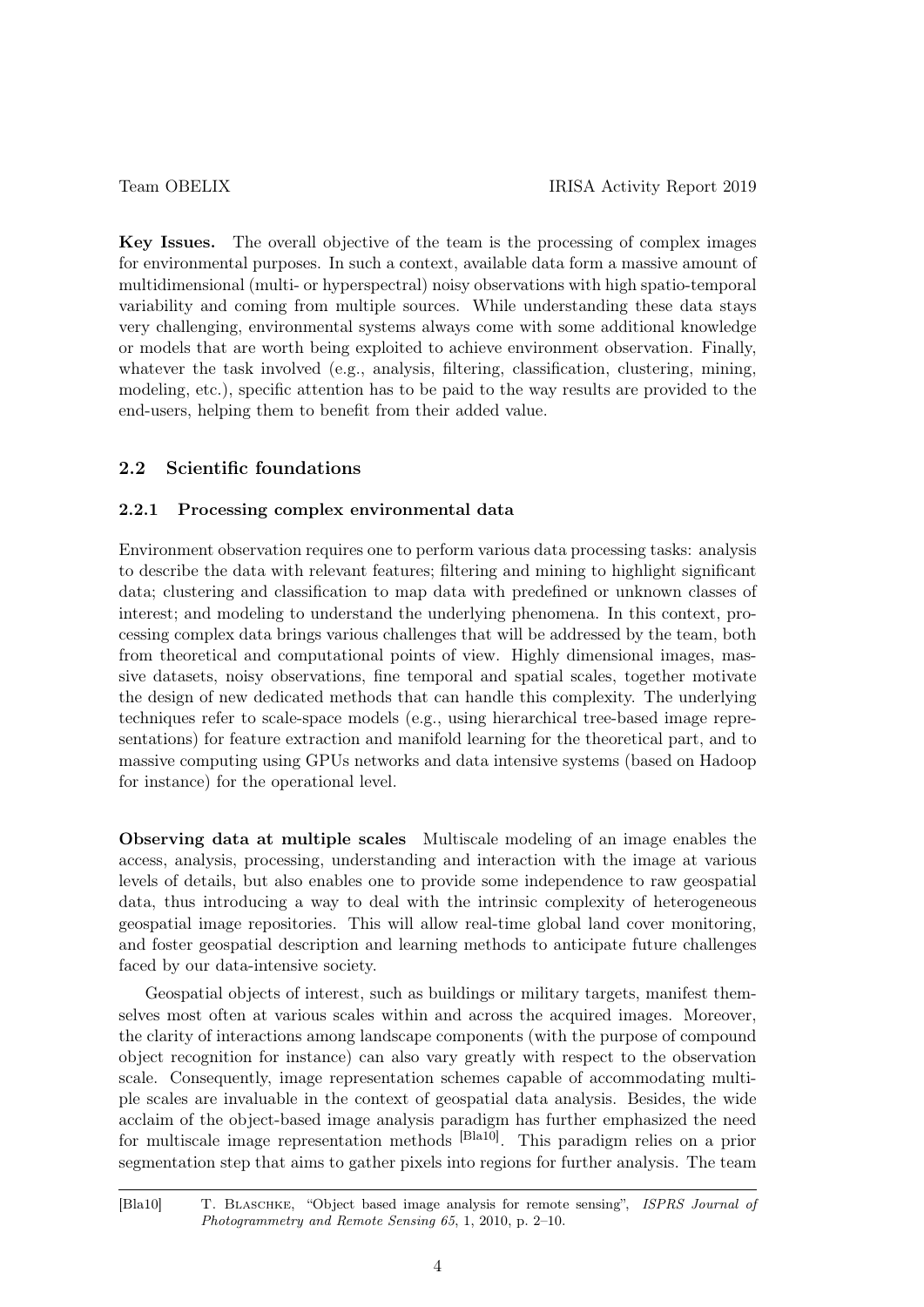has introduced various efficient segmentations algorithms, with a focus on supervised techniques that rely on user knowledge or input.

In particular, given a satellite image at a single resolution, various methods have been designed for constructing its multiscale representation. Wavelets and Gaussian pyramids for example, are popular multiresolution tools in this regard, employed especially with the purpose of image fusion (pan sharpening) and change detection. Unfortunately, they fail to preserve the contours of the image components, and consequently do not lend themselves well for multiscale object-based image analysis. Hierarchical representations form a relevant alternative introduced by the mathematical morphology community. Among the available tree models belonging to this category, partition hierarchies consist of producing segmentation maps of their input at various coarseness levels, with the latter being directly related to the scale under consideration. Inclusion hierarchies rely on the iterative nesting of image components, e.g., from isolated extrema to larger objects. Both models enable efficient representation and direct subsequent extraction of meaningful image regions at arbitrary scales. Hence, multiple tree models relying on these powerful representations have been introduced [SW09], e.g., binary partition trees, or min/max trees. Moreover, certain tree variations can accommodate flexible segmentation strategies according to arbitrary criteria, while additionally preserving the contours of image components [PLCS12]. We explore in the team how to build such hierarchical models from large and multivariate datasets. In order to face the inherent complexity of remote sensing data, we also consider to exploit some prior knowledge when constructing the image model, e.g., in high dimensional spaces.

The description of image content (or feature extraction) is a stage of crucial importance for various geospatial applications, such as content-based retrieval, classification and mapping. Consequently, a plethora of content descriptors have been elaborated in this regard, either at pixel, region or global level, capturing spectral, textural, shapebased, geometric and even localized image properties. Even though content-description approaches have come a long way in the past couple of decades, the challenges, practical requirements and complexity of the data under consideration have increased just as much, if not more. Indeed, content description has to be robust against global and local illumination, rotation, scale variations and geometric deformations. Moreover, with the advances in terms of spatial and spectral resolutions, content descriptors are expected to adapt to their variations, so as to exploit the additional information; for instance by means of descriptors capable of capturing fine spectral image characteristics, or even particular spatial arrangements of predefined objects. Furthermore, the availability of time series has enabled a whole new level of temporal queries that require suitable temporal features. The team aims to elaborate such original and robust features, e.g., with a focus on morphological attributes taking into account some prior knowledge.

Facing the curse of dimensionality Environmental data usually come with high dimensionality, either in the number of samples or in the number of dimensions per

<sup>[</sup>SW09] P. Salembier, M. Wilkinson, "Connected operators", IEEE Signal Processing Magazine 6, 6, 2009, p. 136–157. [PLCS12] B. Perret, S. Lefèvre, C. Collet, E. Slezak, "Hyperconnections and hierarchical

representations for grayscale and multiband image processing", IEEE Transactions on Image Processing 21, 1, January 2012, p. 14–27.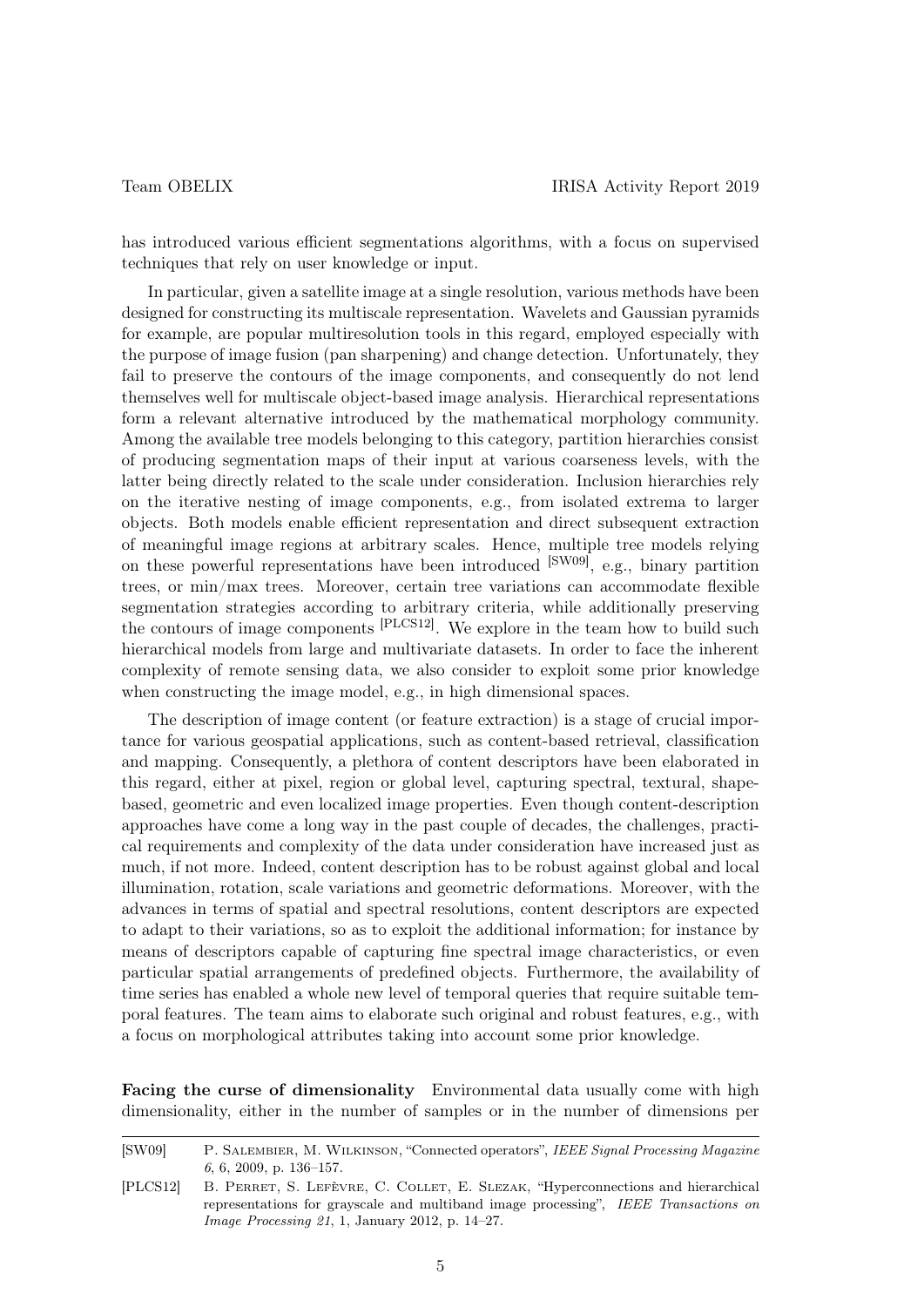sample. A good example is found in Hyperspectral Imaging, where a pixel is a vector of reflectances sampled over different wavelengths, and an image is therefore a data cube usually containing several hundreds of reflectances per pixel. This dimensionality comes with several problems that arise either from a statistical viewpoint (curse of dimensionality) or from computational issues. A good solution is found in dimensionality reduction techniques, which hopefully provide concise representation of the initial information. This reduced information set could be obtained through the embedding of the original data in a lower dimensional but meaningful space. This embedding usually stems from a variety of different energy functions to be optimized, generally associated to the quality of reconstruction of the samples from the embedding space to the original input space. The matrix factorization problem provides a well-grounded framework to a wide class of dimensionality reduction techniques. By decomposing a given data matrix into a product of two matrices (representing respectively the embedding space and the surrogate representation on the data in this space), one can find the expression of several well known transformations by setting constraints on the embedded space or the decomposition. Hence, the Principal Component Analysis is obtained when an orthogonality constraints is set on the vectors of the embedding space. Setting a positivity constraint on both matrices lead to the well known nonnegative matrix factorization. Adding sparsity constraints on the embedding vectors leads to sparse PCA techniques, while imposing it on the reduced coordinates lead to the sparse coding.

We have started in the team to work extensively on the convex formulation of these problems, since it buries strong relations with the underlying physics of the phenomena: the observed data are then assumed to a be mixture of existing, identified, components. As examples, in the case of hyperspectral data, at a given location, and because of the spatial resolution of the captor and scattering effects, the value contained in one pixel is assumed to be a combination of several spectra that describe the reflectance of a "pure" material (e.g., soil, water, asphalt, etc.). Those materials are said to be endmembers. The problem of unmixing  $[BDPD+12]$  those data amounts to find which of those endmembers are present in the pixel spectrum, and in which proportion (abundance). This constitutes a difficult ill-posed inverse problem for which no closed-form solutions are available, but where matrix factorization techniques provide appealing solutions (e.g. sparsity constraints or convexity constraints). We also plan to use those kind of technique for the analysis and unmixing of time series representing land covers.

Also, the dimensionality problems can be solved to some extent by subsampling the original dataset, and providing this way a subset of the data which contains most of the relevant information. As a matter of fact, this subsampling problem buries a lot of resemblances with the matrix factorization problem, since they both try to identify low ranks approximations of the original data matrix. In the literature, this sub-sampling problem is also referred to as precise definition or, as coarse graining. Several criteria can be defined to evaluate the quality of this approximation: Minimization of the eigenvector distortion, label propagation, spectrum perturbation, maximization of the data coverage and diversity, etc. Sometimes, these methods make the assumption that the dataset

<sup>[</sup>BDPD<sup>+</sup>12] J. M. Bioucas-Dias, A. Plaza, N. Dobigeon, M. Parente, Q. Du, P. Gader, J. Chanussot, "Hyperspectral unmixing overview: Geometrical, statistical, and sparse regression-based approaches", Selected Topics in Applied Earth Obs. & Remote Sensing, IEEE J. 5, 2, 2012, p. 354-379.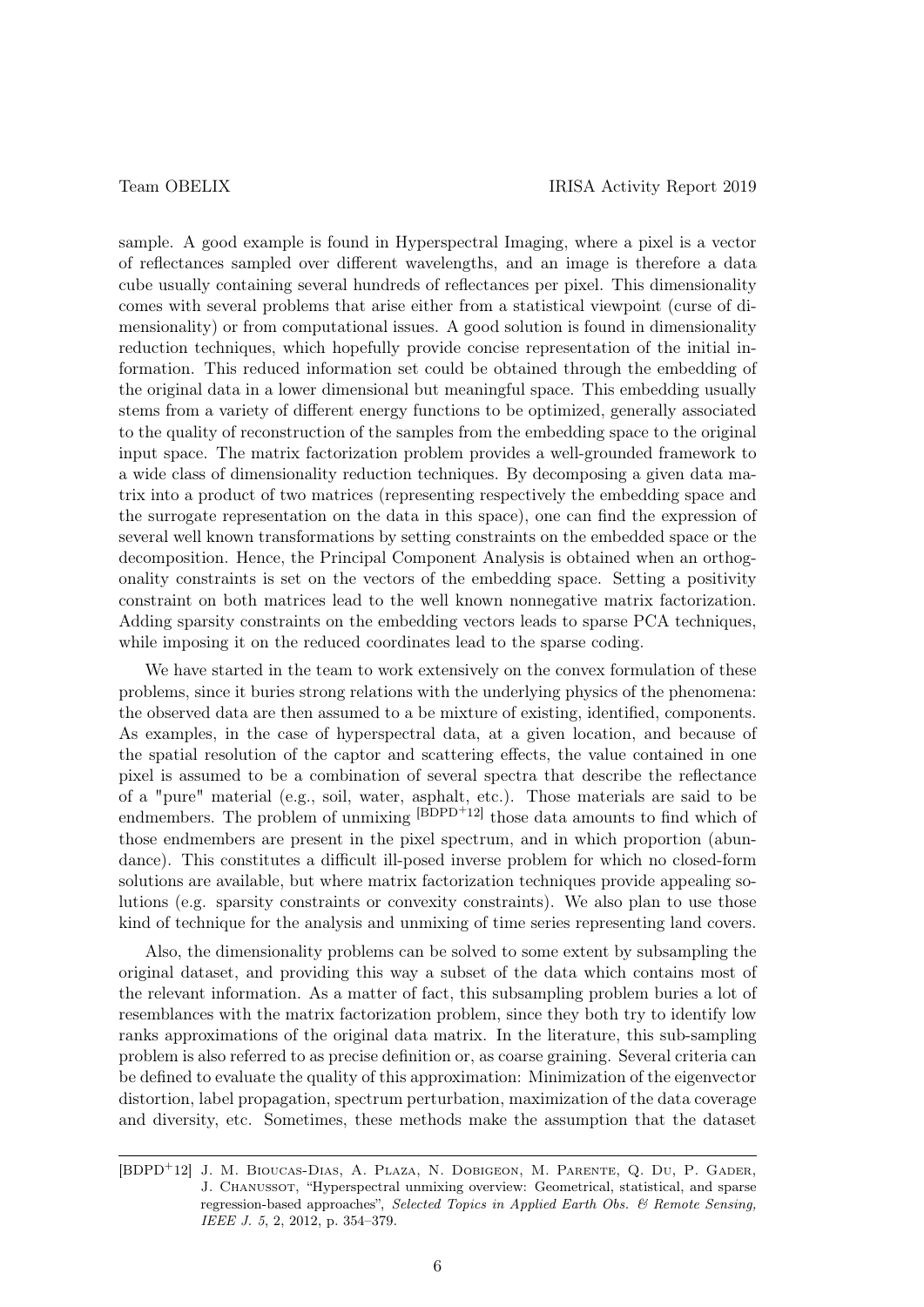lives onto a smooth manifold, the structure of which should be preserved through the sub-sampling process. Among others, it is possible to characterize the manifold thanks to the Laplace-Beltrami operator, which is a generalization of the Laplace operator to Riemannian manifolds. In <sup>[CL06]</sup>, the Laplace-Beltrami operator is shown to be fairly well approximated by the Gaussian kernel, exhibiting a strong link between the manifold study and kernel methods in machine learning (with RBF kernels) from which the team has designed a new manifold learning algorithm <sup>[CBJ11]</sup>. Furthermore, the team is studying the manifold in the input space, or its image in the feature space induced by a kernel, and is further exploring the problem of low rank approximations with dedicated and scalable kernel methods.

Adapting distributions and correcting data shifts Domain adaptation problems occur naturally in many applications of machine learning to real-world datasets [QCSSL09]. In remote sensing image analysis this problem arises frequently, since the acquisition conditions of the images (cloud cover, acquisition angle, seasonal variations) are most often different. As a consequence, even if the images contain the same type of objects, the observed data distribution undergoes a d-dimensional and often nonlinear spectral distortion, i.e. a distortion that is local, class-specific and that impacts differently each region of the electromagnetic spectrum.

One way to solve this problem is to perform an adaptation between the two ddimensional image domains, in order to achieve a relative compensation of the shift by matching the data clouds to each other. Provided that the data are expressed as graphs and embed a topological structure, this problem can be seen as a graph matching problem and has been tackled as such in hyperspectral remote sensing.

Dealing with time series and dynamic patterns With the growing temporal resolution of remote sensors come new challenges including knowledge extraction from these large temporal datasets. New methods should then be designed so as to better understand dynamics of the observed phenomenons. One possible application is the monitoring of agricultural plots from series of remote sensing images. Here, data are available and their temporal resolution is such that a fine-grained analysis of farming behaviors can be performed.

Time-sensitive metrics (such as Dynamic Time Warping, DTW) have shown great impact on many time series retrieval tasks. We intend to investigate the use of such metrics at the core of machine learning and/or indexing algorithms. This implies to tackle two main (and related) issues.

First, many of these algorithms rely on the assumption that similarity between objects can be measured using distances, or metrics that are distances in some (possibly

| [CL06] | R. COIFMAN, S. LAFON, "Diffusion maps", Applied and Comput. Harmonic Anal. 21, 1, |  |  |
|--------|-----------------------------------------------------------------------------------|--|--|
|        | $2006$ , p. $5-30$ .                                                              |  |  |

- [CBJ11] N. Courty, T. Burger, L. Johann, "PerTurbo: a new classification algorithm based on the spectrum perturbations of the Laplace-Beltrami operator", in : ECML/PKDD, 1, p. 359–374, 2011.
- [QCSSL09] J. Quiñonero-Candela, M. Sugiyama, A. Schwaighofer, N. D. Lawrence, Dataset shift in machine learning, Neural information processing series, MIT Press, Cambridge, MA, 2009.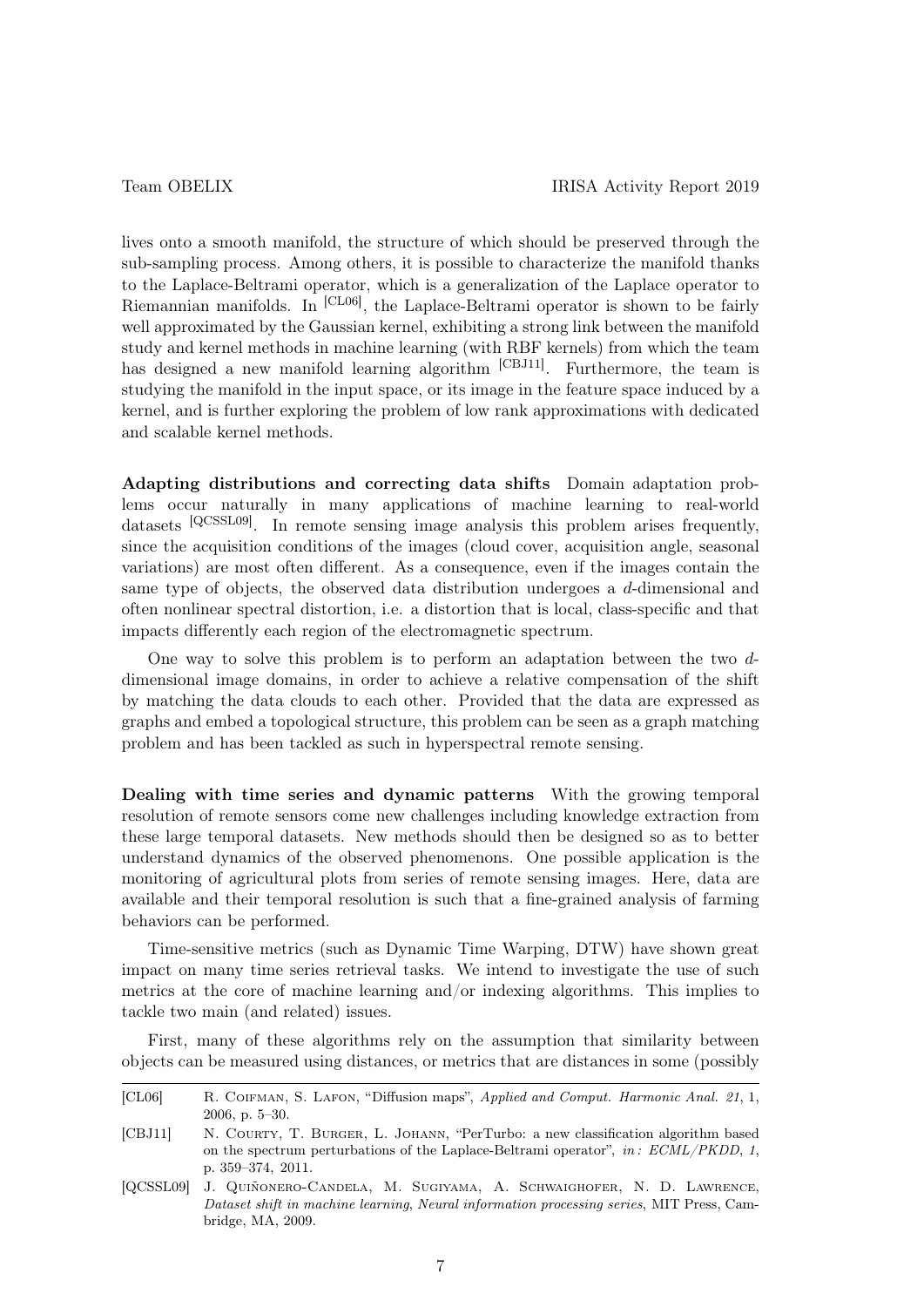unknown) spaces (this is the case of kernel functions), which is not the case for standard time-sensitive metrics. This has several implications on the use of time-sensitive metrics for machine learning. Some algorithms  $(e, q, k$ -means) make intensive use of barycenter computations: when using DTW-like metrics, new methods to approximate these as best should be introduced [PKG11]. Other algorithms, in the context of indexing, rely on triangular inequality to prune out the search space at query time. When such inequality does not hold, new pruning methods should be designed so as to perform efficient queries.

Second, most machine learning algorithms make intensive use of distance computations, which can be affordable if the considered distance is fast to compute but becomes a strong limitation when using DTW-like metrics. In order to deal with this issue, fast yet approximate computation of such distances could be used at the core of machine learning algorithms so as to trade accuracy for efficiency.

### 2.2.2 Incorporating prior knowledge and models

To deal with the intrinsic complexity of images, environment observation can most often benefit from supplementary information (additional measurements, expert knowledge, physical models). Incorporating such information when processing environmental data is thus highly expected. We will address this issue in four different ways: i) data assimilation when dealing with physical models; ii) data fusion and dimensionality reduction when dealing with additional measurements, iii) active learning for interactions with expert knowledge and iv) supervision in the early steps of computer vision (e.g., feature extraction, image segmentation and representation, etc.). The two first points are discussed below whereas the third one is presented in the next section. Let us recall that the last point has been addressed in the previous section.

Coupling data and models In general many physical models exist to describe an environmental system. However, such models are rarely compatible with data analysis tools (e.g., models are non-linear and thus do not fit the classic assumptions in computer vision) and it is therefore of prime importance to design alternative strategies able to accurately mix the recent physical models with variables derived from images. Mixing data and models is commonly known as the data assimilation problem that has largely been studied in the geosciences community. However some specific difficulties due to the intrinsic nature of images (high dimension, 2D/3D projections, indirect observations, etc.) require the design of adapted methodologies.

From a thematic point of view, we will focus on two main applications: the recovery of small-scale velocity fields and the estimation of bio-physical parameters. Although these two aspects seem to be disconnected, they are of prime importance for us since: (i) they require the use of complementary data (low spatial resolution satellite with high temporal rate for wind fields and conversely, high and very high spatial resolution for biophysical parameters with low temporal rate); (ii) associated models are of different nature; we will thus explore a large panel of solutions; and (iii) as longer-term goal, we

<sup>[</sup>PKG11] F. Petitjean, A. Ketterlin, P. Gançarski, "A global averaging method for dynamic time warping, with applications to clustering", Pattern Recognition 44, 3, 2011, p. 678-693.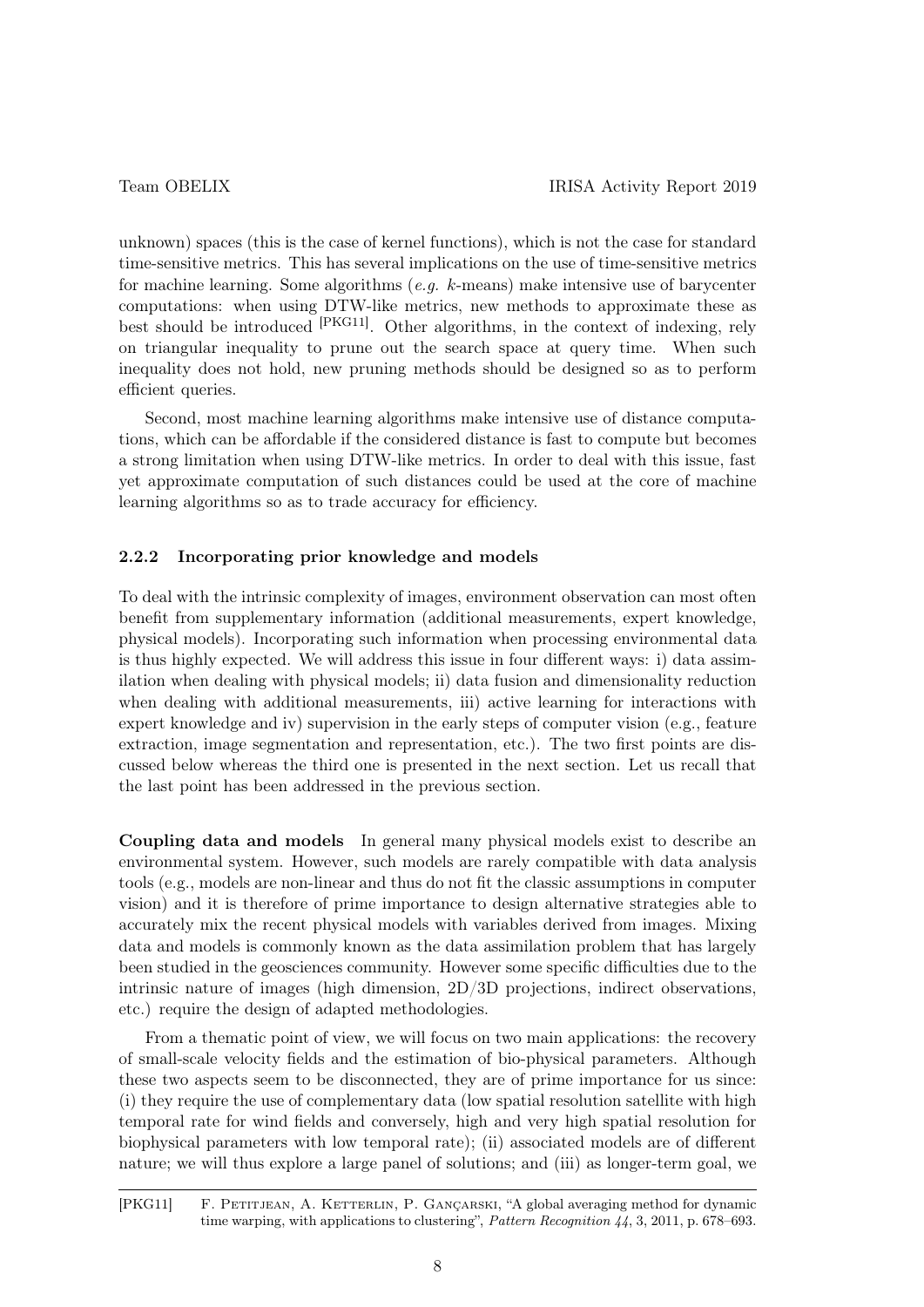plan to use complex models of climate/land cover interactions that require the knowledge of both biophysical variables and local winds (as pollutant dispersion or landscape evolution models).

From a methodological point of view, variational data assimilation and stochastic filtering techniques will be explored. Indeed, promising results have been obtained very recently through approaches relying on optimal control theory and data assimilation. The techniques proposed melt an imperfect modeling (based on Partial Differential Equations) of the physical process and an observation operator, leading to adequate optimal tools for consistent combination of model and observations. In this context the variational approach (3D-4D var) is a popular methodology. For turbulent 2D flows, curve and front tracking or data reconstruction from images, this enabled the recovering of the whole scale range of the flow. However as already mentioned, it has been observed that errors still remain on the fine scale structures. Yet, they are of prime importance in many applications related to climate and land-cover interactions as urban pollution understanding.To deal with fine scales, we will rely on our first works that consist in performing a multi-scale estimation by exploiting the framework of data assimilation where the usual temporal variable is now an artificial time between scales and the models are based on downscaling laws issued from fluid mechanics. We will rely on various observation operators: image-based ones and direct observations (issued from local sensors at lower altitudes) in order to estimate, in a single scheme, the velocities at various layers of the atmosphere by keeping the physical interactions between these layers. To that end, a large variety of physical models of scale interactions will be explored. These models are mainly developed in the Turbulence Laboratory of Tsinghua University (Beijing, China) with which we have many links and projects. The design of adapted image-based observation operators (link between the image luminance and the fine scale velocities) and the adaptation of existing physical models to this specific problem will be the key axes of researches.

When dealing with land cover studies, main parameters to be extract from remotely sensed data are: kind of land cover (built areas, water, roads or vegetation), surface roughness, temperature, moisture and the LAI (Leaf Area Index, related to the vegetation). In practice all parameters of interest can already be estimated from images. Let us however mention that in specific environments (urban, highly intensive agricultural landscapes), the estimation of the temperature is delicate since many interactions between land cover and temperature occur. We will thus build upon some previous work from OSUR [FDQ12] to design precise temperature estimation tools in urban environments. The idea is to adapt the existing models of temperature (at regional scales) to the scale of a city by extracting correlations/statistical relations between land cover and temperature. These relations will be computed from sparse representations and manifold learning techniques discussed in previous section. The specific case of bio-physical parameter and in particular LAI estimation will also be managed through stochastic filtering techniques. The underlying physical process of annual growth of leaves is indeed known and this information is at the moment not taken into account in existing and operational estimation tools. It may therefore be of high interest to take this knowledge

<sup>[</sup>FDQ12] X. Foissard, V. Dubreuil, H. Quenol, "Spatialization of urban heat island by multi regression in Rennes, France", in: 8th International Conference on Urban Climate, 2, Dublin, Ireland, 2012.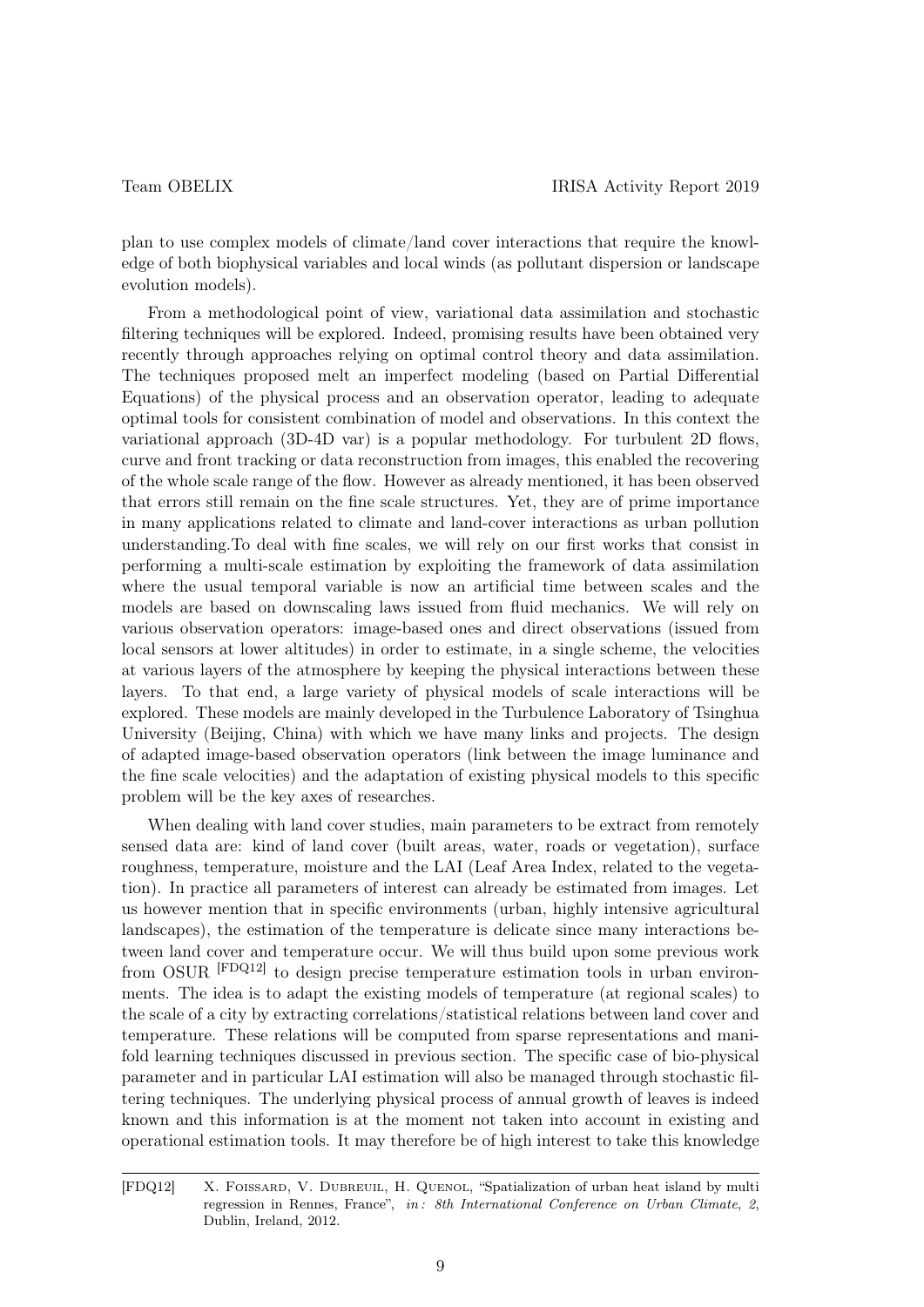into consideration. It has indeed two advantages: i) reduction of the noise and interpolation of missing data associated to the low temporal observations and ii) extraction of some hidden parameters related to the calibration of the dynamic models. We have been involved in this direction for the recovery of bio-physical parameters from medium resolution images in collaboration with the CPLANT team of CASIA (Institute of Automation of Chinese Academy of Sciences) which develops since more than 30 year a well known plant growth model (named GreenLab). Within the OBELIX team, we plan extend our first works and move from medium resolution to very high resolution data. As the GreenLab model requires many calibration parameters and is highly non linear, we will rely both on reduction techniques (to learn some parameters on known data sets) and particle-smoothing approaches which are more adapted to the manipulation of complex models than the variational data assimilation (in particular they do not require adjoint models which are tricky to design with GreenLab).

Combining various sources of information Since complementary observations are available for analyzing land cover parameters or winds (a wide range of remote sensing data, a set of on site measurements, hemispherical photographs, surveys), a specific care should be done regarding the combination of these data: even if mixing various sources can generally improve the quality of the estimation, an improper handling of this wealth of information is sometimes likely to introduce more noise and uncertainty in the measurement than expected precision. Combining this information is a crucial step since extracting values with a minimum of noise is the key point for analyzing and understanding the land covers. An accurate management and homogenization of this mass of information is then essential in order to extract usable time series. In particular, reducing the uncertainty is the fundamental issue when observations have variable degrees of confidence. Here we will explore the theory of evidence that is particularly suited to decision making by management of uncertainty [Sha76]. We recently explored this aspect to combine observations in order to detect edges in satellite images, to detect changes in remote sensing data from past and present or to evaluate the influence of climatic parameters on the land. Recently, several theoretical extensions have been proposed in order to properly handle sources of data potentially paradoxical, subjective or symbolic <sup>[DS06]</sup> or to apprehend correlated sources <sup>[Den99]</sup>. We will explore such solutions that are perfectly suited to the variety of data we have to deal with.

### 2.2.3 Putting the user in the loop

Since most of the results of the methodological developments of the team will be aimed towards nonspecialists of computer science (computer vision and image processing, machine learning and data mining), a particular focus will be given to their understanding by the end-user. The objectives are both to facilitate their interactions with the tools, and provide easy ways to understand the results of the different algorithms. We refer to

[Sha76] G. Shafer, Mathematical Theory of Evidence, Princeton University Press, 1976.

[DS06] J. Dezert, F. Smarandache, "Introduction to the Fusion of Quantitative and Qualitative Beliefs", Information and Security 20, 2006, p. 9–49.

[Den99] T. Denoeux, "Reasoning with imprecise belief structures", Int. J. Approx. Reasoning 20, 1, 1999, p. 79–111.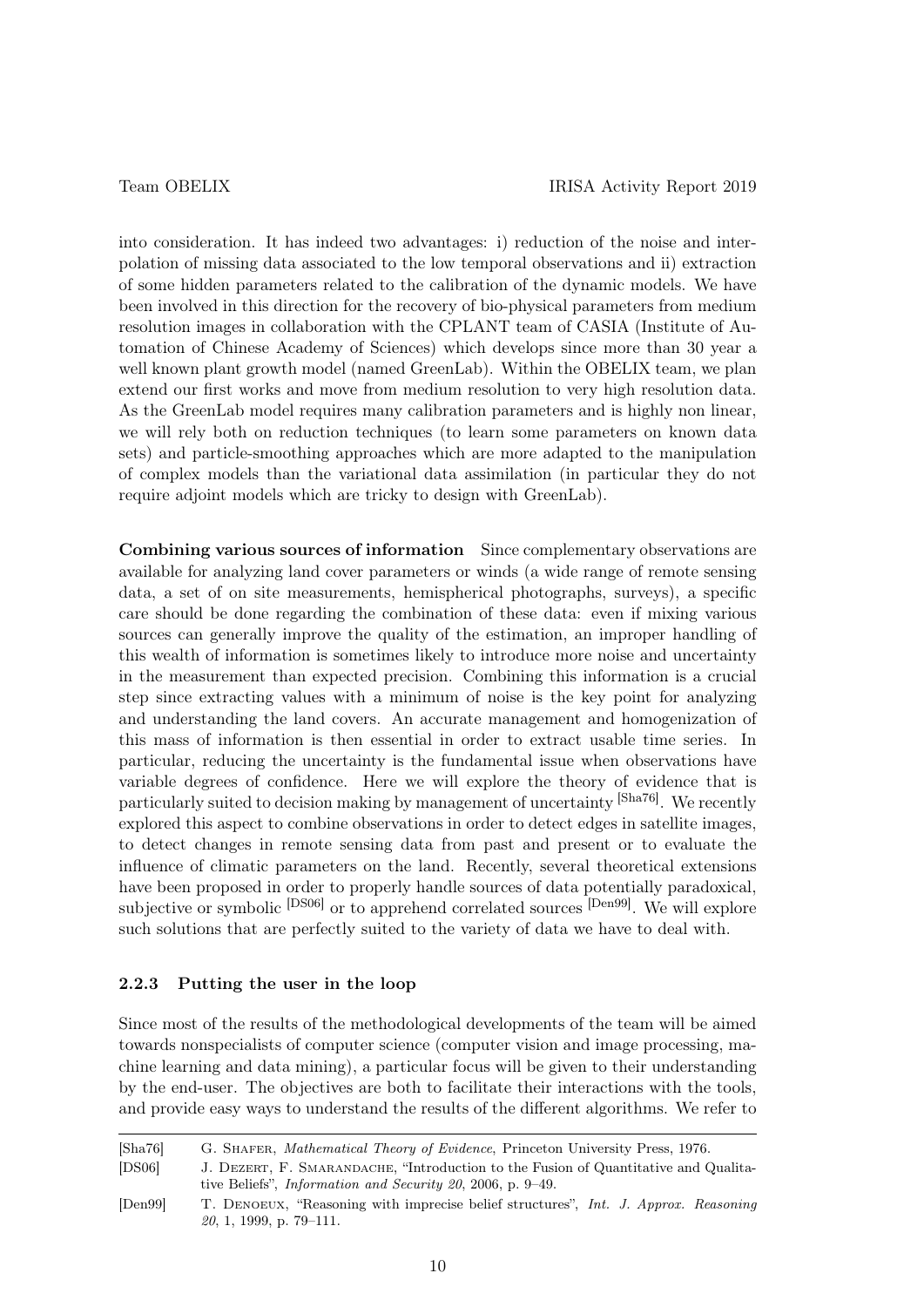the first category as "active processing", where the user is supposed to interact with the algorithm to achieve a better result, and to the second one as "visual analytics", since the visualization of the algorithm results is meant to provide a thorough understanding of the observed phenomenon.

Active processing Analysis and understanding of EO images is usually performed in a supervised mode, where the expert is able to provide a representative learning dataset. The latter usually contains a sufficient information about the underlying distributions, which is usually not true, mostly because the labelling activity is time consuming (and also prone to errors), and also because only few criteria can be designed to assess the completeness of descriptions. As a matter of fact, increasing the learning set size can be efficiently done if the learning algorithm is endowed with auto-analysis properties, and is capable of determining which is the best information to add to the system (which samples should be labelled to gain accuracy in the class models, or in the boundaries between the classes). It then ask the user to label this data (or a subset of the data). Yet, this problem of active learning has been well studied in the previous decades, and has also been completed by recent advances in the context of semi-supervised learning, which assumes that also the unlabelled samples can be used for learning class models or driving feature extraction. We propose nethertheless to work on this type of active learning strategies, either by designing new strategies to determine the missing pieces of the learning (such as the one developed in the Perturbo framework or by integrating prior knowledges from physical models or simulation methods in the active strategy. Here, the learning set is enhanced by samples that are not collected from real data, but automatically produced by a simulation model. This kind of bootstrapping by synthetic data has recently been shown to work successfully in the context of crowd video analysis, and we foresee to extend these concepts to environmental data.

Following the objectives of the team to develop supervised feature extraction and supervised image representation and segmentation, we also consider involving the expert in the earlier steps of computer vision through the active paradigm. Indeed, the team will build upon its expertise on efficient algorithms for image representation and segmentation to propose interactive segmentation and analysis schemes that will let the user to explore its datasets in real-time. Image representations and segmentations will be produced in real-time by tacking into account user feedback, leading to a specific view of the data that fits user needs.

Visual Analytics The multimodal observation of the environment through a variety of sensors, as well as simulation models running at fine scales, contribute to produce a large amount of information, which complexity cannot be handled directly by the user. For this information to be processed directly by a human operator, new paradigms of representations are to be explored. Those paradigms usually involve the visual system, which demonstrates in our day to day life capacities which computer scientists fail to reproduce with computers. Turning an information in a some visual clues or easyto-apprehend chart is in itself a challenging task. Environmental data, that are in essence spatialized and temporal, can however be easily mapped on animated geocentric earth representations. It remains nonetheless that complex data will lead complex representations, that require one to pre-analyze the data before its visualization, either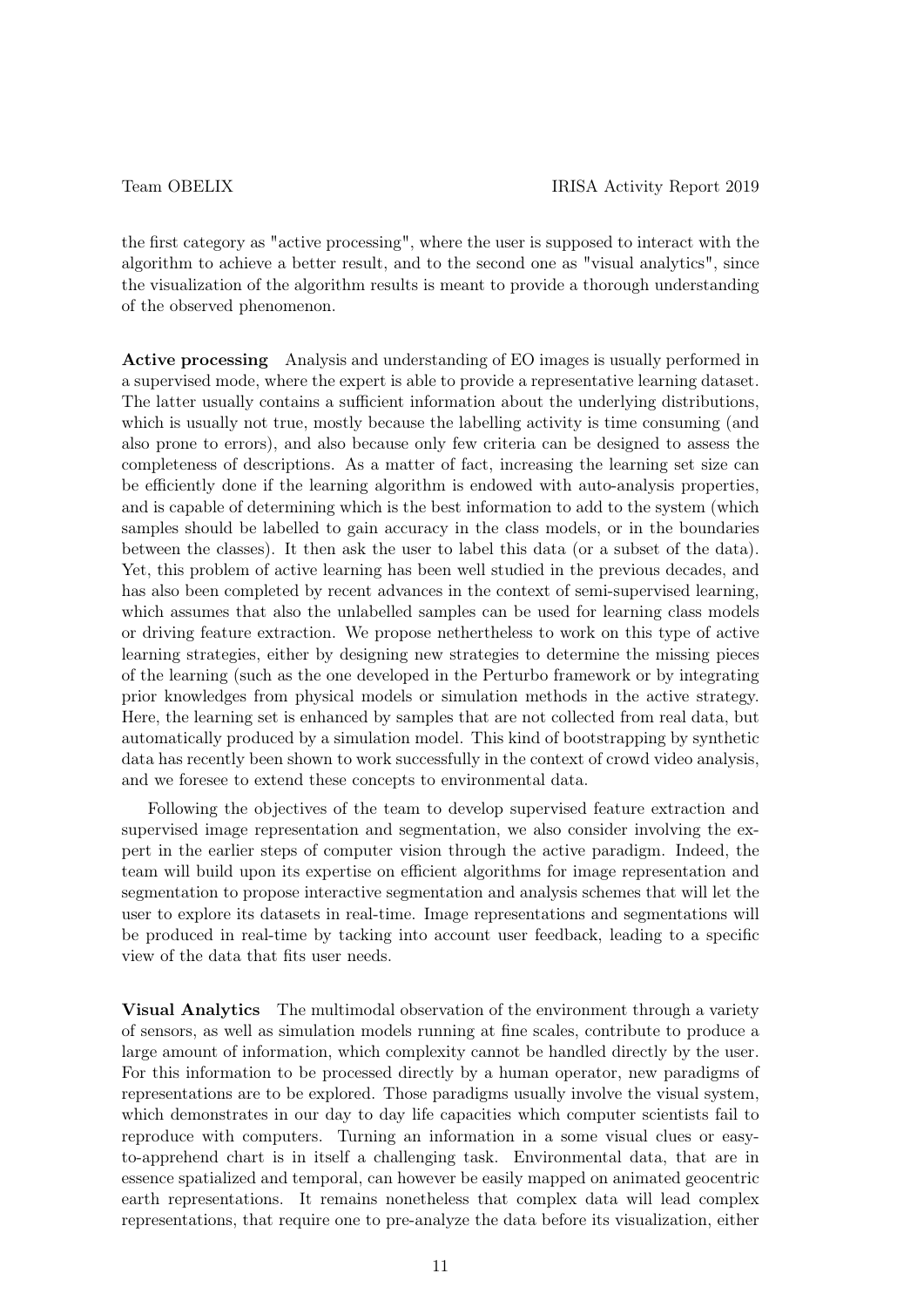for computational issues, or either to extract the meaningful information inside.

The team intends to first specialize some methodologies to achieve this goal (e.g., explain some unobserved data by a combination of known data, as can be done with matrix factorization techniques), before considering visualization methods. This last point belongs to the category of visual analytics and can be considered as a crucial step to help decision makers exploit rapidly scientific advances. those aspects constitute some middle-term objectives for the development of the team. To ensure dissemination among the scientific communities, the team aims to follow open-source initiatives and to deliver a series of tools dedicated to the end-user appropriation of results.

# 3 Scientific achievements

### 3.1 Hierarchical image analysis

Participants: Sébastien Lefèvre, François Merciol, Laetitia Chapel, Thomas Corpetti, Minh Tan Pham, Caglayan Tuna, Florent Guiotte, Behzad Mirmahboub.

Hierarchical representations provide a powerful way to model, analyze and process images beyond the simple grayscale ones. Application of hierarchies on 3D point clouds (PhD of Florent Guiotte) was performed through rasterization strategies that aim at moving from the unstructured point cloud to a grid structure usual in the field of digital image processing. It allows us to apply then standard tree-based algorithms. Such rasterization can be applied in 2D [\[22,](#page-40-0) [23\]](#page-40-1) or 3D [\[7,](#page-39-0) [21\]](#page-40-2), with reprojection of the results in 2D if needed in the latter case [\[24\]](#page-41-0).

As far as Satellite image time series (PhD of Caglayan Tuna) are concerned, we have explored various strategies: projecting the time series into a single, representative image on which the tree and subsequent processing can be applied, e.g. for urban growth monitoring [\[34\]](#page-41-1); computing a tree per date before comparing these different trees, e.g. for flood detection [\[32\]](#page-41-2); or creating a single spatio-temporal tree for the whole sequence. These 3 strategies were compared in the context of classification with attribute profiles in [\[33\]](#page-41-3).

Finally, large-scale mapping initiated in 2017 was completed with a journal paper [\[11\]](#page-39-1).

### 3.2 Deep Learning for Remote Sensing

Participants: Sébastien Lefèvre, Luc Courtrai, Minh Tan Pham, Javiera Castillo Navarro, Ahmed Samy Nassar, Jean-Christophe Burnel.

The Ph.D. of Nicolas Audebert on semantic segmentation completed in 2018 with ONERA led to two additional journal papers: a review of deep networks for hyperpectral image analysis together with an open-source library and some critical discussion of the current flaws faced when evaluating deep networks [\[2\]](#page-39-2), and a consolidation of the work on distance transform regression to improve the spatial accuracy of the semantic segmentation task [\[1\]](#page-39-3). It has laid foundations for a new PhD on semi-supervised seg-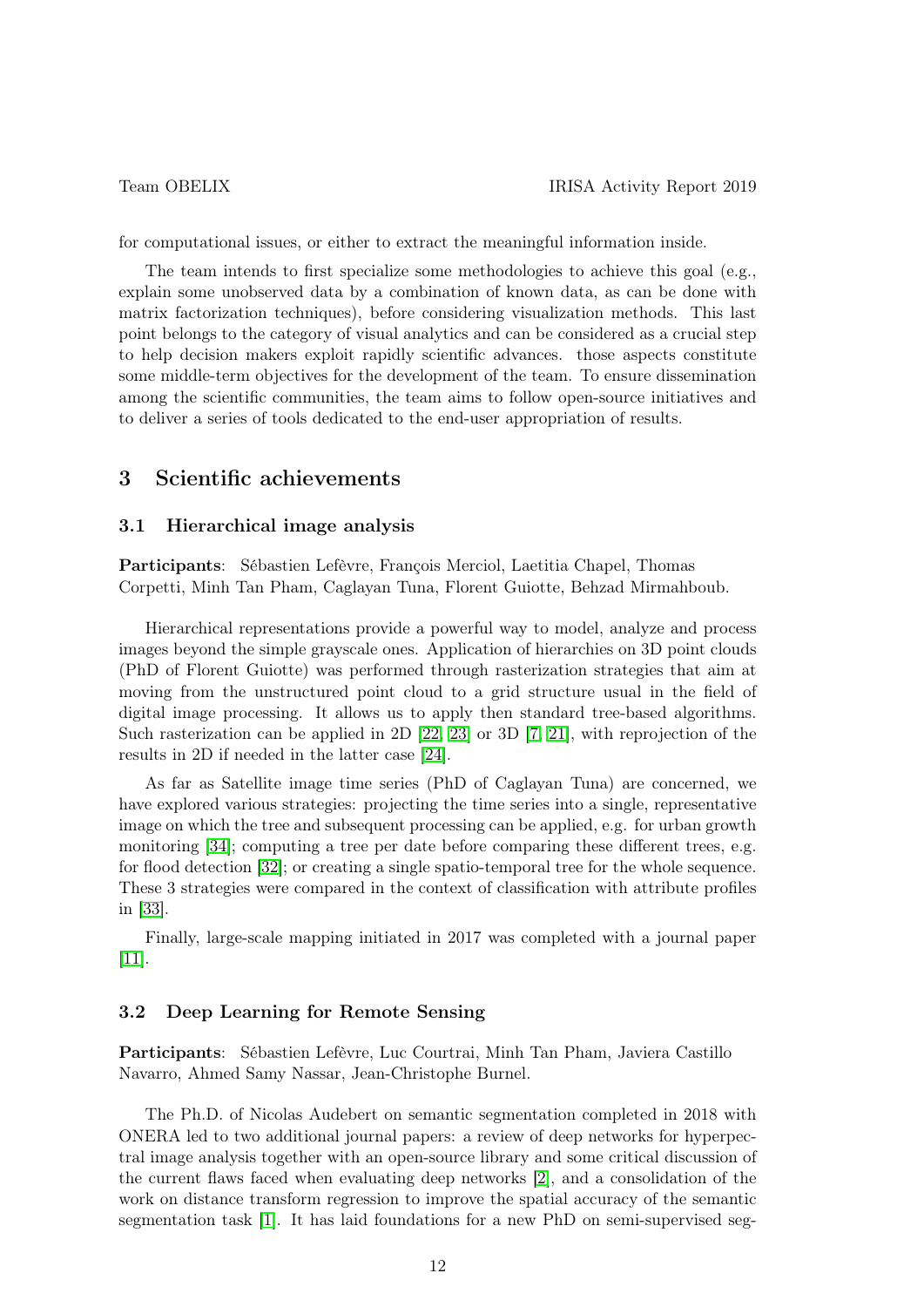mentation started by Javiera Castillo-Navarro, still with colleagues from ONERA. First works consist in a study of the amount of data that is really needed when training a deep network [\[14\]](#page-40-3) and subsequently the proposal of some semi-supervised architecture [\[15\]](#page-40-4).

Object detection was receiving more attention, through different projects and PhD/postdoc studies. Small object detection, e.g. vehicle observed from Space, was considered, leading to the design of a novel architecture that was compared with existing models in [\[39\]](#page-42-0).

The Ph.D. of Ahmed Samy Nassar on object detection from multiple views (cosupervised with Jan Dirk Wegner from ETH Zurich) led to first published results, with the coupling of geometric and visual information in a Siamese network to learn the matching between multiple views [\[26\]](#page-41-4), or even to perform the object detection itself (published in ICCV 2019 [\[27\]](#page-41-5)). Street-view images were previously used by Ahmed Sammy Nassar during his M.Sc. for accessibility sign mapping and this original application was presented at JURSE 2019 [\[28\]](#page-41-6).

In the postdoc of Clément Dechesne and within the project SESAME, the object detection task was appended with two other tasks, namely classification and object length estimation, in a multi-task network. A successful application on SAR imagery for the purpose of ship characterization was reported in [\[16,](#page-40-5) [4\]](#page-39-4).

## 3.3 Change detection and time series analysis

Participants: Thomas Corpetti, Romain Tavenard, Laetitia Chapel, Chloé Friguet, François Painblanc, Marc Rußwurm, Zheng Zhang.

Time series analysis From a thematic point of view, the analysis of crops and the way they are managed is a very hot point. Therefore, High Spatial Resolution (HSR) remote sensing time series are of prime importance to monitor those systems. However, because of the complexity of the resulting time series, the identification of various practices using conventional tools is no easy task. On this topic, we have investigated the question of early classification, that is the problem of performing time series classification before entire time series are observed [\[40\]](#page-42-1) and applied the proposed method to the task of agricultural monitoring [\[31\]](#page-41-7). Another track of research in the context of time series analysis is the development of time series classifiers [\[20,](#page-40-6) [19\]](#page-40-7). Lastly, we have explored the use of time series for a sustainable management of grasslands [\[5,](#page-39-5) [8\]](#page-39-6) and rainfalls [\[12\]](#page-39-7).

Time series generation To be able to generate data from scratch is a powerful tool in many situations like semi-supervised learning. The models designed for generation are often neural networks because they can have a great expressiveness, in other words, those models are capable of modelling a wide variety of phenomena. A model recently introduced in the scientific literature proposes a new model of neural networks using Ordinary Differential Equations (ODE). We studied this model with the internship of François Painblanc, whose aim was to understand how the model works, to implement it and test the sensitivity of its performances depending on its parameterization and the data structure and how it could be included in existing works of the MATS project.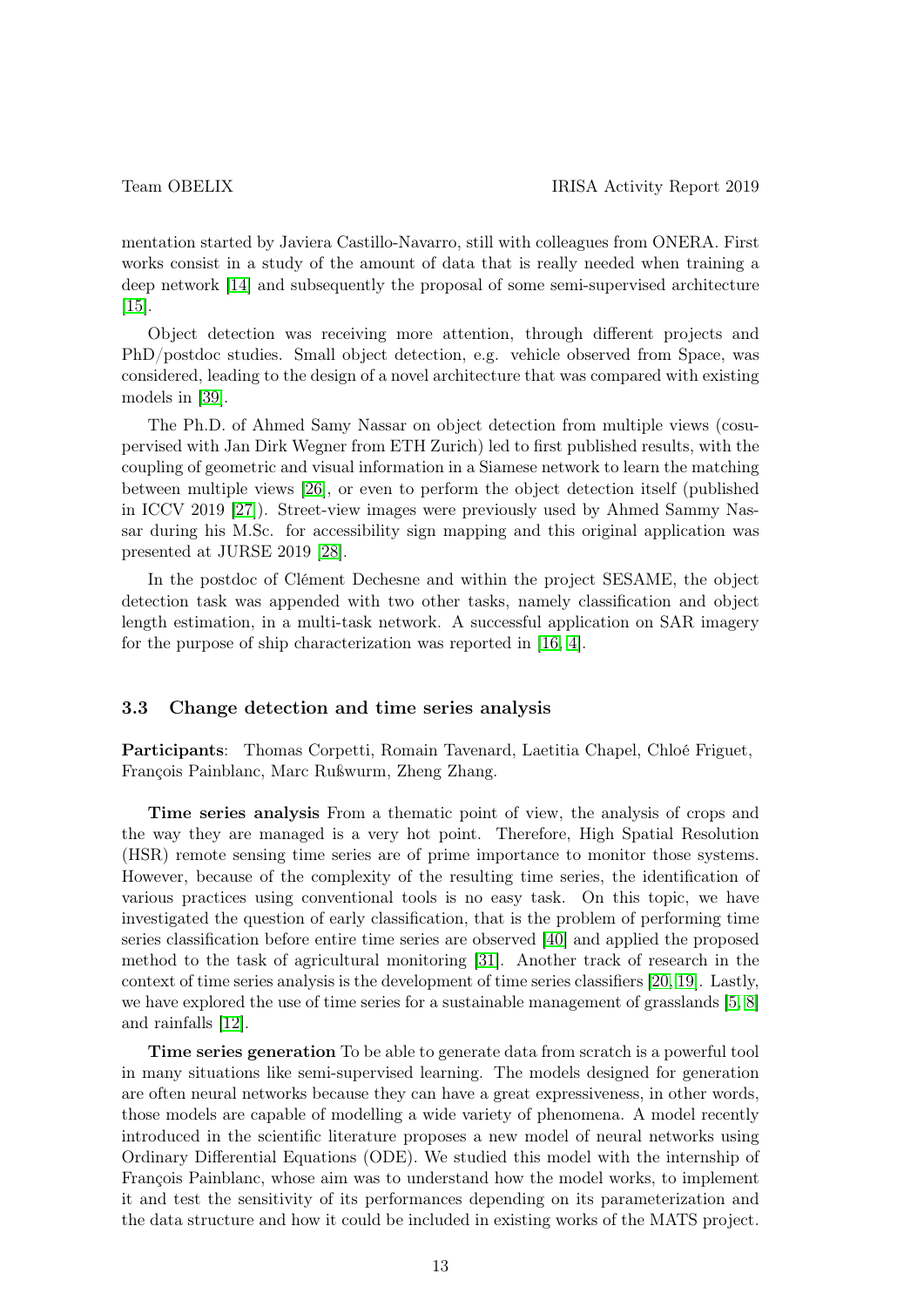# 3.4 Active learning to assist annotation of aerial images in environmental surveys

Participants: Romain Dambreville, Chloé Friguet, Mathieu Laroze, Sébastien Lefèvre.

Remote sensing technologies greatly ease environmental assessment using aerial images. Such data are most often analyzed by a manual operator, leading to costly and non scalable solutions. In the fields of both machine learning and image processing, many algorithms have been developed to fasten and automate this complex task. Their main common assumption is the need to have prior ground truth available. However, for field experts or engineers, manually labeling the objects requires a time-consuming and tedious process. Restating the labeling issue as a binary classification one, we propose a method to assist the costly annotation task by introducing an active learning process, considering a query-by-group strategy. Assuming that a comprehensive context may be required to assist the annotator with the labeling task of a single instance, the labels of all the instances of an image are indeed queried. A score based on instances distribution is defined to rank the images for annotation and an appropriate retraining step is derived to simultaneously reduce the interaction cost and improve the classifier performances at each iteration. Then, we focus on the initialisation of the active learning algorithm, a crucial step that is not always explored in the literature. We propose a fully non supervised approach tuned for small object detection and imbalanced case. Our method use both convolutional auto-encoder (C-AE) properties and characteristics of an imbalanced data framework to propose object localisation at two different scales in a non supervised manner. C-AE embed feature representation and localisation information of object representation so that it can grasp object of interest while reconstructing background. Using convolutional auto-encoder allow a good and unsupervised set up for multi-instance learning paradigm and for extracting object position in feature maps. The main results regarding the use of a convolutional auto-encoder and the proposed strategy to initialise an active learning algorithm have been presented in a conference [\[25\]](#page-41-8) and a symposium [\(https://osur.univ-rennes1.fr/news/maclean-machine](#page-0-0)[learning-for-earth-observation.html\)](#page-0-0).

Keywords: Active learning, object detection, aerial images, data annotation, human-in-the-loop

### 3.5 Optimal Transport for machine learning and remote sensing

Participants: Jean-Christophe Burnel, Laetitia Chapel, Nicolas Courty, Kilian Fatras, Romain Tavenard, Titouan Vayer.

Following our works on optimal transport for domain adaptation initiated in 2014, we developed an activity centered around the theme of optimal transport for machine learning. This research axis is mainly supported through ANR OATMIL led by Nicolas Courty.

Target shift and Domain adaptation: JCPOT. In this work, we tackle the problem of reducing discrepancies between multiple domains, i.e. multi-source domain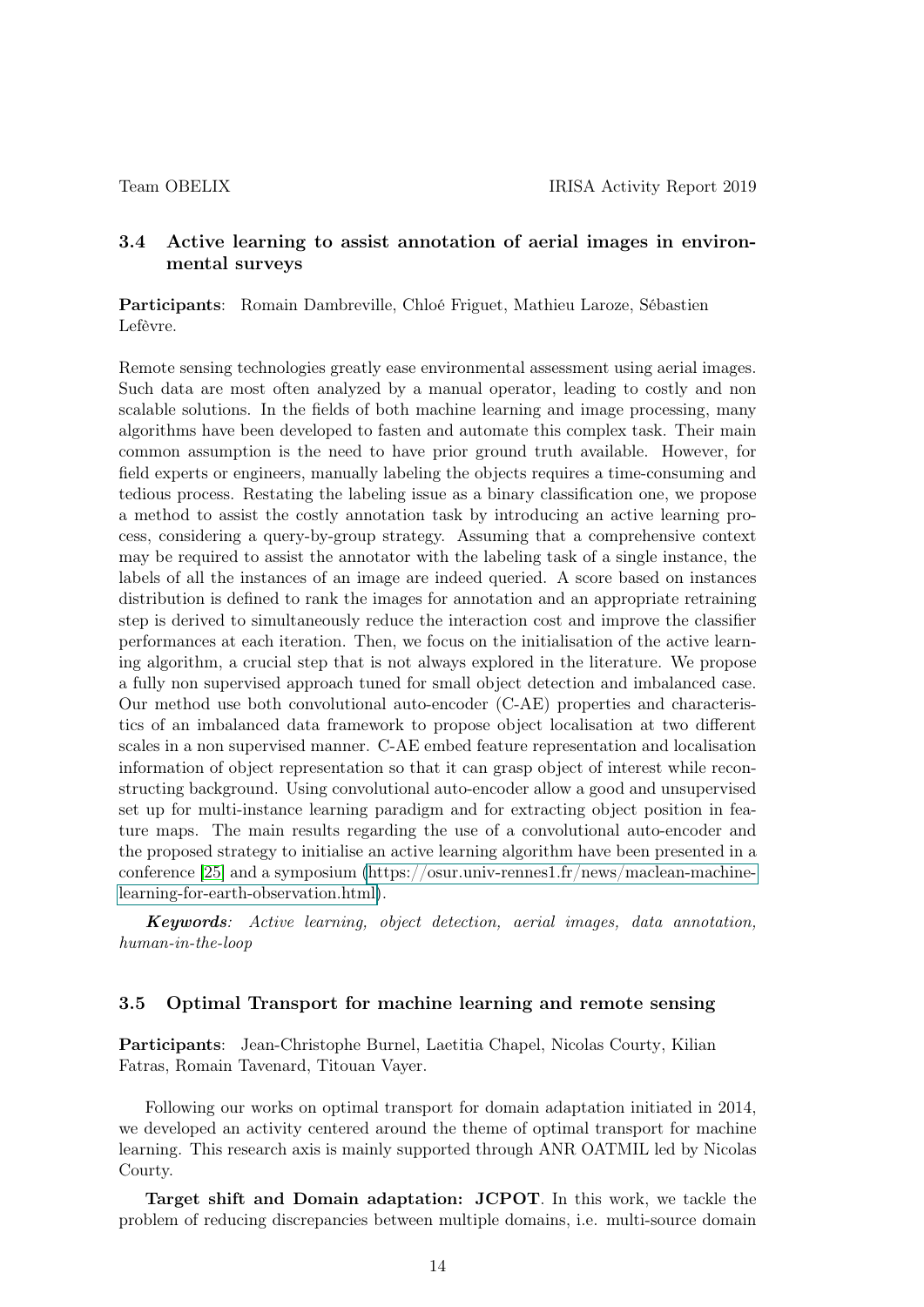adaptation, and consider it under the target shift assumption: in all domains we aim to solve a classification problem with the same output classes, but with different labels proportions. This problem , generally ignored in the vast majority of domain adaptation papers, is nevertheless critical in real-world applications, and we theoretically show its impact on the success of the adaptation. Our proposed method is based on optimal transport, a theory that has been successfully used to tackle adaptation problems in machine learning. The introduced approach , Joint Class Proportion and Optimal Transport (JCPOT), performs multi-source adaptation and target shift correction simultaneously by learning the class probabilities of the unlabeled target sample and the coupling allowing to align two (or more) probability distributions. Experiments on both synthetic and real-world data (satellite image pixel classification) task show the superiority of the proposed method over the state-of-the-art. Published at AISTATS 2019 [\[29\]](#page-41-9)

Optimal Transport for structured data and Gromov-Wasserstein This line of work explores how the optimal transport distance can be used in the case where the distributions are defined in different metric spaces, making the initial formulation of the optimal transport problem uneffective. Those results were mostly obtained in the context of Titouan Vayer's PhD.

- Fused Gromov-Wasserstein. This work considers the problem of computing distances between structured objects such as undirected graphs, seen as probability distributions in a specific metric space. We consider a new transportation distance (i.e. that minimizes a total cost of transporting probability masses) that unveils the geometric nature of the structured objects space. Unlike Wasserstein or Gromov-Wasserstein metrics that focus solely and respectively on features (by considering a metric in the feature space) or structure (by seeing structure as a metric space), our new distance exploits jointly both information, and is consequently called Fused Gromov-Wasserstein (FGW). After discussing its properties and computational aspects, we show results on a graph classification task, where our method outperforms both graph kernels and deep graph convolutional networks. Exploiting further on the metric properties of FGW, interesting geometric objects such as Fréchet means or barycenters of graphs are illustrated and discussed in a clustering context. This work was published at ICML 2019 [\[35,](#page-41-10) [41\]](#page-42-2).
- Sliced Gromov-Wasserstein. Recently used in various machine learning contexts, the Gromov-Wasserstein distance (GW) allows for comparing distributions whose supports do not necessarily lie in the same metric space. However, this Optimal Transport (OT) distance re-quires solving a complex non convex quadratic program which is most of the time very costly both in time and memory. Contrary to GW, the Wasserstein distance(W) enjoys several properties (e.g.duality) that permit large scale optimization.Among those, the solution of W on the real line, that only requires sorting discrete samples in 1D, allows defining the Sliced Wasserstein (SW) distance. This work proposes a new divergence based on GW akin to SW. We first derive a closed form for GW when dealing with 1D distributions, based on a new result for the related quadratic assignment problem. We then define a novel OT discrepancy that can deal with large scale distributions via a slicing approach and we show how it relates to the GW distance while being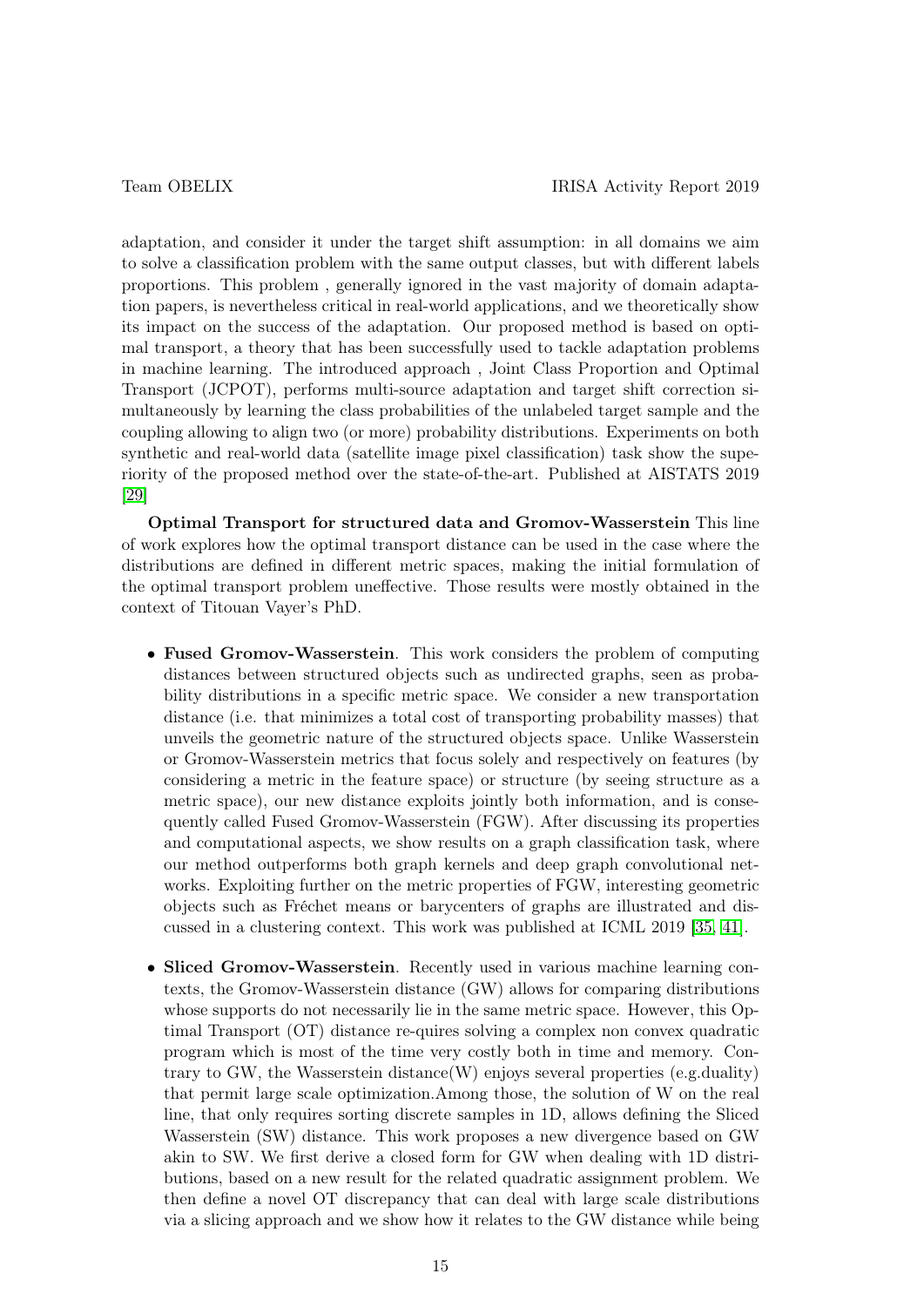$O(n\log(n))$  to compute. We illustrate the behavior of this so called Sliced Gromov-Wasserstein (SGW) discrepancy in experiments where we demonstrate its ability to tackle similar problems as GW while being several order of magnitudes faster to compute. Published at NeurIPS 2019 [\[36\]](#page-42-3).

Generating natural adversarial samples for remote sensing Adversarial examples are a hot topic due to their abilities to fool a classifier's prediction. There are two strategies to create such examples, one uses the attacked classifier's gradients, while the other only requires access to the classifier's prediction. This is particularly appealing when the classifier is not full known (black box model). In this paper, we present a new method which is able to generate natural adversarial examples from the true data following the second paradigm. Based on Generative Adversarial Networks (GANs), it reweights the true data empirical distribution to encourage the classifier to generate ad-versarial examples. We provide a proof of concept of our method by generating adversarial hyperspectral signatures on a remote sensing dataset. Published at C&ESAR 2019 [\[13\]](#page-40-8)

### 3.6 Coupling data and models

Participants: Thomas Corpetti.

Time-consistent estimation of biophysical variables. The monitoring of biophysical variables in intense agriculture areas is a key issue in order to evaluate relationships between agriculture practices and environment quality.

To this end the recovery of biophysical variables from satellite time series in intense agriculture areas from medium resolution remote sensing data (MODIS or SENTINEL) is a key issue. However in practice, a frame-by-frame estimation is unsatisfactory since the quality of each single data is subjected to undesirable effects due to atmosphere disturbance, lighting conditions, shooting angle, etc. These effects lead to a lack of temporal consistency of resulting time series. The reconstruction of such time series is delicate using conventional interpolation methods since underlying physical processes are not taken into account. We have tackle this issue by exploiting the prior information of a plant growth model, namely GreenLab, using stochastic data assimilation techniques [\[3\]](#page-39-8).

# 3.7 Coupling UAV and satellite data

### Participants: Thomas Corpetti.

Unmanned Aerial Vehicles (UAV) and satellite constellations are both essential Earth observation systems for monitoring land surface dynamics. UAVs are frequently used for their capability to acquire spontaneous or opportunistic images (even under cloud coverage or during specific behavioral or phenological events); conversely, satellites are interesting for the supply of times series data on wider areas than those covered by UAVs. However, satellite spatial and temporal resolutions are often insufficient or become too expensive to provide appropriate data in heterogeneous landscapes and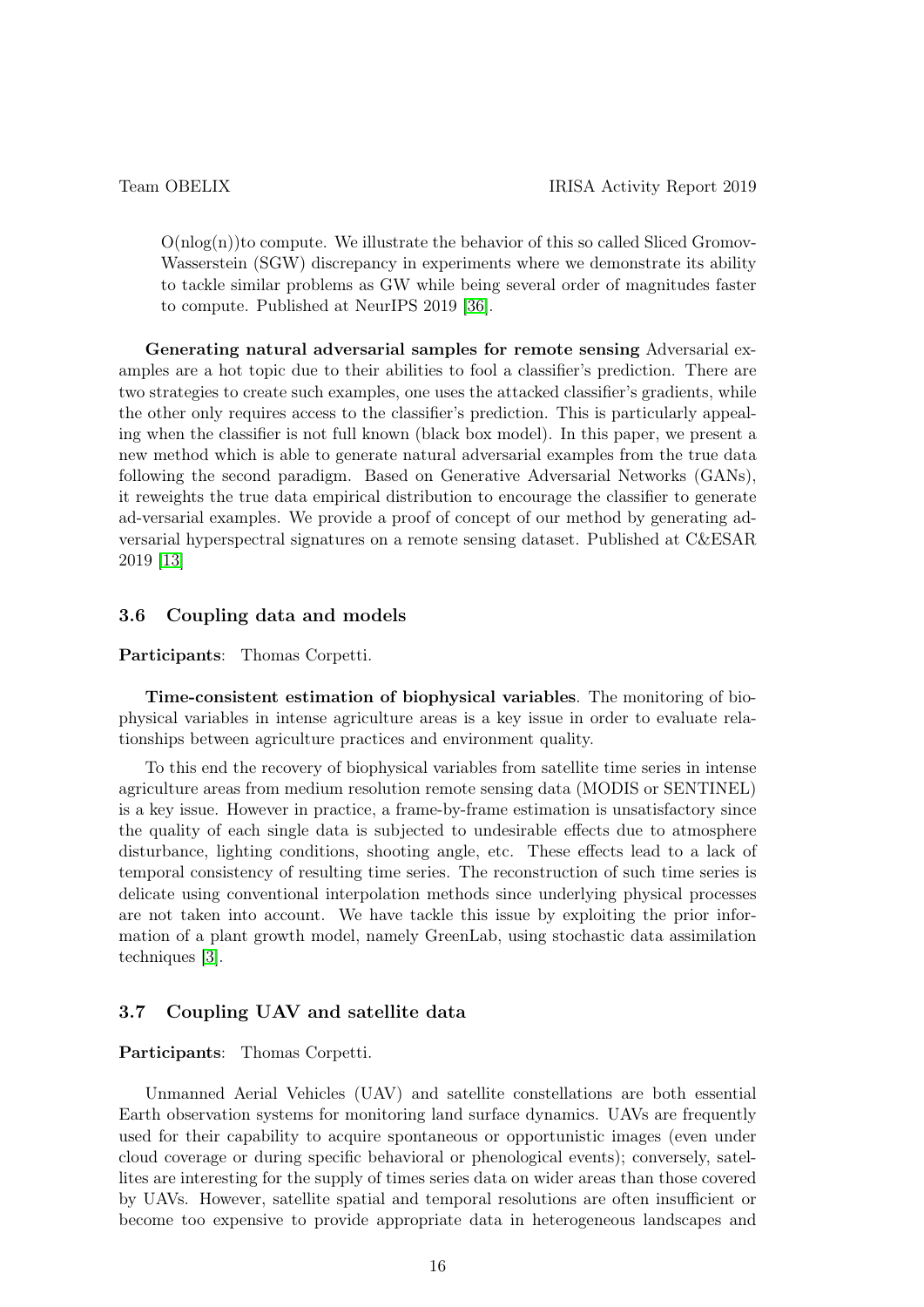dynamic ecosystems, or at key periods. The combination of UAV and satellite data, defined here as 'synergy', makes it possible to overcome these problems by refining or combining information at different spatial or temporal resolutions. We have worked on this issue for the monitoring of vegetated areas [?, [9\]](#page-39-9).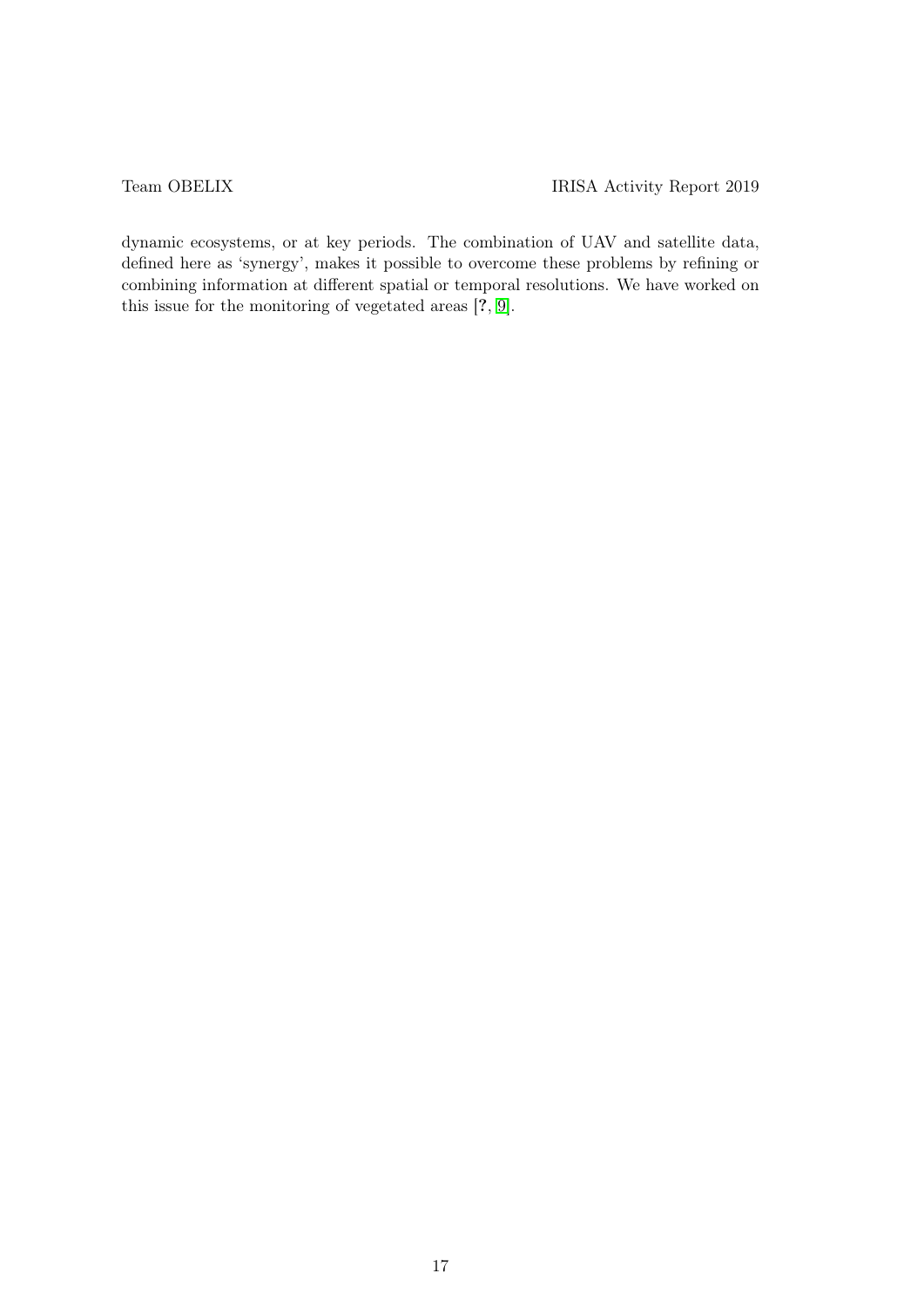Team OBELIX IRISA Activity Report 2019

# 4 Software development

# 4.1 Software development

In compliance with ACM requirements, most of our research code is being made available through http://gitlab.inria.fr/obelix and htt://github.io/myrepository for reproducibility purposes.

In addition, the team contributed to the following pieces of software.

### 4.1.1 tslearn

Participants: Romain Tavenard.

tslearn is a general-purpose Python machine learning library for time series that offers tools for pre-processing and feature extraction as well as dedicated models for clustering, classification and regression. It follows scikit-learn's Application Programming Interface for transformers and estimators, allowing the use of standard pipelines and model selection tools on top of tslearn objects. It is distributed under the BSD-2-Clause license, and its source code is available at https: // github. com/ tslearn-team/ tslearn .

# 4.1.2 POT

Participants: Nicolas Courty, Laetitia Chapel, Romain Tavenard.

POT is an open source Python library that provides several solvers for optimization problems related to Optimal Transport for signal, image processing and machine learning. It has more than 110k downloads and 640 stars on github.

Website and documentation: https: // PythonOT. github. io/

Source Code (MIT): https: // github. com/ PythonOT/ POT

### 4.1.3 Triskele

Participants: François Merciol, Jérôme Moré, Charles DeltelGlenn Pedron.

TRISKELE stands for Tree Representations of Images for Scalable Knowledge Extraction and Learning for Earth observation. Triskele is an open source  $C_{++}$  library that provides several algorithms for building hierarchical representation of remote sensing images. (CeCILL-B licence)

Source Code (IRISA): https: // gitlab. inria. fr/ obelix/ triskele/

# 4.1.4 Broceliande

Participants: François Merciol, Jérôme Moré, Charles Deltel.

Broceliande is a software for classification of remote sensing images. It uses TRISKELE and Random Forests. (CeCILL-B licence).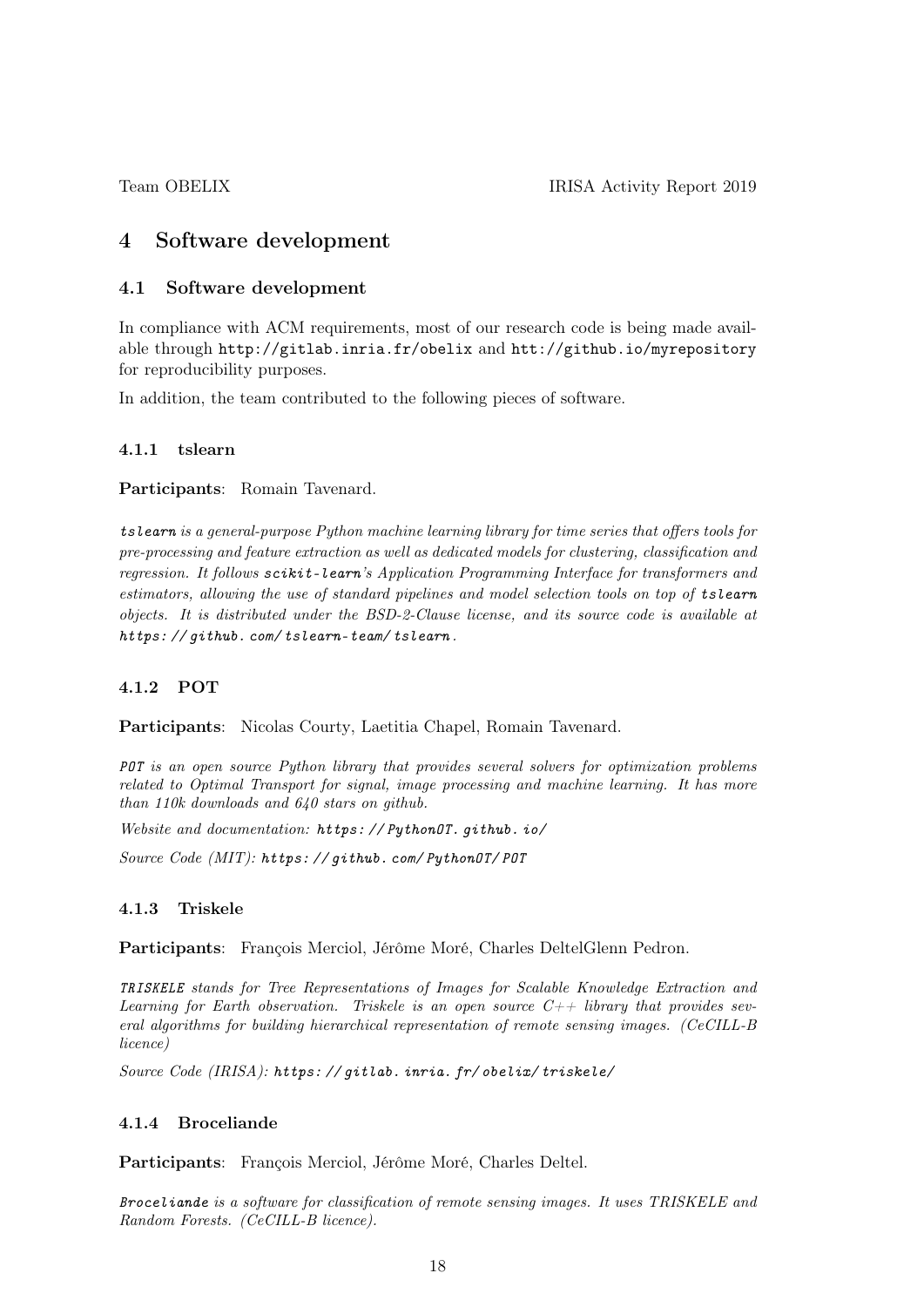# Team OBELIX IRISA Activity Report 2019

Source Code (IRISA): https: // gitlab. inria. fr/ obelix/ broceliande/

# 4.1.5 Korrigan

Participants: François Merciol, Jérôme Moré, Behzad Mirmahboub.

Korrigan is a software to search patches in remote sensing databases based on Pattern Spectra. (CeCILL-B licence)

Source Code (IRISA): https: // gitlab. inria. fr/ obelix/ korrigan/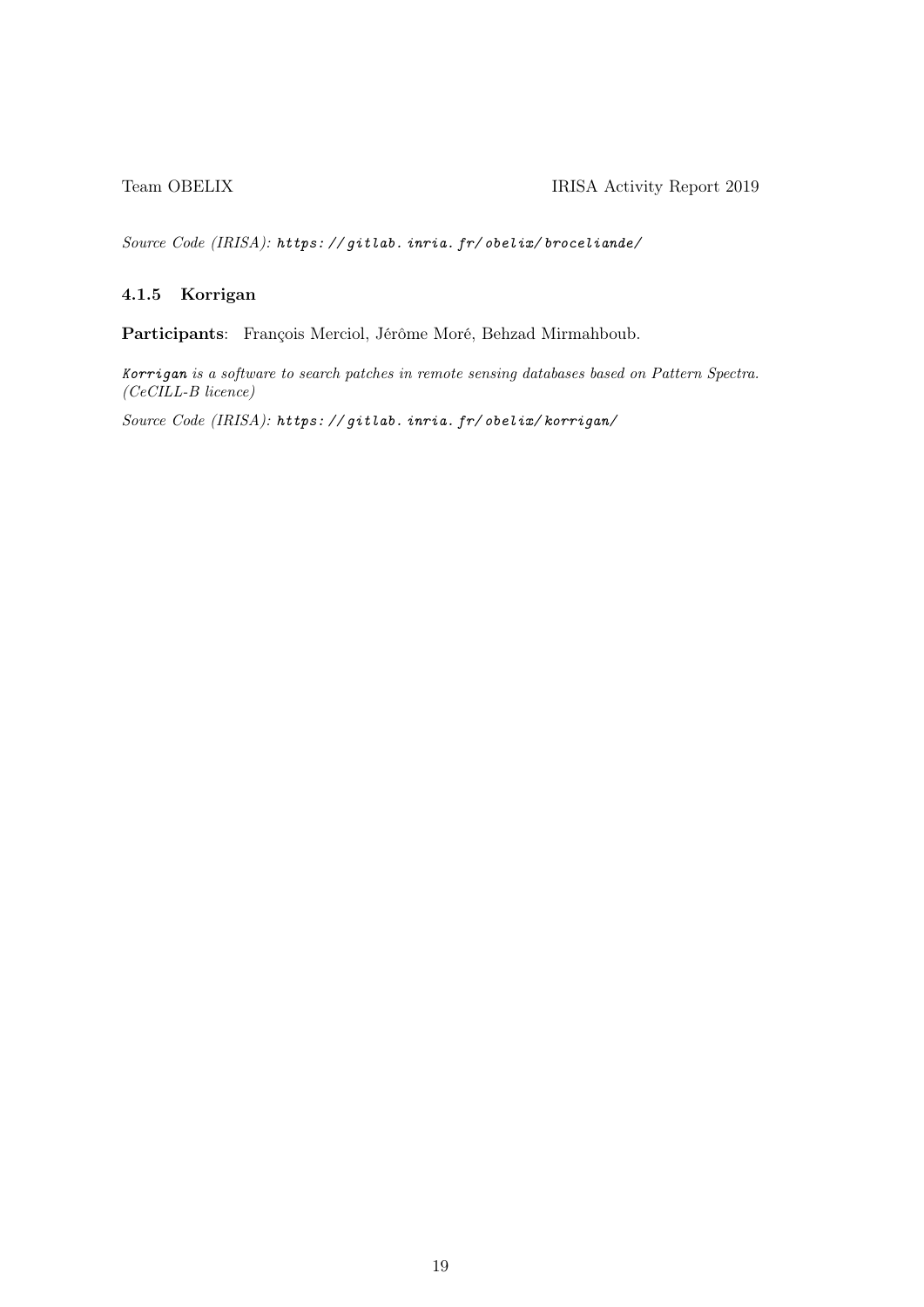# 5 Contracts and collaborations

## 5.1 International Initiatives

# 5.1.1 PHC Cai YuanPei – French Ministry of Foreign Affairs

Participants: Thomas Corpetti.

- Project type: PHC
- Dates: 2017–2019
- PI institution: CNRS
- Other partners: Chinese Academy of Sciences, Aerospace Institute Research Center
- Principal investigator: Thomas Corpetti

In a context of climate change, the monitoring of local climate evolution becomes crucial, especially for two main reasons:

- ensure quality of life of humans;
- ensure a sustainable agriculture.

As for the first point, prospective scenario expect that in 2050, 70% of the world population will live in cities (Unesco report, 2015). Ensuring a reliable quality of life in urban environments is then of prime importance. It is today admitted that vegetation can be an answer (it absorbs CO2, reduces heat, . . . ). However, today we only have a sparse information of the vegetation inside cities (issued from public) but the amount of green areas issued from individuals is unknown. As for the second point, because of both the modifications in agricultural practices (intensive, increase in fertilization, . . . ) and the climate change (increasing temperature inside parcels), the evolution of resources and potential of agriculture is a problem that has to be monitored. In both situations (urban and agriculture), it is then of prime interest to monitor, understand and model the interactions between vegetation and local climate at fine scales. Such links are today not well understood at the fine scales we are interested in. This is the goal of this project. Applications concern the cities of Rennes (France), Beijing (China) and a local agricultural parcel near to Yinchuan (China, Ningxia province).

# 5.1.2 MULTISCALE - PCRI 2019-2022

Participants: Laetitia Chapel, Sébastien Lefèvre, Thomas Corpetti, Minh-Tan Pham, François Merciol.

• Project type: ANR PRCI Tubitak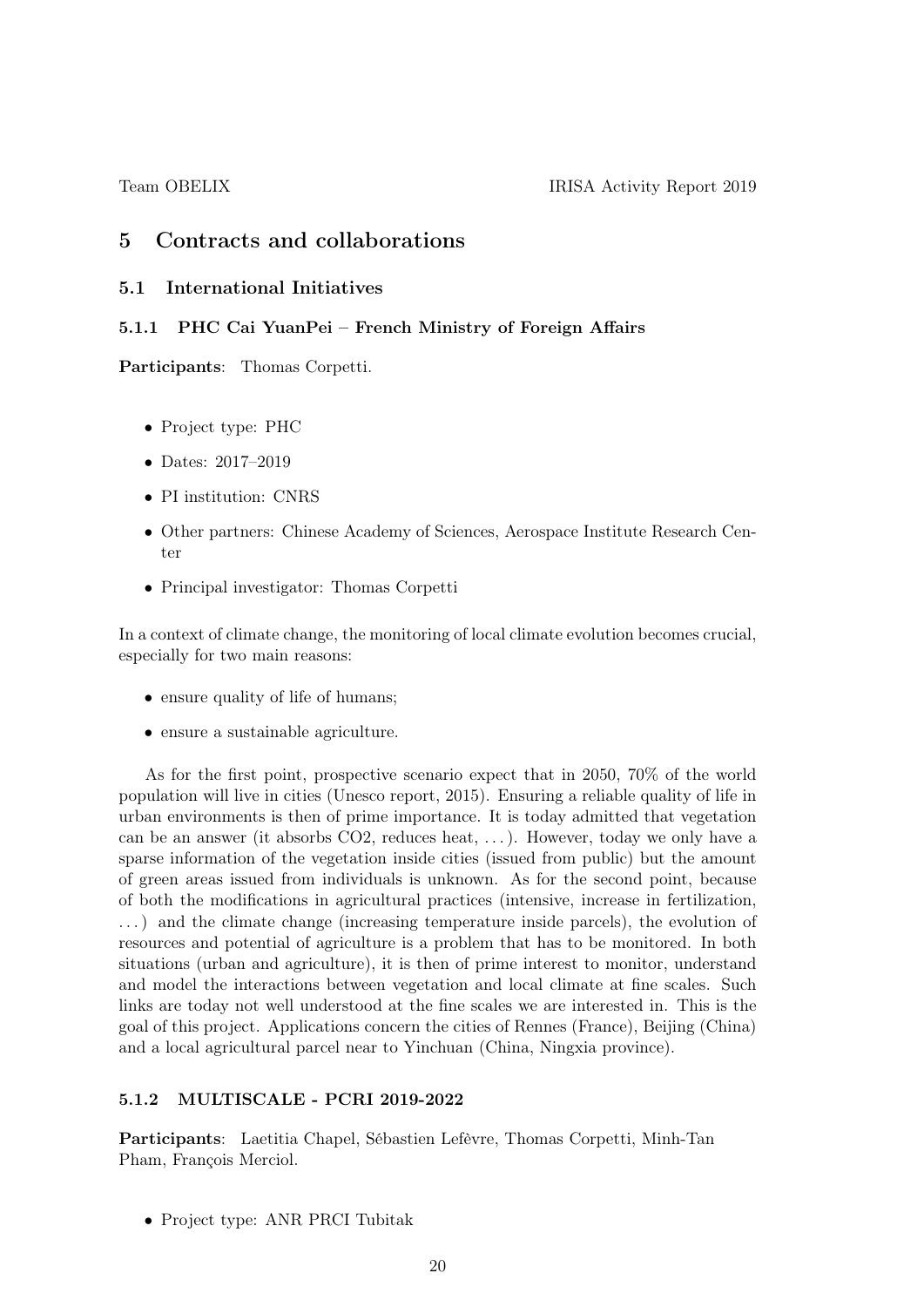- Dates: 2019–2020
- PI institution: UBS
- Other partners: Costel Rennes 2, Gebze technical Univ., Istanbul technical univ.
- Principal investigator: Laetitia Chapel
- [web: https://people.irisa.fr/Laetitia.Chapel/multiscale/](https://people.irisa.fr/Laetitia.Chapel/multiscale/)

MULTISCALE is a research project that aims at providing a complete and integrated framework for multiscale image analysis and learning with hierarchical representations of complex remote sensing images. While hierarchical representations of RS images has led to an effective and efficient scheme to deal with panchromatic or at most multiband data, their application to complex data is still to be explored. In addition, despite their ability to encode structural and multiscale information, their so far exploitation have not reached beyond a mere superposition of monoscale analysis. In this context, the MULTISCALE project defines new methods for the construction of hierarchical image representations from multivariate, multi-source, multi-resolution and multi-temporal data, and provides some dedicated image analysis and machine learning tools to perform multiscale analysis. The new methodology will be implemented in various toolboxes used by the community to favor the dissemination of the results. Success of the project will be assessed by benchmarking the proposed framework on two remote sensing applications. Substantial breakthroughs over classical methods are expected, both in terms of efficiency and effectiveness.

# 5.1.3 OBIATS (Phase 2) - PHC Pamoja

Participants: Sébastien Lefèvre, Minh-Tan Pham, Jean-Christophe Burnel.

- Project type: PHC Pamoja
- Dates: 2019–2020
- PI institution: UBS
- Other partners: TU Kenya (Kenya)
- Principal investigator: Sébastien Lefèvre

The research aims to utilize the latest development of satellite based remote sensing for acquisition of timely information acquisition of spatio-temporal monitoring on tree species cover crowns within Kenya National Parks. Major application areas are as follows: 1) Development of object based image analysis algorithm for segmentation and pattern recognition of tree species crowns (specifically acacia xanthophloea spp) on remote sensing data sets. 2) Monitoring and characterization of condition and growth of tree species crown, using pixel and over-pixel based spectro- temporal analysis of Remote Sensing data. 3) Integration of step 1 & 2 to develop an integrated Remote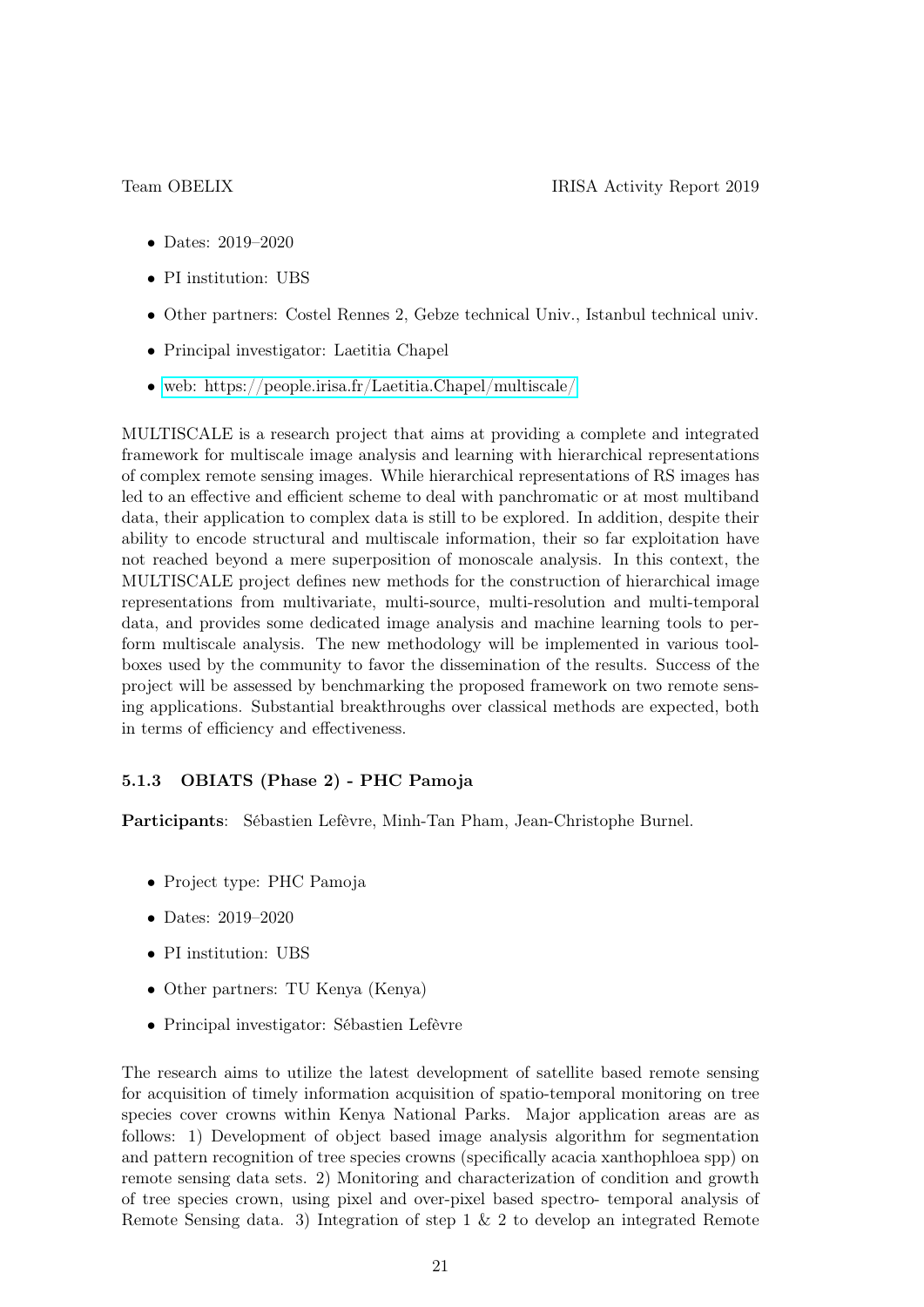Sensing and Geographical Information System methodology for monitoring, mapping and analysis of tree species crown cover within Kenya National Parks. Such an initiative will be an important contribution towards natural resource management. 4) Application of raster fusion techniques on data sets of different resolutions, in order to achieve finer information details of high accuracy for surface features. More precisely, we focus on combining satellite image times series brought by the EU Copernicus Program, namely Sentinel-1 (SAR) and Sentinel-2 (optical), with single-date VHR (either aerial or satellite) imagery.

# 5.2 National Initiatives

# 5.2.1 OATMIL - ANR PRC 2017-2021

Participants: Nicolas Courty (project leader), Laetitia Chapel, Romain Tavenard.

- Project type: ANR OATMIL
- Dates: 2017–2021
- PI institution: UBS
- Other partners: INRIA-Panama (Rennes), LITIS (Rouen), Lagrange (Nice)
- Principal investigator: Nicolas Courty
- [web: http://people.irisa.fr/Nicolas.Courty/OATMIL/](http://people.irisa.fr/Nicolas.Courty/OATMIL/)

OATMIL is a research project that challenges some current thinkings in several topics of Machine Learning (ML). It introduces some paradigm shifts for problems related to machine learning with probability distributions. These shifts and the resulting innovative methodologies are achieved by bridging the gap between machine learning and the theory of optimal transport and the geometrical tools it offers and by rethinking the above ML problems from the optimal transport perspective. The new methodologies will be implemented as a toolbox that will be made available for the research community and potential industrial partners. The contributions of the project will be in 1) the design of new methods and algorithms for fundamental ML problems (e.g. domain adaptation) with optimal transport and 2) the definition of new algorithms for computing optimal transport and its variants on large scale collections of data.

# 5.2.2 SESAME - ASTRID 2017-2019

Participants: Romain Tavenard (WP leader), Laetitia Chapel, Chloé Friguet, Sébastien Lefèvre, François Merciol.

- Project type: ANR ASTRID
- Dates: 2017–2020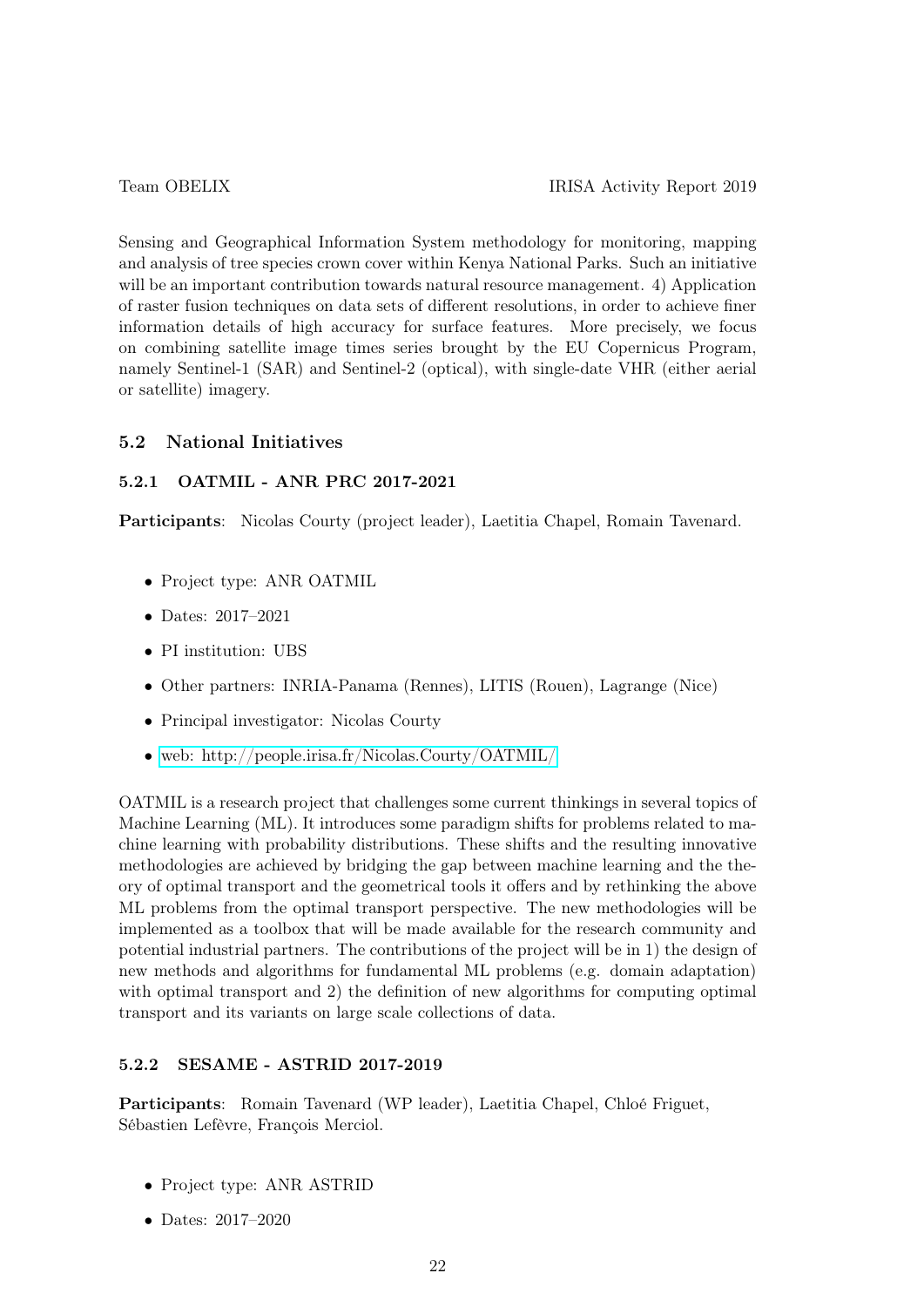- PI institution: IMT Atlantique (Brest)
- Other partners: IRISA-Myriad (Rennes), CLS (Brest)
- Principal investigator: Prof. Ronan Fablet, IMT Atlantique, Signal & Comm. dept, Lab-sticc TOMS research team
- [web: http://recherche.imt-atlantique.fr/sesame](http://recherche.imt-atlantique.fr/sesame)

The surveillance of the maritime traffic is a major issue for defense contexts (e.g., surveillance of specific zones, borders,...) as well as security and monitoring contexts (e.g., monitoring of the maritime traffic, of fisheries activities). Spaceborn technologies, especially satellite ship tracking from AIS messages (Automatic Identification System) and high-resolution imaging of sea surface, open new avenues to address such monitoring and surveillance objectives. SESAME initiative aims at developing new big-data-oriented approaches to deliver novel solutions for the management, analysis and visualization of multi-source satellite data streams. It involves four main scientific and technical tasks: Hardware and software platforms for the management, processing and visualization of multi-source satellite data streams for maritime traffic surveillance (Task 1), Analysis, modeling and detection of marine vessel behaviours from AIS data streams (Task 2), AIS-Sentinel data synergies for maritime traffic surveillance (Task 3), Visualization and mining of large-scale augmented marine vessel tracking databases (Task 4). A fifth task embeds the implementation of the proposed solutions for dual case-studies representative of the scientific and technical objectives targeted by the project.

### 5.2.3 DeepDetect - ASTRID 2018-2020

Participants: Luc Courtrai, Chloé Friguet, Sébastien Lefèvre (WP leader), Minh-Tan Pham (Postdoc until August 2019, Ass.Prof. from September 2019).

- Project type: ANR ASTRID
- Dates: 2018–2021
- PI institution: ENSTA Bretagne (Brest)
- Other partners: AMURE (Brest), MBDA (Paris)
- Principal investigator: Prof. Alexandre Baussard, ENSTA Bretagne (now with Univ. de Technologie de Troyes)

This project focuses on the detection and recognition of multiple small objects from remote sensing images with a variety of unknown backgrounds. The goal is to develop a deep learning architecture based on convolutional neural networks for detection and recognition purpose, and then to define relevant criteria for efficient evaluation process. The proposed framework is expected to tackle two applications: the detection and mapping of marine mammal populations from satellite images, and the detection and recognition of small vehicles in infrared images.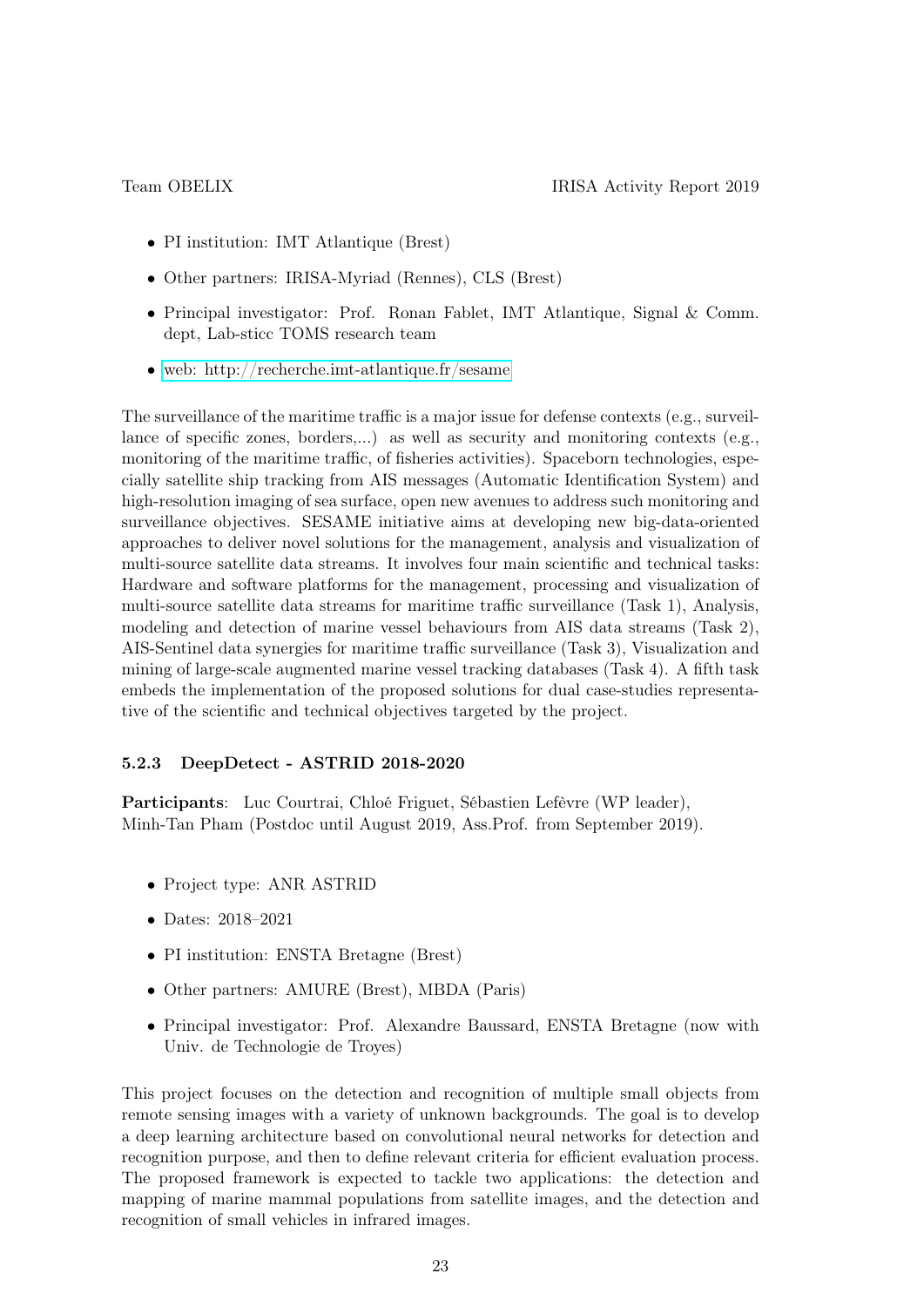### 5.2.4 MATS - ANR/JCJC 2019-2023

Participants: Romain Tavenard (leader), Laetitia Chapel, Thomas Corpetti, Nicolas Courty, Chloé Friguet, Titouan Vayer (PhD).

- Project type: ANR JCJC
- Dates: 2019–2023
- PI institution: Univ Rennes 2
- Principal investigator: Romain Tavenard
- [web: http://rtavenar.github.io/research/projects/mats.html](http://rtavenar.github.io/research/projects/mats.html)

A huge trend in recent earth observation missions is to target high temporal and spatial resolutions (e.g. SENTINEL-2 mission by ESA). Data resulting from these missions can then be used for fine-grained studies in many applications. In this project we will focus on three key environmental issues: agricultural practices and their impact, forest preservation and air quality monitoring. Based on identified key requirements for these application settings, MATS project will feature a complete rethinking of the literature in machine learning for time series, with a focus on large-scale methods that could operate even when little supervised information is available. In more details, MATS will introduce new paradigms in large-scale time series classification, spatio-temporal modeling and weakly supervised approaches for time series. Proposed methods will cover a wide range of machine learning problems including domain adaptation, clustering, metric learning and (semi-)supervised classification, for which dedicated methodology is lacking when time series data is at stake. Methods developed in the project will be made available to the scientific community as well as to practitioners through an open-source toolbox in order to help dissemination to a wide range of application areas. Moreover, the application settings considered in the project will be used to showcase benefits offered by methodologies developed in MATS in terms of time series analysis.

### 5.2.5 6P - ANR/PRCE 2019-2023

Participants: Sébastien Lefèvre (WP leader), Thomas Corpetti.

- Project type: ANR PRCE
- Dates: 2019–2023
- PI institution: G&E (Bordeaux)
- Other partners: EPOC (Bordeaux), ISPA (Bordeaux), BRGM (Orléans), Avion Jaune (Montpellier)
- Principal investigator: Florian Delerue, G&E Lab., ENSEGID, Bordeaux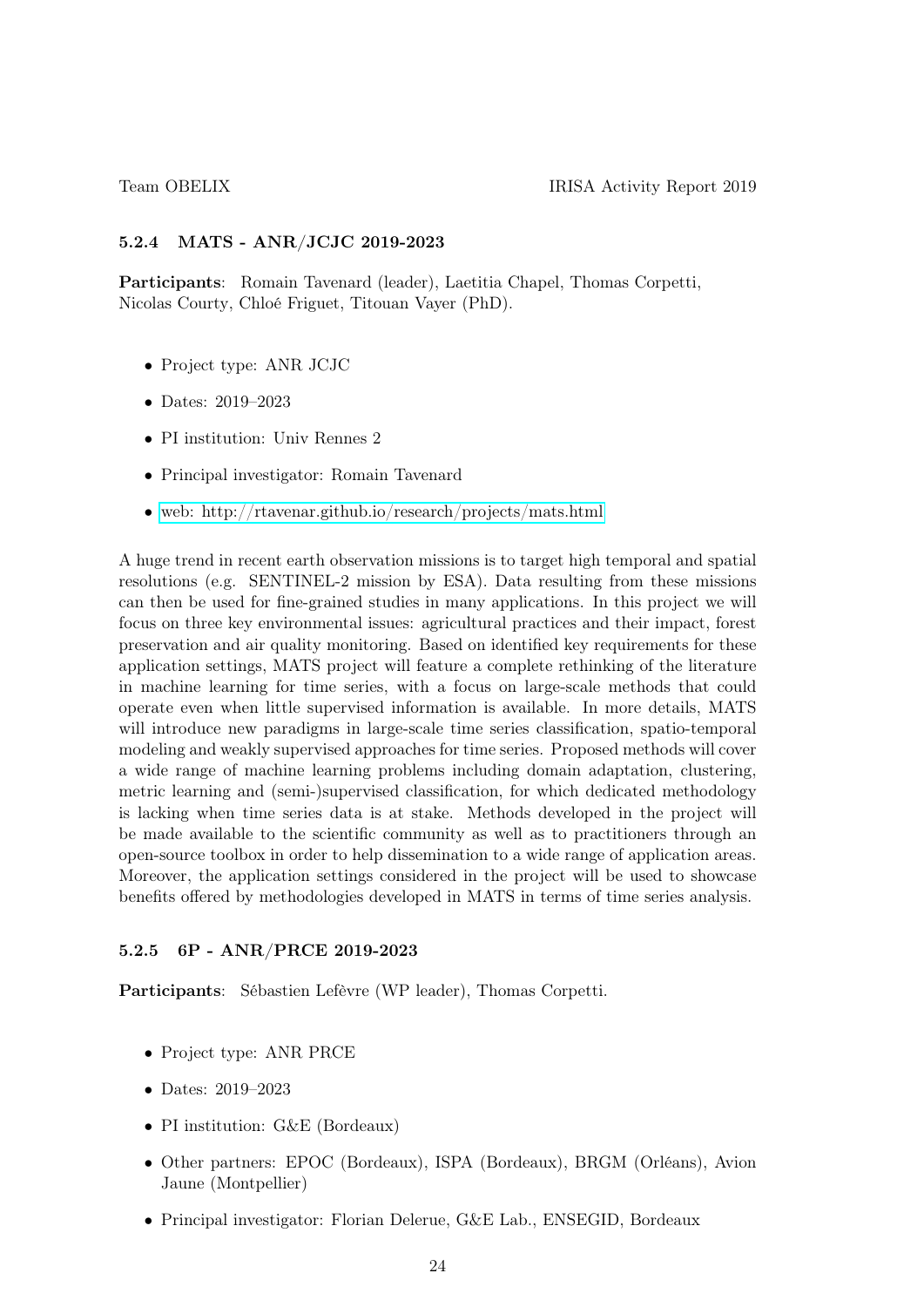Mine tailings are witnesses of exploitation of ore bodies which took place several decades ago. These tailings are an important part of the 100 000 heavy-metal polluted sites which require urgent rehabilitation in Europe. These tailings represent a sizeable source of contaminated material spreadable in the environment. Despite their toxicity for nonadapted species, rare heritage plant communities, metallicolous grasslands, established on them gradually over many years. Six-P project aims to assess the role of plant-plant interactions in these specific plant communities, both as a key system to understand variation in plant-plant interactions along stress gradients and as a possible restoration tool. In mountainous areas, tailings form particularly harsh environments for plant growth (metal toxicity, climatic constraints). In such conditions, positive plant-plant interactions are expected according to a dominant ecological theory: The Stress Gradient Hypothesis (SGH). However, this hypothesis has been poorly investigated along (metal) pollution gradients. In addition, and regardless of pollution gradients, there is a need to better define its conditions of application. SixP aims to contribute to this active field of research by focusing on four directions: i) to characterize the variation of plant-plant interactions along gradients of metal phyto-availability, while explaining the specific role of metallicolous species in these interactions; ii) to better identify the effects of multiple stress factors on these interactions; iii) to specify the plant functional strategies at stake; and iv) to assess the effect of plant-plant interactions at the community scale. The project will be implemented in several mine tailings in the Pyrénées at different altitudes (in the montane zone, and at the subalpine-alpine zone). At each site, several areas will be specified from peripheral low-contaminated areas towards tailings centers corresponding to a gradient of metal phyto-availability. The first three research directions will then be addressed by experimentations manipulating species in interaction. As for the last direction, the combination of very high resolution airborne data (lidar, multispectral images) covering the studied areas with in situ observations in a deep learning framework will be used to map species distribution and their geomorphological position. Spatial patterns of the different interacting species (aggregation vs repulsion) will exhibit the effects of plant-plant interactions on the long-term. Six-P relies on a multidisciplinary consortium with expertise in ecology, metals biogeochemistry, airborne data acquisition, computer vision, machine learning and management of post-mining sites. In addition to the valuable and general knowledge acquired on plant-plant interactions, benefits are expected in the phyto-management domain, by proposing the use of several species associations as viable alternative to the already available techniques. Management of rare metallicolous grasslands of heritage value could also be improved thanks' to project results. Finally, Six-P will increase the interest of computer vision and artificial intelligence groups on ecological issues. The deep neural network models designed in SixP could also be applied to other problems in ecology, since transferability of deep networks is improving regularly.

### 5.2.6 Game of Trawls - FEAMP 2019-2021

Participants: Luc Courtrai, Sébastien Lefèvre, Jean-Christophe Burnel (Engineer).

• Project type: FEAMP 2014-2020 : 39 5 (Fonds europeen pour les affaires maritimes et de la peche).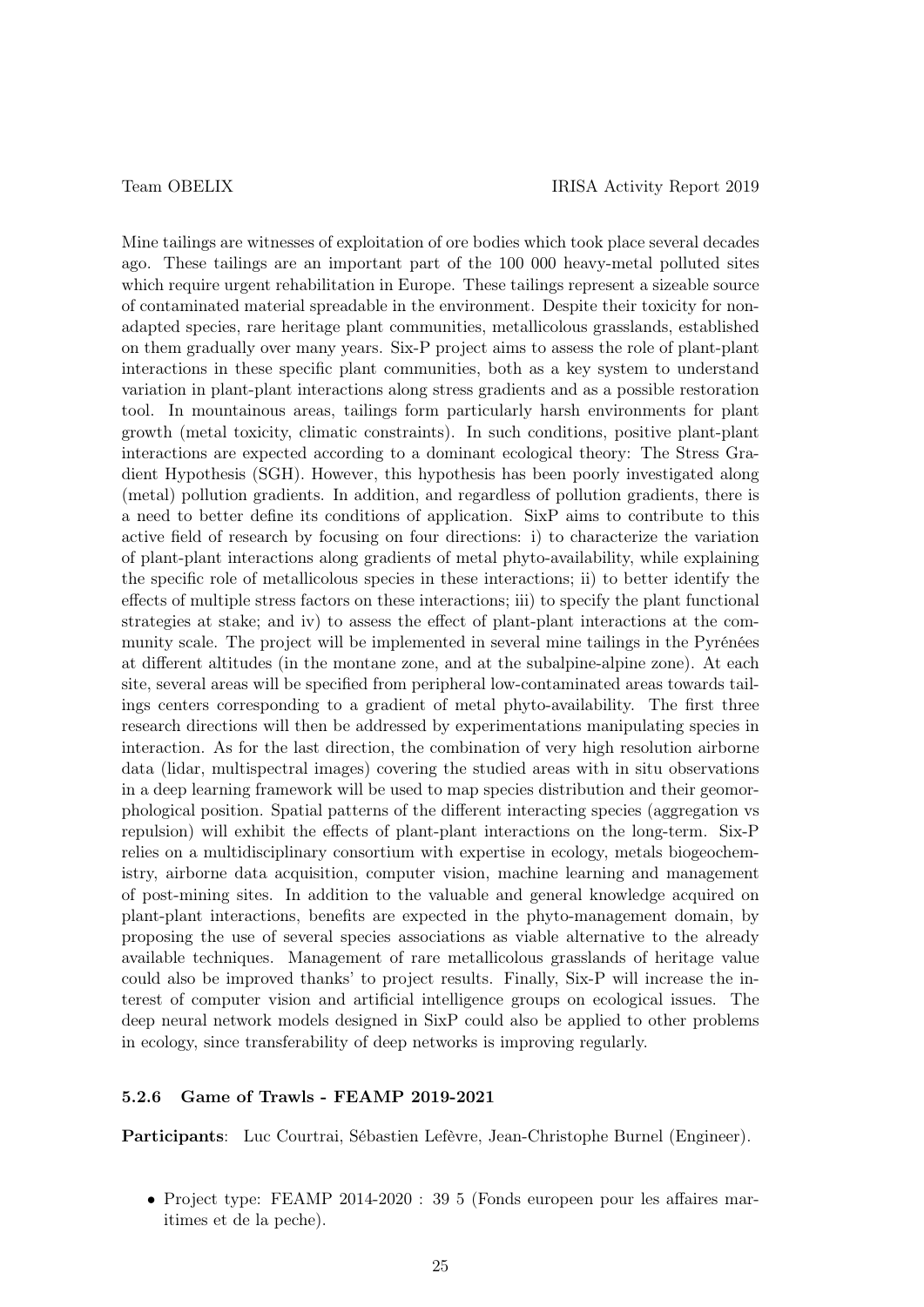- Dates: 2019–2021
- PI institution: Ifremer (Lorient)
- Other partners: Marport France SAS, Comité des Peches Maritimes du Morbihan
- Principal investigator: Julien Simon, Ifremer
- [web: https://wwz.ifremer.fr/peche\\_eng/Le-role-de-l-Ifremer/Recherche/Projets/](https://wwz.ifremer.fr/peche_eng/Le-role-de-l-Ifremer/Recherche/Projets/Description-projets/GAME-OF-TRAWLS) [Description-projets/GAME-OF-TRAWLS](https://wwz.ifremer.fr/peche_eng/Le-role-de-l-Ifremer/Recherche/Projets/Description-projets/GAME-OF-TRAWLS)

The main goal of the project is to allow future fishing boats to detect in real-time, with a network of sensors, the different species of fish before catching them to sort them in the trawl and thus limit discards. We will focus on underwater detection and recognition of fish species. Our data are diverse: underwater images, history of captures in a logbook, multi beam sounders, GPS, depth sensors, temperatures, . . .We therefore propose to design neural networks specialized in the detection and tracking of objects, taking advantage of multimodal data input while also taking care of efficiency for real-time processing of these data

## 5.2.7 SEMMACAPE - ADEME 2019-2022

Participants: Sébastien Lefèvre (project leader), Minh-Tan Pham, Deise Santana Maia (Postdoc), Behzad Mirmahboub (Postdoc).

- Project type: ADEME (Appel projet "Energies durables")
- Dates: 2019–2022
- PI institution: UBS
- Other partners: France Energies Marines (FEM, Brest), Office Francais de la Biodiversité (OFB, Brest), WIPSEA (Rennes)
- Principal investigator: Sébastien Lefèvre
- [web: http://semmacape.irisa.fr/](http://semmacape.irisa.fr/)

The analysis of the development impacts of a Marine renewable energies project generally requires aerial observations of marine megafauna (marine mammals and birds) to better characterize the species that frequent these sites. The Semmacape project aims to demonstrate the relevance of software solutions for processing and analyzing aerial photographs to ensure the automated census of marine megafauna. The importance of such monitoring has been reinforced by the need for impact studies, which are required for any wind power project subject to environmental authorization. Computer vision has undergone a recent upheaval with "deep learning" in the form of deep convolutional networks. The application of these networks to aerial images for the automated observation of marine megafauna is promising, but adaptations of existing algorithms are to be expected. In particular, these animals evolve in a context (sea) characterized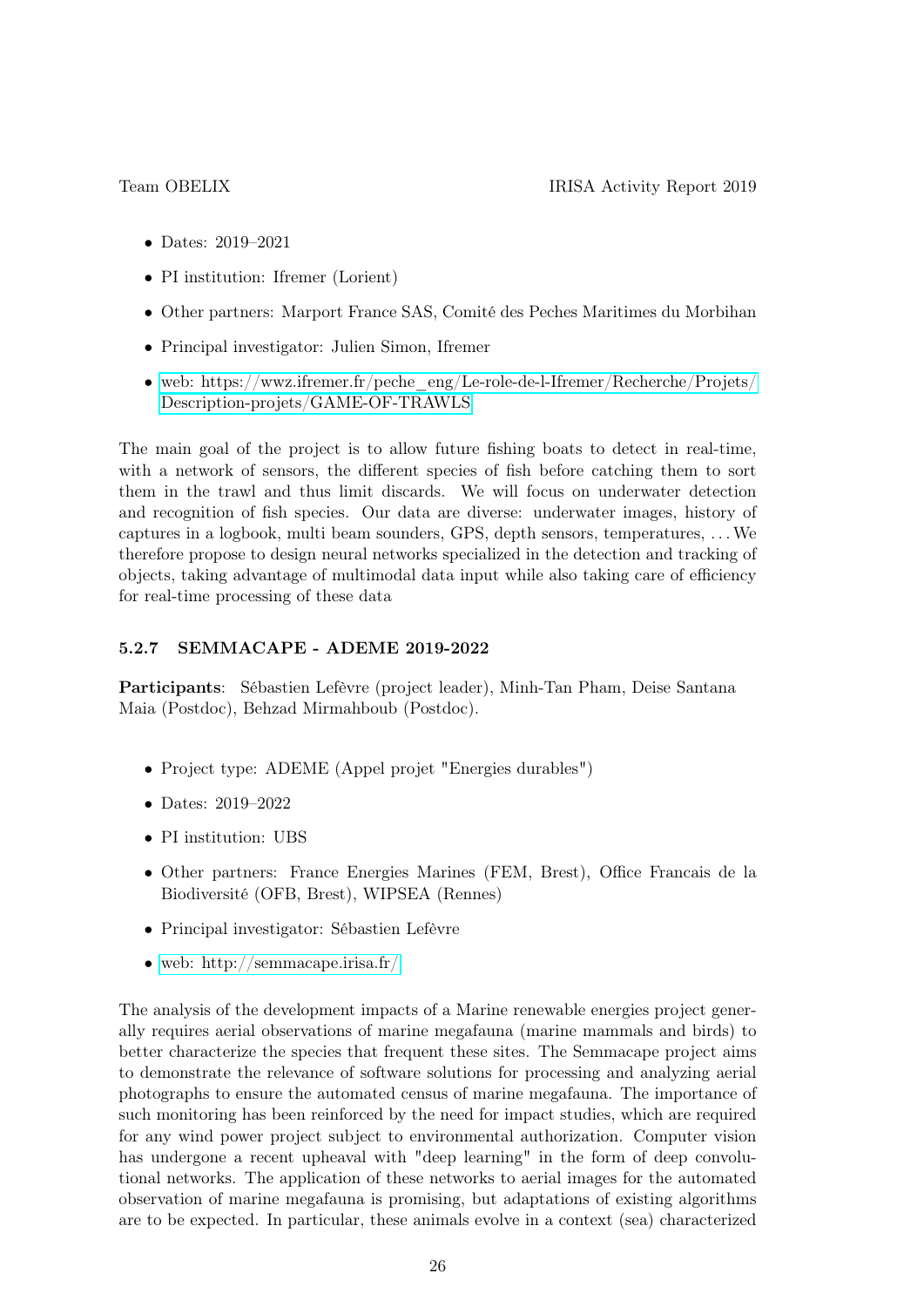by a highly variable visual content, which is detrimental to the performance of these deep networks. The Semmacape project aims to respond to these scientific obstacles in order to provide a technological leap forward in the field of aerial census of marine megafauna and its application to the environmental monitoring of offshore wind farms. The main gain will lie in the completeness of the observations, while minimising the risk of identification errors and allowing a reduction in analysis time.

# 5.2.8 Comptage véhicules par apprentissage profond à partir d'images Pléiades (THR) - CNES R&T 2018-2019

Participants: Sébastien Lefèvre, Minh-Tan Pham, Romain Dambreville.

- Project type: CNES R&T
- Dates: 2018-2019
- PI institution: QuantCube (Paris)
- Principal investigator: Thanh-Long Nguyen (QuantCube)

Detection of new infrastructures (commercial, logistics, industrial or residential) from satellite images constitutes a proven method to investigate and follow economic and urban growth. The level of activities or exploitation of these sites may be hardly determined by building inspection, but could be inferred from vehicle presence from nearby streets and parking lots. The objective of this project is to exploit deep learningbased models for vehicle counting from optical satellite images coming from the Pleiades sensor at 50-cm spatial resolution (provided by the CNES). Both segmentation and detection architectures were investigated. These networks were adapted, trained and validated on a data set including 87k vehicles, annotated using an interactive semiautomatic tool developed by the partner Quantcube.

## 5.2.9 Représentation hiérarchique d'une image satellite pour l'optimisation des chaines de traitement - CNES R&T 2018-2020

Participants: François Merciol (project leader), Sébastien Lefèvre, Jérôme More, Behzad Mirmahboub.

- Project type: CNES R&T
- Dates: 2018-2019
- PI institution: UBS
- Principal investigator: François Merciol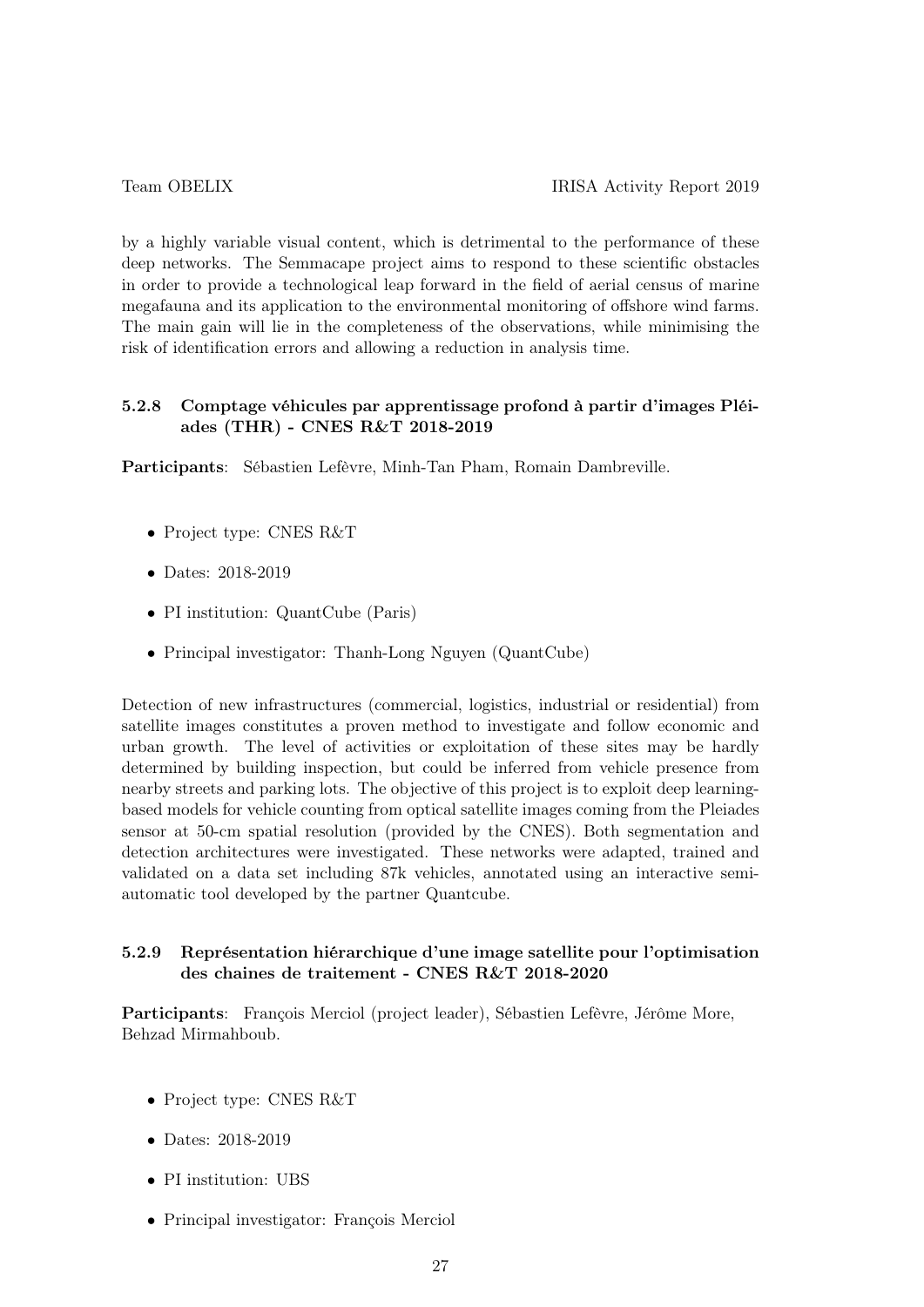The purpose of this study is to develop an efficient, large-scale software suite for contentbased remote sensing image retrieval. The project relies on OBELIX expertise on hierarchical image representations and their use for image retrieval, and this project explores how such methods can be implemented in a scalable scenario. The study includes the design of novel tree models, efficient algorithms to build them and to search over trees structures to retrieve similar image parts. The software component is important with a dockerized solution to be provided to CNES.

### 5.2.10 Semantic analysis of a scene - DGA MMT 2019-2020

Participants: Sébastien Lefèvre, Bharath Bhushan Damodaran.

- Project type: DGA MMT
- Dates: 2019-2020
- PI institution: Magellium (Toulouse)
- Other partners: Thales LAS
- Principal investigator: Thomas Ristorcelli & Grégory Loeb (Magellium)

This project aims to perform semantic segmentation in operational databases using transfer learning methods and deep neural networks. The goal is to assess recent transfer learning solutions for semantic segmentation in a scenario where the training is achieved on a public, annotated dataset, while the inference targets some over operational databases where specific level of robustness are sought. Beyond evaluation of existing solutions, we develop novel methods for domain adapation, e.g. with the adaptation of DeepJDOT to the task of semantic segmentation.

### 5.2.11 Floodscape - CNES TOSCA 2018-2020

Participants: Sébastien Lefèvre, Gwendal Cachin-Bernard.

- Project type: CNES TOSCA
- Dates: 2018-2020
- PI institution: CEFE (Montpellier)
- Other partners: TETIS (Montpellier), Avion Jaune (Montpellier)
- Principal investigator: Doyle McKey (CNRS)

This projects aims to use optical and radar imagery, radar altimetry, and in situ observations to characterize a class of floodplains that are critical for biodiversity preservation but that raise significant challenges to spatial remote sensing. More specifically,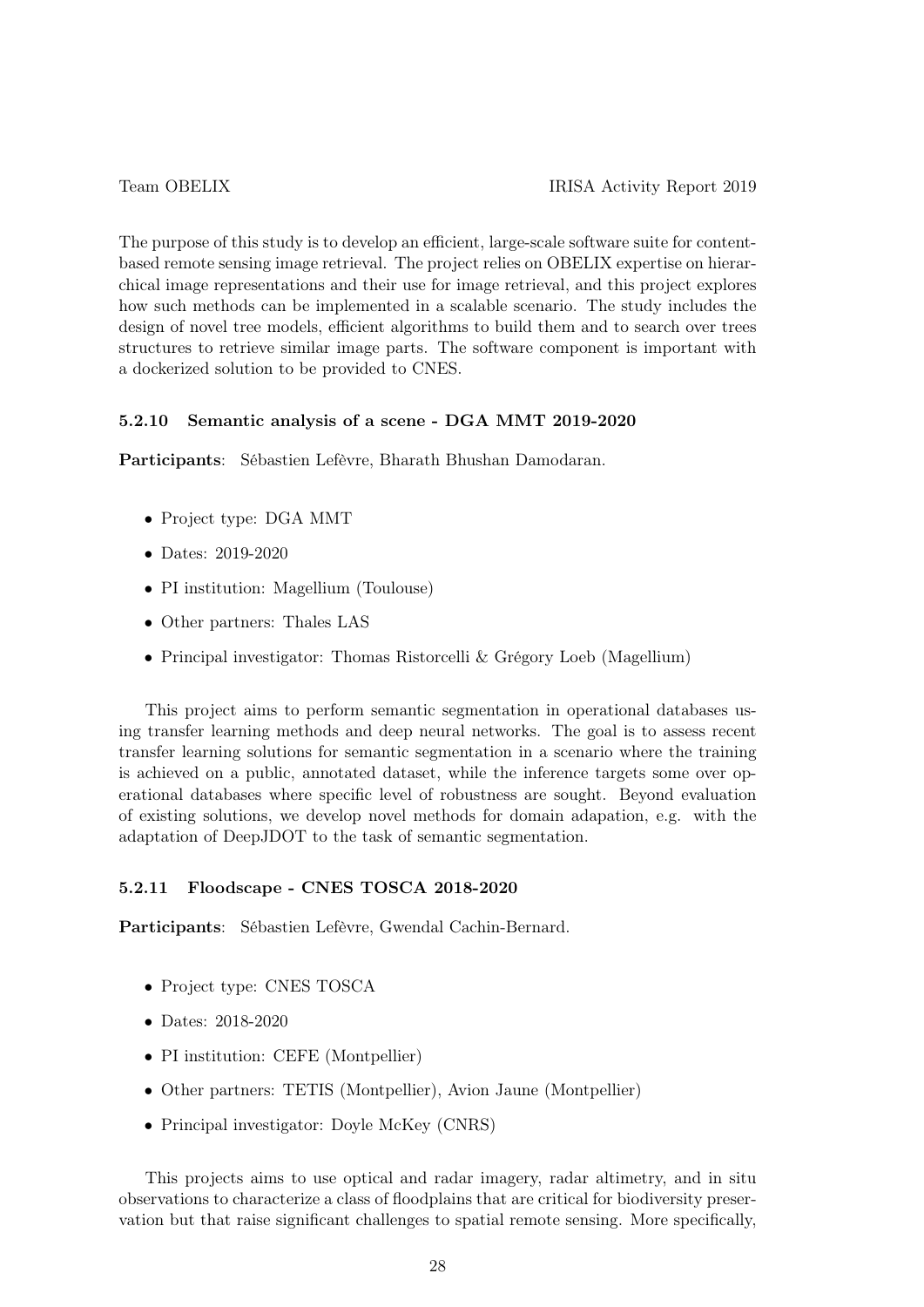we aim to explore the potential of deep learning for characterizing tropical savanna floodplains. We have first conducted a preliminary study to assess the performance of existing deep networks (Yolo v3) on a small dataset through the work of Arnaud Seysen. We have then proceed to a systematic analysis for a better understanding of the effect of training parameters (dataset size, network configuration, etc.) on the overall accuracy. Additional architectures for object detection and instance segmentation were explored. We also aim to address higher-level tasks such as spatial characterization of the landscape.

# 5.2.12 PARCELLE - CNES TOSCA 2018-2020

Participants: Thomas Corpetti, Sébastien Lefèvre, François Merciol, Charlotte Pelletier.

- Project type: CNES TOSCA
- Dates: 2018-2020
- PI institution: CESBIO (Toulouse)
- Other partners: DYNAFOR, TETIS, LaSTIG, LETG, ESPACE-DEV, LIVE, Agro ParisTech
- Principal investigator: Mathieu Fauvel (CESBIO / INRAe)

The PARCELLE project aims to foster shared developments on the iota2 processing chain that serves as the technical solution to provide national-level land cover map from 2016 to 2018. Within this project, we are more specifically dealing with the integration of multiscale, spatial descriptors to improve the iota2 classification performances. We consider both wavelet-based descriptors and attribute profiles (and their recent variants). The latter will be achieved by coupling our software libraries (e.g. TRISKELE) with the CNES Orfeo ToolBox (OTB).

# 5.3 Bilateral industry grants

- Wipsea, Rennes, through a scientific collaboration with Romain Dambreville (research engineer) and a CIFRE Ph.D. (Mathieu Laroze)
- Atermes, Montigny-le-Bretonneux, through a CIFRE Ph.D. (Heng Zhang)
- CLS, Plouzané, through a Ph.D. (Caglayan Tuna) co-funded with CNES
- Tellus, Bruz, through a Ph.D. (Florent Guiotte) co-funded with Région Bretagne
- SIRS, Lille, through a scientific collaboration on large-scale mapping with hierarchical image representations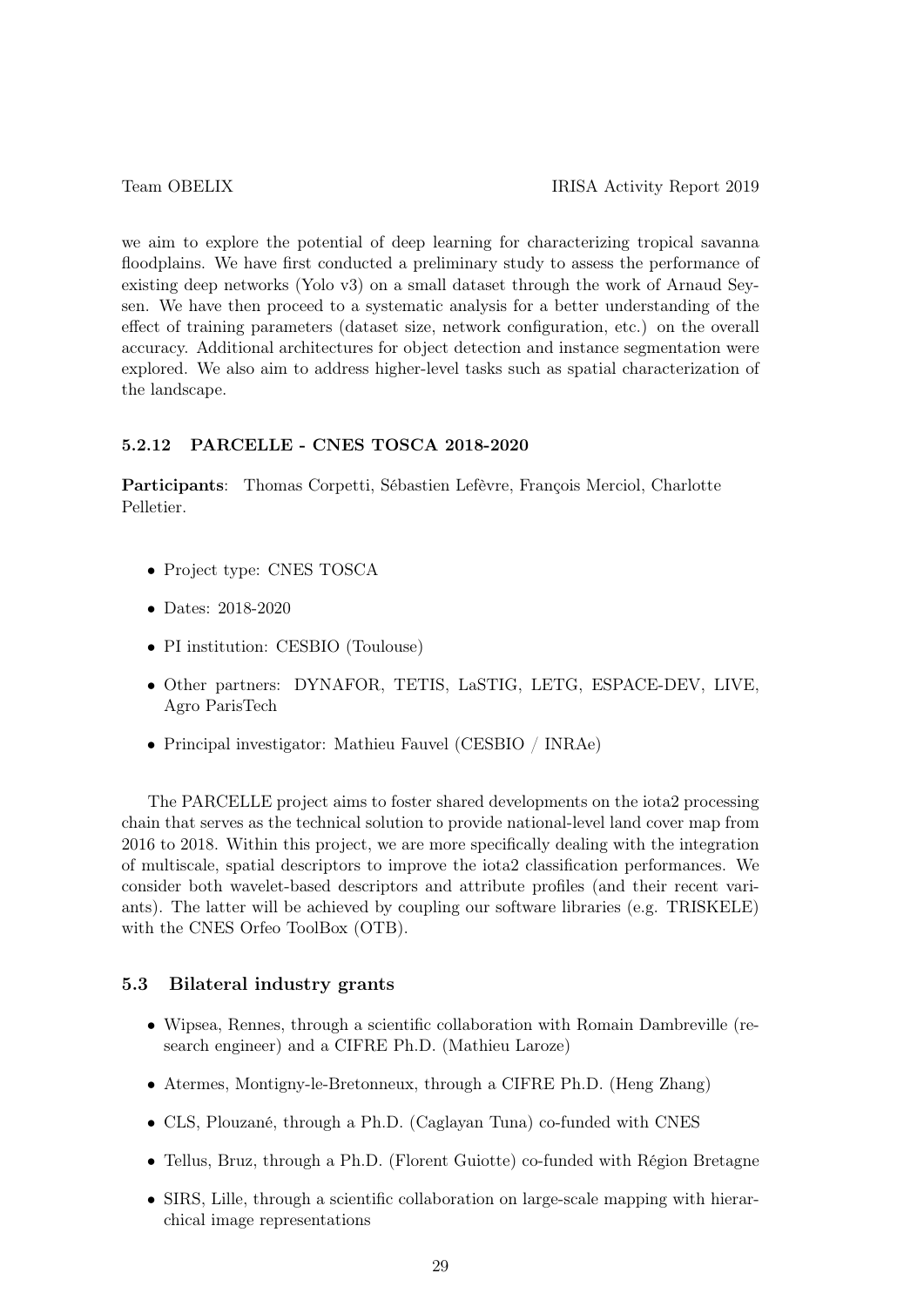# 5.4 Collaborations

# National collaborations

- Agrocampus Ouest and IRMAR, Rennes, through a scientific collaboration with Mathieu EMILY (MCF-HDR Statistics)
- Rennes 1 University / IRISA (team LINKMEDIA) through a Ph.D. co-supervision with Ewa KIJAK (MCF Computer Science)
- AgroParisTech and MIA, Paris, through a scientific collaboration with Pierre GLOAGUEN (MCF Statistics)
- Univ. Bretagne Sud and LBCM, Lorient, through a scientific collaboration with Pierre Sauleau (MCF Marine biochemistry)
- DTIS team from ONERA, through a collaboration (PhD cosupervision of Javiera Castillo Navarro [\[15,](#page-40-4) [14\]](#page-40-3)) with Bertrand Le Saux (CR ONERA) and Alexandre Boulch (CR ONERA), that follows a first collaboration (PhD cosupervision of Nicolas Audebert defended in 2018 [\[1,](#page-39-3) [2\]](#page-39-2))
- DYNAFOR, through a scientific collaboration initiated with David Sheeren (MCF ENSAT) during the ASTERIX project (ended in 2017) [\[10\]](#page-39-10)
- LITIS (Rouen), Observatoire de la Côte d'Azur (Nice), UJM (Saint-Etienne), in the context of the OATMIL ANR (e.g. [\[29\]](#page-41-9))

# International collaborations

- Wageningen University and Research, Laboratory of GeoInformation Science and Remote Sensing (The Netherlands), through a 6 months-visit for M. Laroze (Ph. D.) in this lab in 2018-19; scientific collaboration with Devis Tuia (Pr. Geospatial Computer Vision)
- Monash University (Australia), Faculty of Information Technology, through two Ph.D. co-supervisions with François Petitjean (senior research fellow in computer science) and Geoffrey I. Webb (Professor in computer science)
- ETH Zurich through the Ph.D. co-supervision/co-hosting of Ahmed Samy Nassar  $([26, 28, 27])$  $([26, 28, 27])$  $([26, 28, 27])$  $([26, 28, 27])$  $([26, 28, 27])$  with Jan Dirk Wegner (Ass. Prof.)
- Gebze Technical University, Kocaeli, Turkey: Erchan Aptoula (Associate Professor) is collaborating with the team on several topics, mainly related to image retrieval/classification with morphological hierarchies
- University of East Anglia, United Kingdom, through a scientific collaboration with Anthony Bagnall on time series classification
- Université des Iles Baléares (UIB), Espagne, with Bartomeu Coll (full Professor). We are co-supervising the PhD of Jamila Mifdal on image fusion (defended 2019)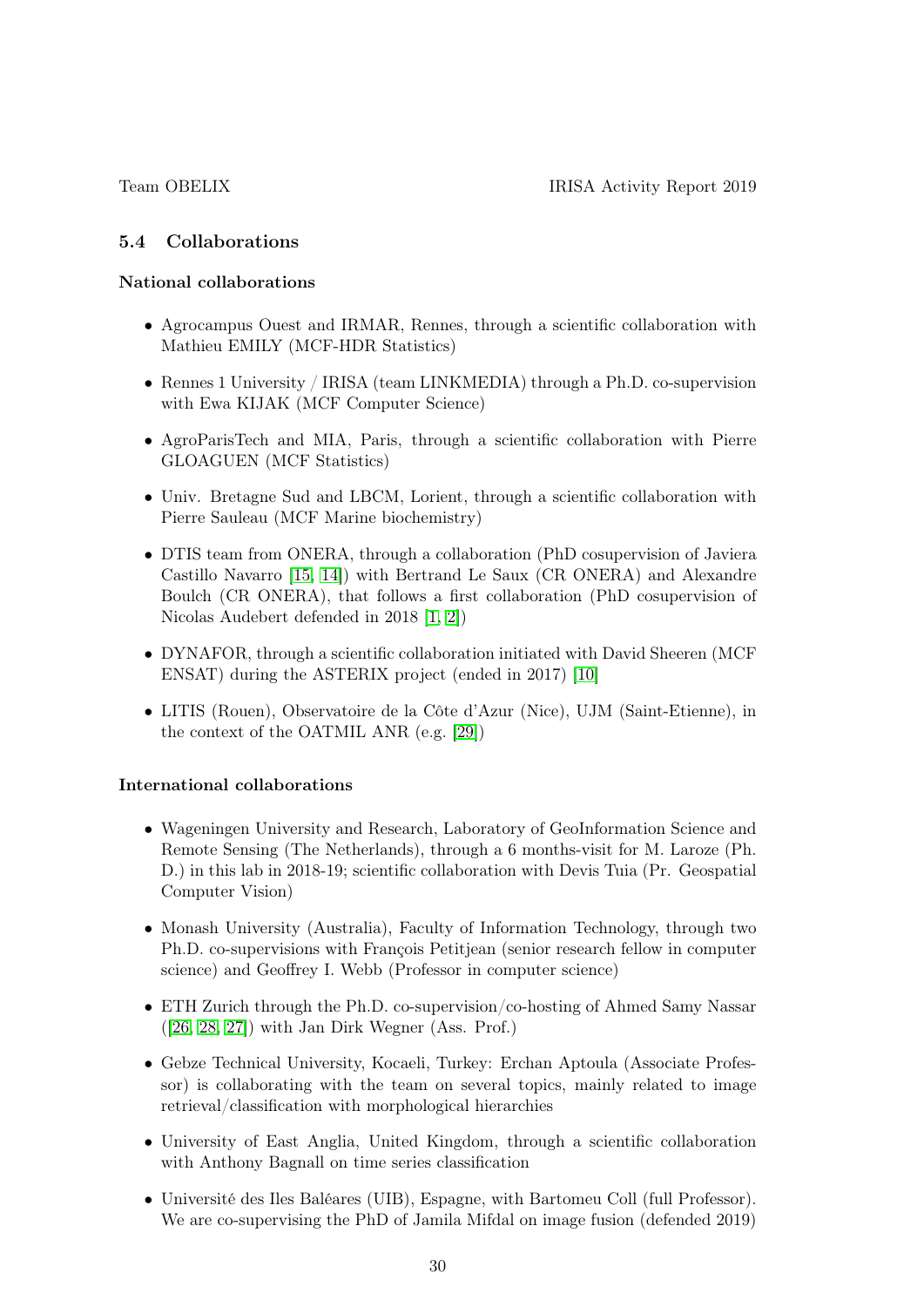• Université de Tsinghua (Chine), Aerospace Institute Research center of Chinese Academy of Sciences (Chine), visit of 6 months (professors) ans 12 months (students)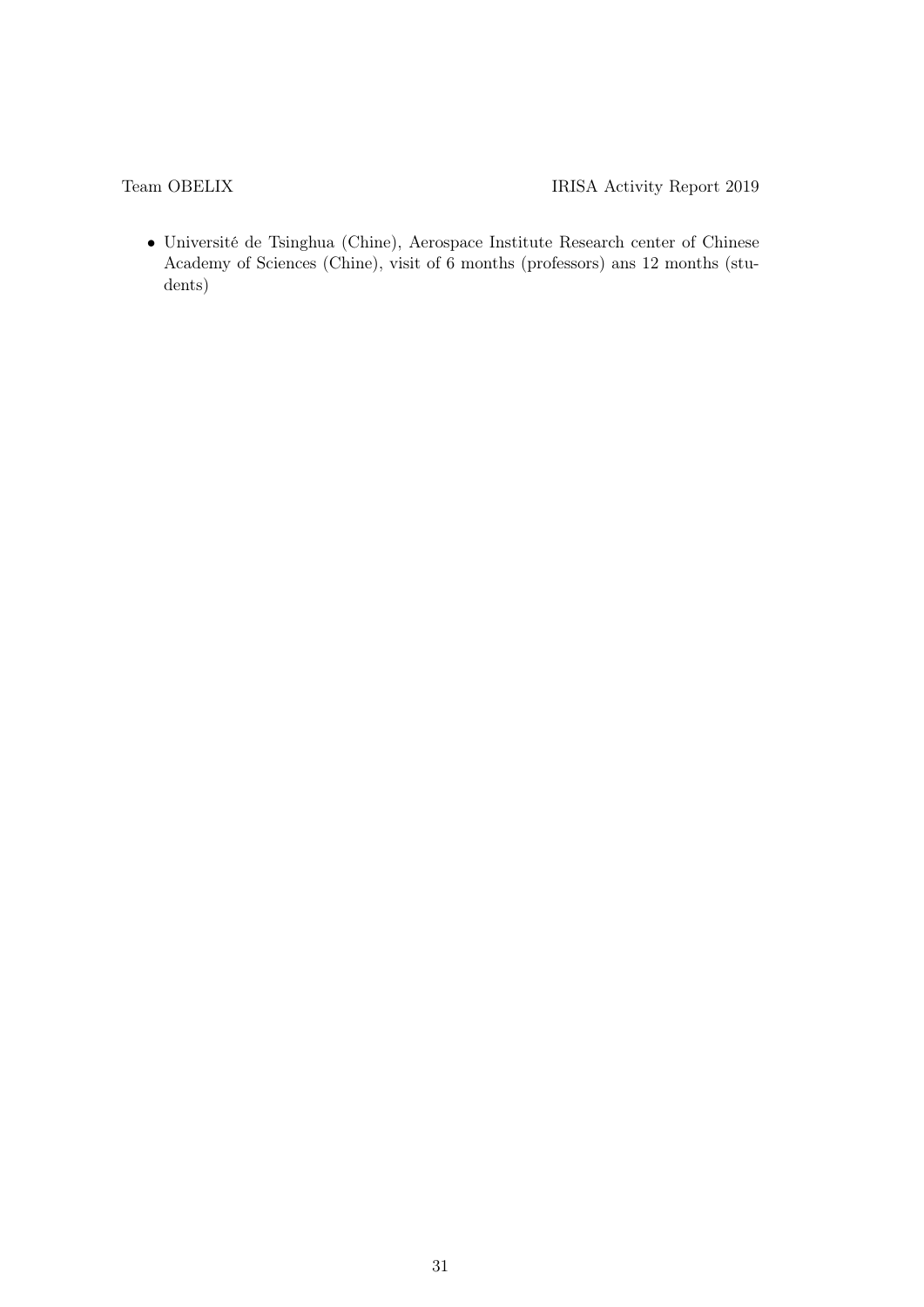Team OBELIX IRISA Activity Report 2019

# 6 Dissemination

# 6.1 Promoting scientific activities

# 6.1.1 Scientific Events Organisation

# General Chair, Scientific Chair

- Thomas Corpetti, Sébastien Lefèvre: [JU](http://jurse2019.org)RSE'19 (Vannes): IEEE/ISPRS Joint Urban Remote Sensing Event
- Thomas Corpetti, Minh-Tan Pham, Sébastien Lefèvre: MACLEAN'19 (Würzburg): ECML-PKDD Workshop on Machine Learning for Earth Observation
- Romain Tavenard: AALTD'19 (Würzburg): ECML-PKDD time series workshop
- Chloé Friguet : [Statlearn'19](https://statlearn.sciencesconf.org/resource/page/id/4) (Grenoble) : challenging problems in statistical learning
- Nicolas Courty: 'Journée Optimal Transport et Machine Learning', GDR ISIS, Paris, Juillet 2019

# Member of the Organizing Committees

• Chloé Friguet, Minh-Tan Pham : JURSE'19 (Vannes): Joint Urban Remote Sensing Event

### 6.1.2 Scientific Events Selection

### Member of Conference Program Committees

- Sébastien Lefèvre: VISAPP 2019 (Prague), BiDS 2019 (Munich), LPS 2019 (Milan), ECML-PKDD 2019 (Würzburg) (area chair), EarthVision 2019 (Long Beach), EARSeL 2019 (Salzburg), CBMI 2019 (Dublin); EGC 2019 (Metz), CFPT 2019 (Rouen), SFPT-GH 2019 (Toulouse), ORASIS (Saint-Dié-des-Vosges)
- Nicolas Courty: ICML, ICLR, CVPR Earthvision workshop, , ECML-PKDD 2019 (area chair), Orasis, Gretsi, CAP

### Reviewer

- Charlotte Pelletier: European Conference on Machine Learning and Principles and Practice of Knowledge Discovery in Databases (ECML/PKDD), Pacific-Asia Conference on Knowledge Discovery and Data Mining (PAKDD)
- Sébastien Lefèvre: IGARSS (student contest), ICIP
- Thomas Corpetti: IGARSS (student contest), ICIP, ISPRS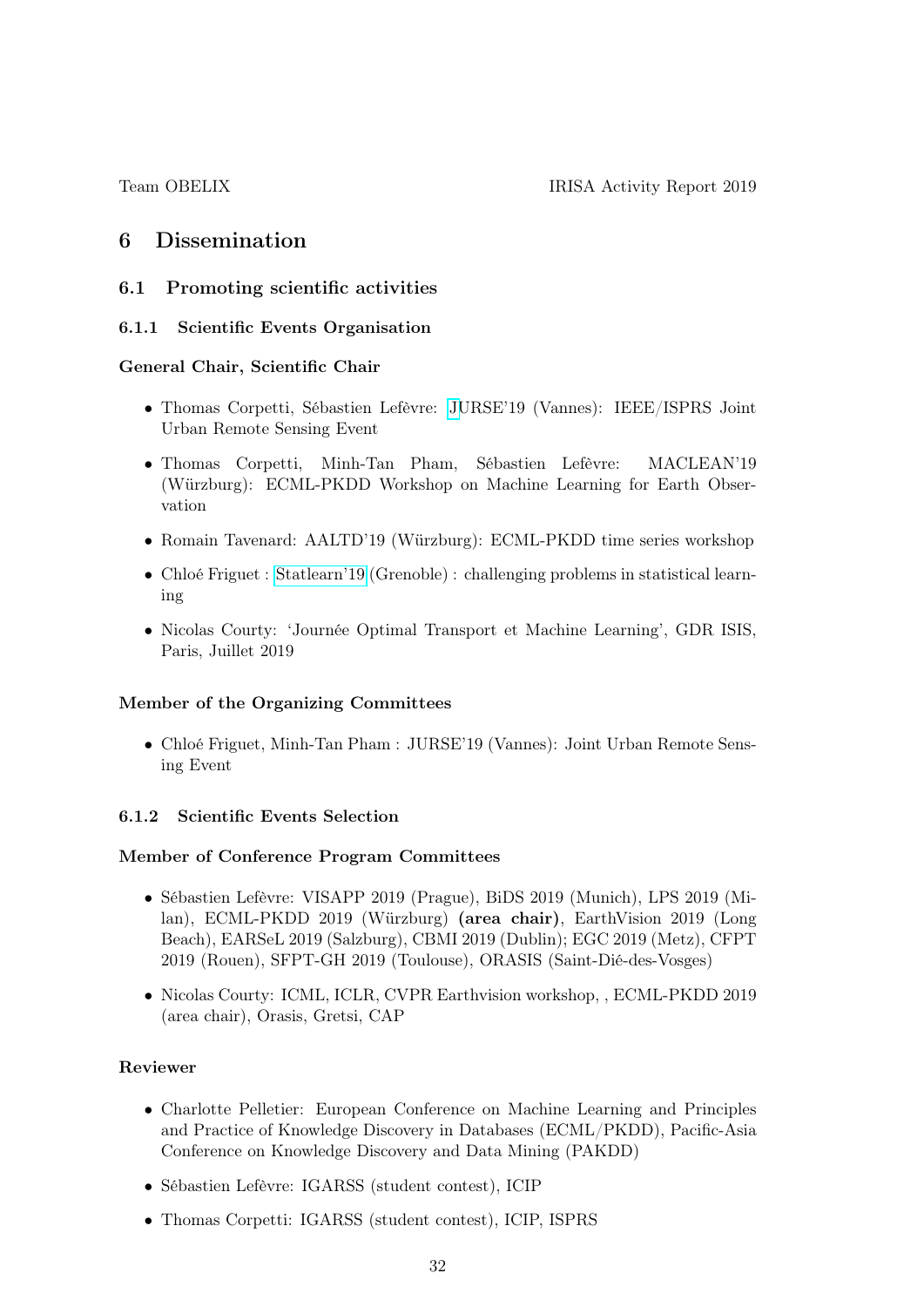- Laetitia Chapel: IGARSS, ICML, NeurIPS, AISTATS
- Romain Tavenard: KDD

# 6.1.3 Journal

# Member of the Editorial Boards

- Chloé Friguet : Associate Editor of [Statistique et Société](http://publications-sfds.fr/index.php/stat_soc) (Société Francaise de Statistique)
- Minh-Tan Pham : Guest Editor of Remote Sensing, MDPI; Machine Learning, Springer
- Sébastien Lefèvre: Associate Editor of Transactions on Geosciences and Remote Sensing, IEEE; Editorial Board Member of Remote Sensing, MDPI, and ISPRS International Journal of Geo-Information, MDPI; Guest Editor of a special issue on "Image Retrieval in Remote Sensing" in Remote Sensing, MDPI
- Thomas Corpetti : Associate Editor of [Remote Sensing](https://www.mdpi.com/journal/remotesensing/editors).

# Reviewer - Reviewing Activities

- Chloé Friguet : IEEE Transactions on Geoscience and Remote Sensing; Statistique et société
- Romain Tavenard : Journal of Machine Learning Research, Springer Data Mining and Knowledge Discovery, Signal Processing
- Charlotte Pelletier: Machine Learning, Springer; Data Mining and Knowledge Discovery, Springer; Knowledge and Information Systems, Springer; IEEE Transactions on Geoscience and Remote Sensing; IEEE Geoscience and Remote Sensing Letters; Remote Sensing of Environment, Elsevier; Remote Sensing MDPI; ISPRS Journal of Photogrammetry and Remote Sensing, Elsevier
- Minh-Tan Pham : IEEE Transactions on Image Processing; ISPRS Journal of Photogrammetry and Remote Sensing; IEEE Transactions of Geoscience and Remote Sensing; IEEE Geoscience and Remote Sensing Letters; IEEE Journals of Selected Topics for Applied Earth Observations and Remote Sensing; IEEE Geoscience and Remote Sensing Magazine ; MDPI Remote Sensing; MDPI Sensors; MDPI Journal of Imaging
- Sébastien Lefèvre: BMC Ecology, European Journal of Remote Sensing, Multimedia Tools and Applications (MTAP), Signal Processing: Image Communication
- Laetitia Chapel: Data Mining and Knowledge Discovery, Springer
- Nicolas Courty: ISPRS Journal of Photogrammetry and Remote Sensing, IEEE Transactions of Geoscience and Remote Sensing, Information & Inference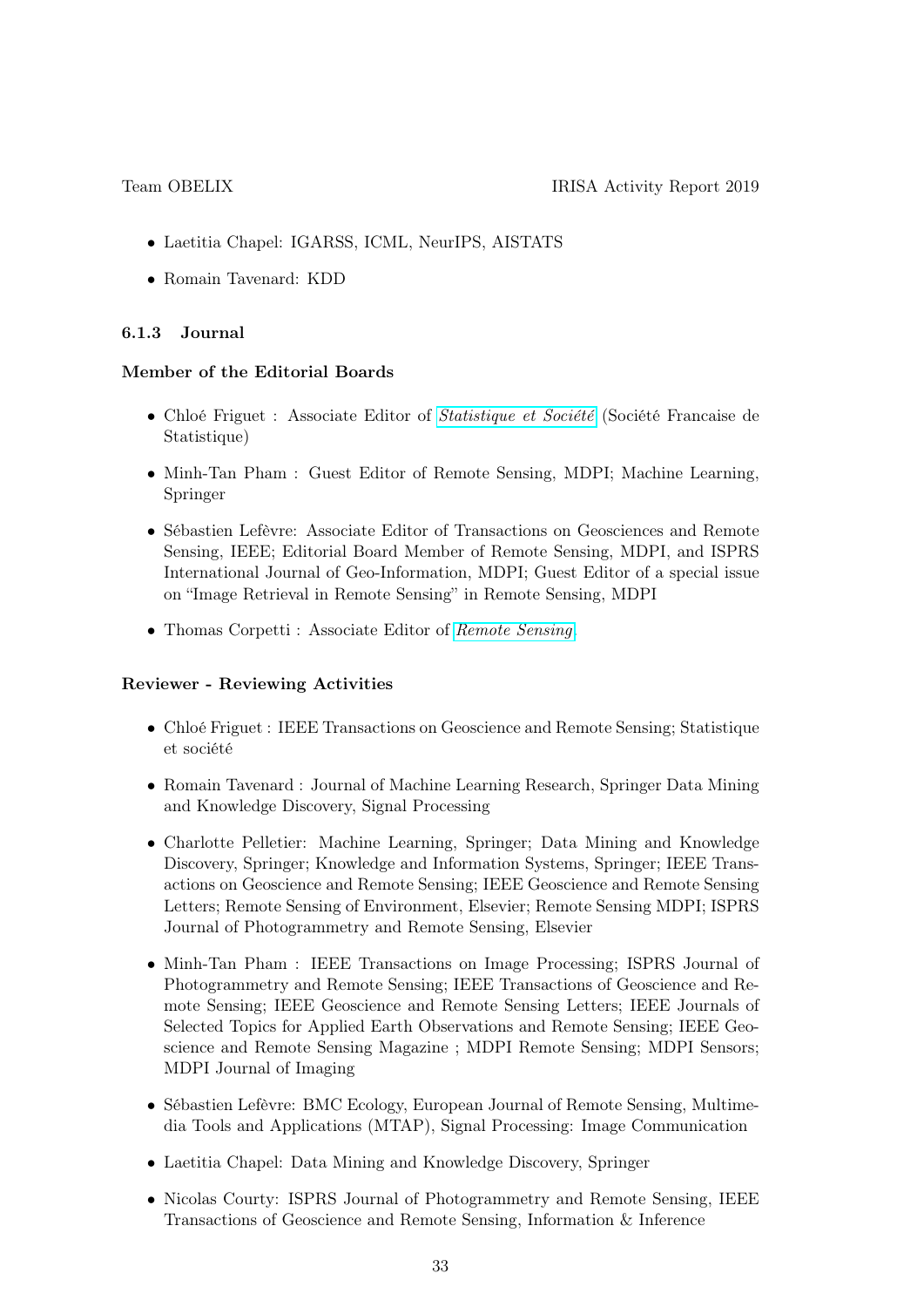- François Merciol: Remote Sensing MDPI, IJGI MDPI, Forests MDPI, Applied Scences MDPI, Journal of Visualized Experiments
- Thomas Corpetti : Remote Sensing, IEEE TIP, IEEE JSTARS, IEEE TGRS, Image and Video Computing, Remote Sensing of Environment

## 6.1.4 Invited Talks

- Romain Tavenard : Weakly supervised learning for time series Time Series Days event, Rennes, France
- Charlotte Pelletier : Journée Jeunes Chercheur·e·s MACLEAN, GdR MaDICS Paris, France
- Ahmed Samy Nassar: Workshop on Deep Learning for Remote Sensing Nordic Remote Sensing Conference (NoRSC'19), Aarhus, Denmark
- Sébastien Lefèvre, Ahmed Samy Nassar: Multidisciplinary Workshop on 'Revisioning transport and health" – Cambridge, UK
- Nicolas Courty: Séminaire de Mathématiques Appliquées, Université de Nantes
- Nicolas Courty: Séminaire de Mathématiques Appliquées, Université d'Angers
- Nicolas Courty: Séminaire de Statistiques et Machine Learning, ENSAI (Rennes)
- Nicolas Courty: Séminaire de l'école centrale de Nantes
- Nicolas Courty: invited talk, Valeo.AI (Paris)
- Nicolas Courty: Keynote Speaker at WOS9 (Rennes)
- Nicolas Courty: Keynote Speaker at NCCV2019 (Wagenningen, Pays-Bas)

### 6.1.5 Leadership within the Scientific Community

- Thomas Corpetti, Minh-Tan Pham, Sébastien Lefèvre: Chairs of the MACLEAN action within GDR MADICS
- Nicolas Courty: Chair of Optimal Transport and Signal Processing action within GDR ISIS

### 6.1.6 Scientific Expertise

- Sébastien Lefèvre: Member of the Expert Panel (Informatics & Knowledge Technology) of FWO (Belgium); Expert for the French Ministry of Higher Education and Research (CIR/JEI), the Czech Science Foundation (GACR), the German Space Agency (DLR)
- Nicolas Courty: expert for Norway Research Council (NRC).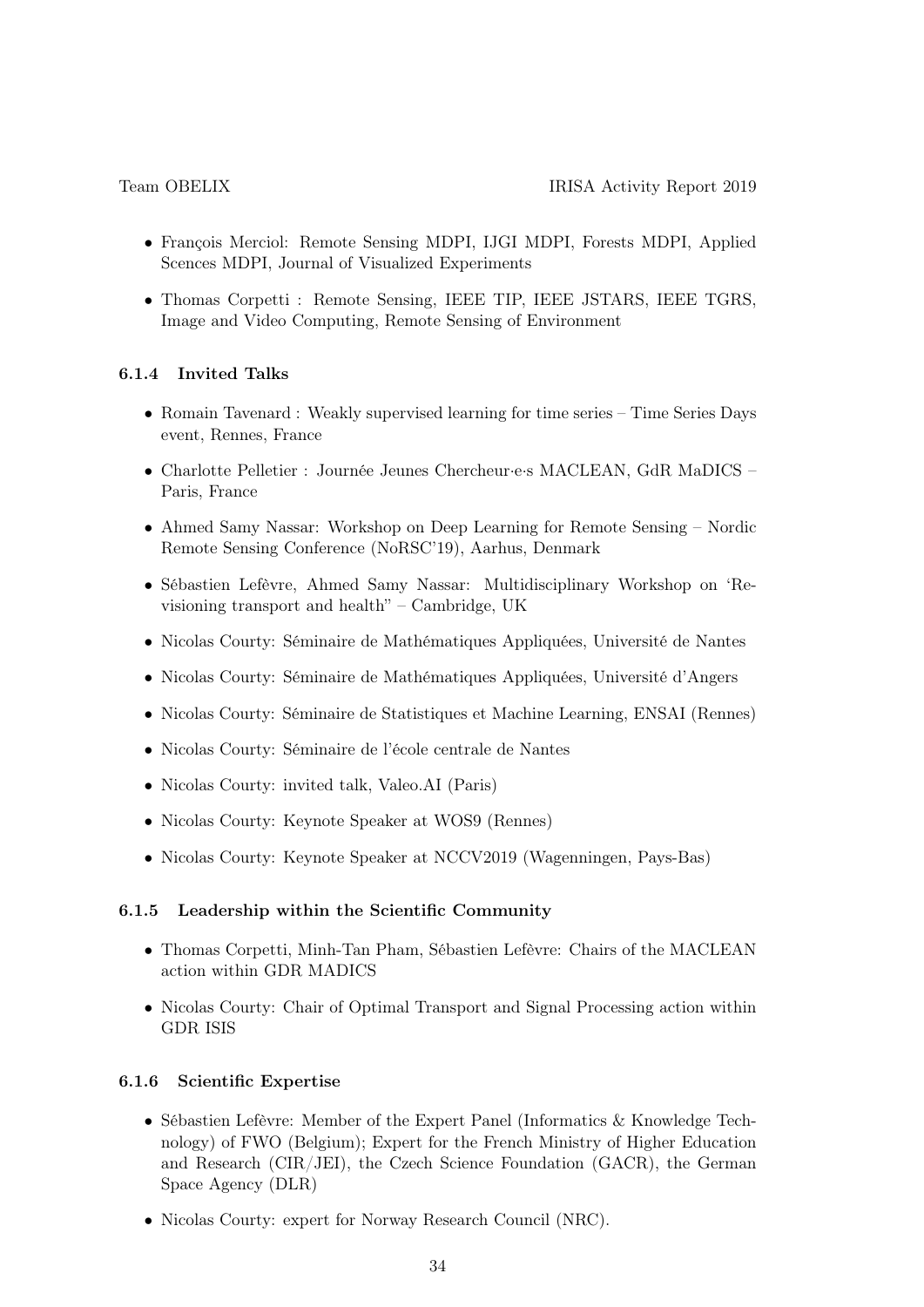## 6.1.7 Research Administration

• Sébastien Lefèvre: Head of OBELIX group; Member of the local committee of the doctoral school MathSTIC of UBL; Member of the Scientific Board of the "Human, Sea and Littoral" cluster within UBS; Member of the Scientific Council of the Natural Regional Park of the Gulf of Morbihan; Member of the Scientific Council of the Scientific Interest Group BreTel (Remote Sensing in Brittany); Chair of a Recruitment Committee in Computer Science (IUT Vannes). Member of a Recruitment Committee in Computer Engineering (ENSTA Bretagne).

# 6.2 Teaching, supervision

## 6.2.1 Teaching

For researchers, all activities are given. For professors and assistant professors, only courses at the M. Sc. level are listed.

- Chloé Friguet
	- Algorithmique des données, 12h, M1 INFO, Univ. Bretagne Sud, Vannes France
	- Biostatistique, 21h, M1 Biomolécules, Micro-organismes et Bioprocédés, Univ. Bretagne Sud, Lorient, France
- Romain Tavenard
	- programming, databases and deep learning, Univ. Rennes 2
- Luc Courtrai
	- concurrent programming, Master 1, Univ. Bretagne Sud, Vannes France
- Sébastien Lefèvre
	- image analysis and classification for topographic mapping, online course, EuroSDR EduServ program
	- deep learning for remote sensing, online course, EuroSDR EduServ program
	- head of the specialization track in GeoData Science (Master 2nd year) of the Copernicus Master in Digital Earth (Erasmus Mundus Joint Master Degree)
- Laetitia Chapel
	- Algorithmique des données, 12h, M1 INFO, Univ. Bretagne Sud, Vannes France
- Nicolas Courty
	- machine learning, Deep learning in Master in Computer science and Statistics engineering, Univ. Bretagne Sud, Vannes France
- Thomas Corpetti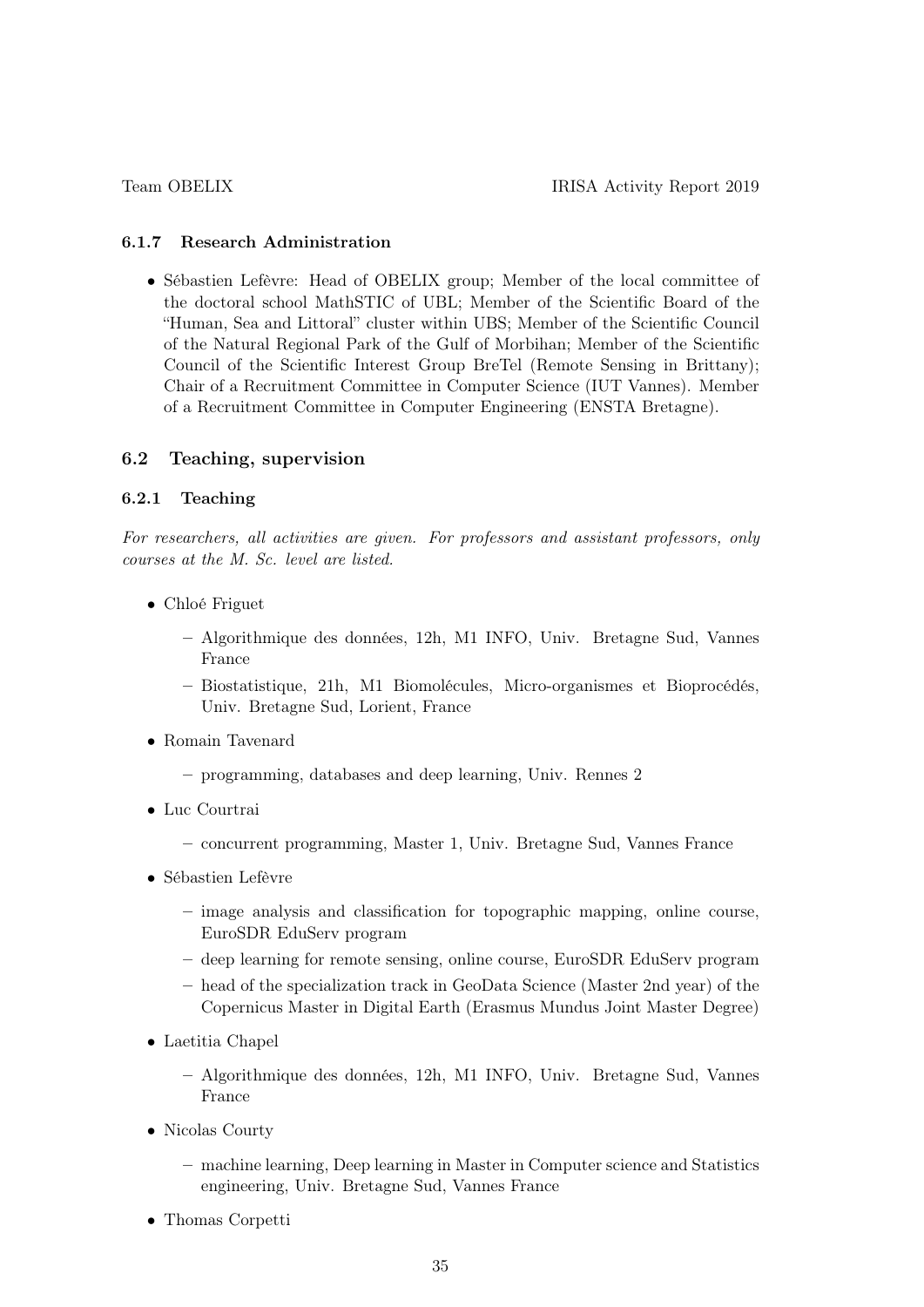- Image processing, Univ. Caen
- Image indexation, Univ. Rennes I
- GIS and Image processing (ArcGis 10 / Python), Univ. Rennes II

# 6.2.2 Supervision

- PhD in progress:
	- Javiera Castillo Navarro, Semi-supervised semantic segmentation for largescale automated cartography, 2019-2021, Sébastien Lefèvre, Alexandre Boulch (ONERA), Bertrand Le Saux (ONERA)
	- Florent Guiotte, Morphological characterization of full waveform airborne LiDAR data, 2017-2020, Thomas Corpetti, Sébastien Lefèvre
	- Manal Hamzaoui, Structured classification of structured data: application to remote sensing data, 2019-2022, Laetitia Chapel, Minh-Tan Pham, Sébastien Lefèvre
	- Mathieu Laroze, Active Learning for Object Detection in Aerial Images with Application to Environmental Science, 2016-2020, Romain Dambreville, Chloé Friguet, Sébastien Lefèvre, Ewa Kijak (Univ. Rennes 1)
	- Ahmed Samy Nassar, Learning geographic information from multi-modal imagery and crowdsourcing, 2017-2020, Sébastien Lefèvre, Jan Dirk Wegner (ETH Zurich)
	- Caglayan Tuna, Scale Spaces for Satellite Image Streams and Fast Pattern Detection, 2017-2020, Sébastien Lefèvre, François Merciol
	- Heng Zhang, Deep Learning on Multimodal Data for the Supervision of Sensitive Sites, 2018-2021, Sébastien Lefèvre, Elisa Fromont (Univ. Rennes 1)
	- Benjamin Lucas, Deep learning for the classification of Earth's Observation data, 2018-2021, Charlotte Pelletier, Geoffrey I Webb (Monash University, Australia), François Petitjean (Monash University, Australia), Daniel Schmidt (Monash University, Australia)
	- Ahmed Shifaz, Scalable and accurate time series classification algorithms, 2018-2021, Charlotte Pelletier, Geoffrey I Webb (Monash University, Australia), François Petitjean (Monash University, Australia)
	- Titouan Vayer, Optimal Transport for structured objects, 2017-2020, Nicolas Courty, Laetitia Chapel, Romain Tavenard
	- Kilian Fatras, Optimal Transport for deep learning, 2018–, with Rémi Flamary (OCA)
	- Claire Voreiter, Heterogeneous Domain Adaptation in Remote Sensing, 2018–

# 6.2.3 Juries

• Sébastien Lefèvre: PhD reviewer for cum laude of Diego Marcos Gonzalez (Wageningen Univ. & Research, Netherlands)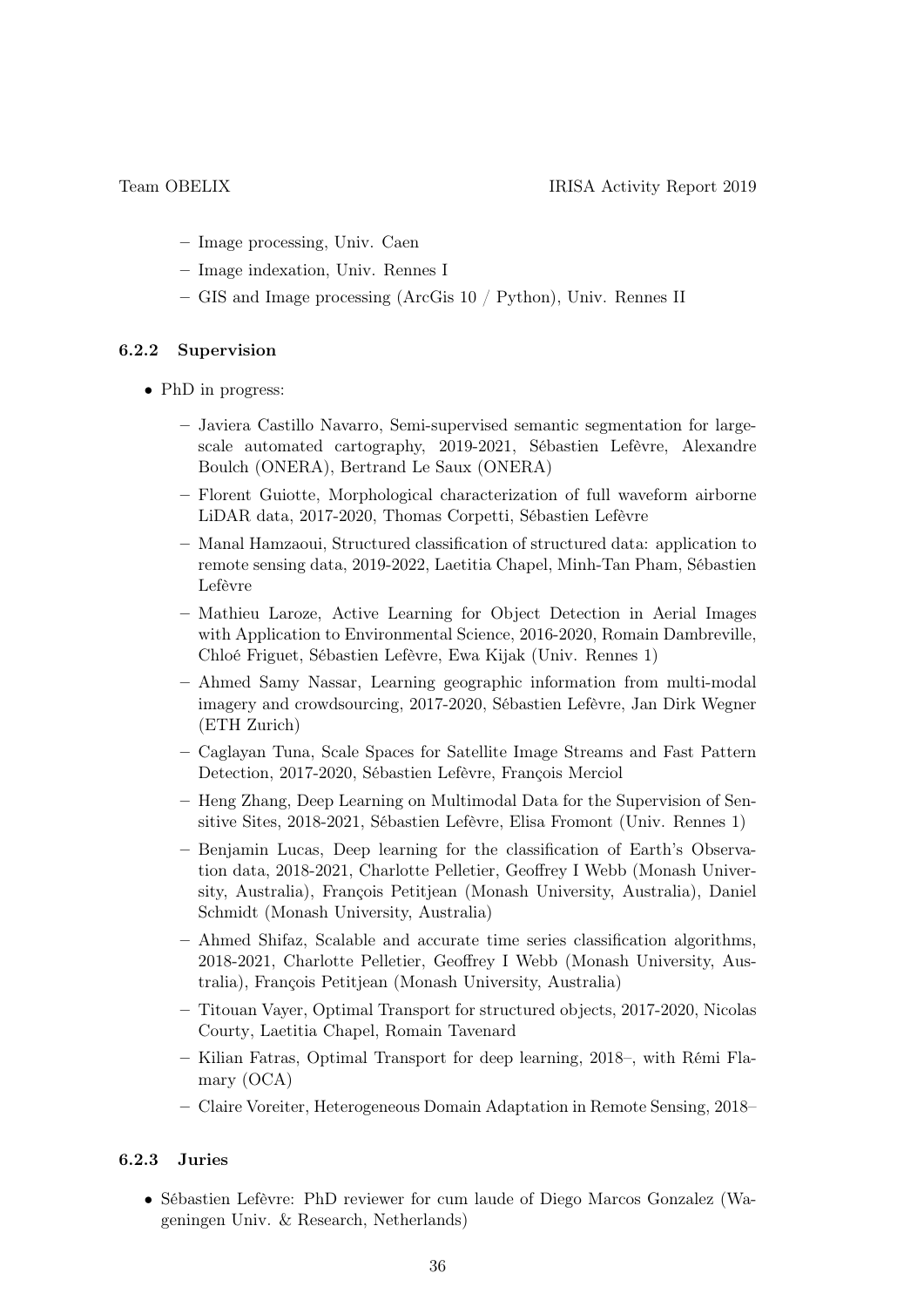### Team OBELIX IRISA Activity Report 2019

- Sébastien Lefèvre: PhD reviewer of Taibou Birgui Sekou (INSA Centre Val de Loire)
- Sébastien Lefèvre: PhD reviewer of Sébastien Villon (Univ. Montpellier)
- Sébastien Lefèvre: PhD reviewer of Dawa Derksen (Univ. Toulouse)
- Sébastien Lefèvre: PhD reviewer of Andrey Besedin (CNAM)
- Nicolas Courty: HDR jury member of Nicolas Bonneel (LIRIS, Lyon)
- Nicolas Courty: PhD reviewer of Benjamin Tardy (CESBIO)
- Nicolas Courty: PhD reviewer of esteban Bautista Ruiz (ENS Lyon)

# 6.3 Popularization

- Team : "Fête de la science" Univ. Bretagne Sud
- Chloé Friguet:
	- [Journée "Le numérique, des métiers en tous genres"](numerique-en-tous-genres.bzh) IUT Vannes
	- [Journée "Filles et Maths, une équation lumineuse"](numerique-en-tous-genres.bzh) ENS, Rennes
	- Research Talks IUT Vannes
- Sébastien Lefèvre:
	- Research Talks IUT Vannes
- Laetitia Chapel:
	- Journée Femmes et science Lorient
	- Research Talks IUT Vannes
- Romain Tavenard:
	- Machine Learning Meetup, Rennes, France
- Nicolas Courty:
	- Machine Learning Meetup, Rennes, June 2019, France
	- Table Ronde 'Qu'est ce que l'intelligence artificielle ?', during 'Fête de la Science', sept 2019, France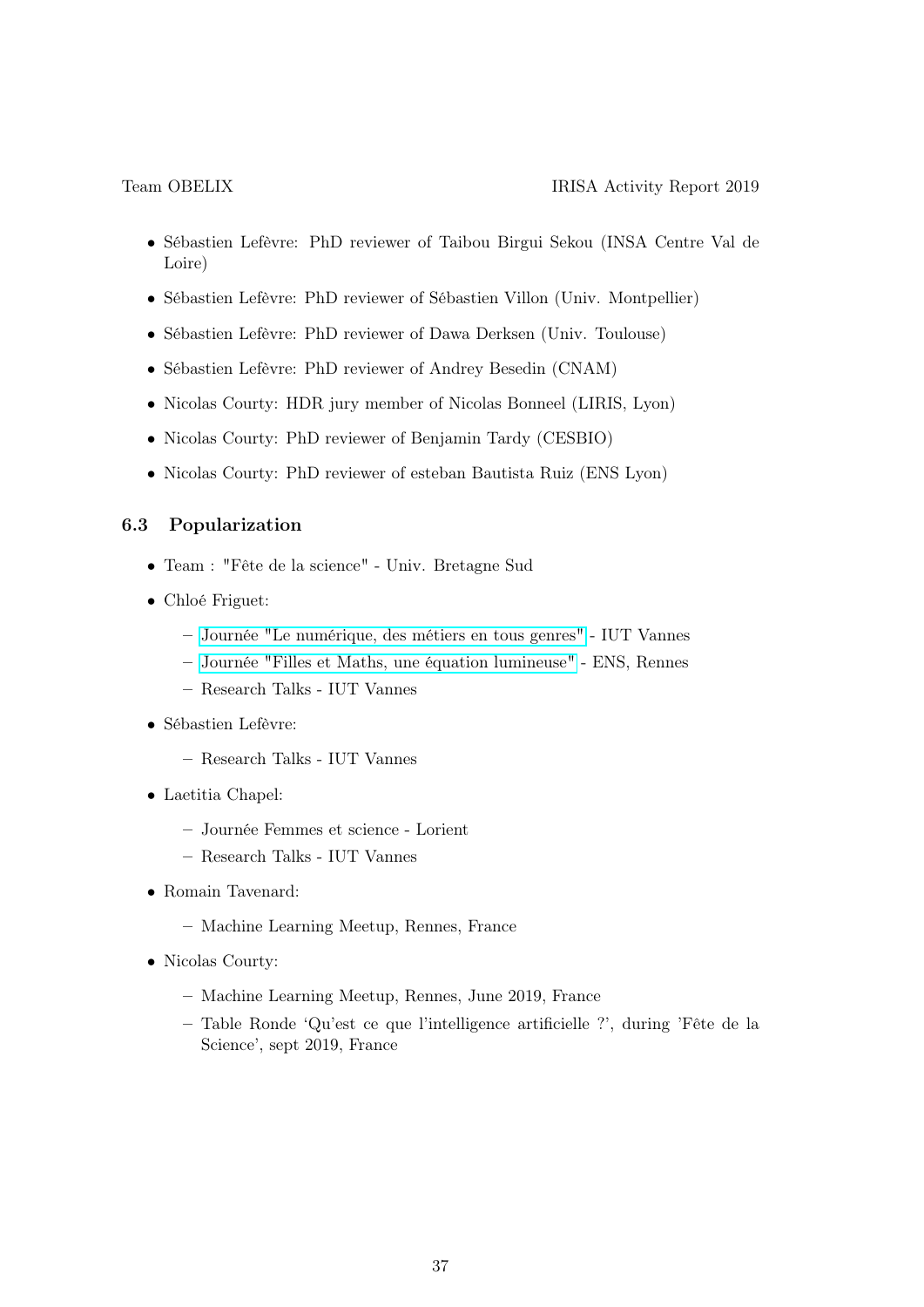# 7 Bibliography

### Articles in referred journals and book chapters

- <span id="page-39-3"></span>[1] N. Audebert, A. Boulch, B. Le Saux, S. Lefèvre, "Distance transform regression for spatially-aware deep semantic segmentation", Computer Vision and Image Understanding 189, 2019, p. 102809, https://hal.archives-ouvertes.fr/hal-02277621.
- <span id="page-39-2"></span>[2] N. Audebert, B. L. Saux, S. Lefèvre, "Deep Learning for Classification of Hyperspectral Data: A Comparative Review", IEEE geoscience and remote sensing magazine 7, 2, June 2019, p. 159–173, https://hal.archives-ouvertes.fr/hal-02104998.
- <span id="page-39-8"></span>[3] T. CORPETTI, X. GONG, M.-Z. KANG, B.-G. HU, L. HUBERT-MOY, "Time-consistent estimation of LAI by assimilation in GreenLab plant growth model", Computers  $\mathcal C$  Geosciences 130, 57, 2019, https://hal.archives-ouvertes.fr/hal-02376199.
- <span id="page-39-4"></span>[4] C. Dechesne, S. Lefèvre, R. Vadaine, G. Hajduch, R. Fablet, "Ship identification and characterization in Sentinel-1 SAR images with multi-task deep learning", Remote Sensing, 2019, https://hal-imt-atlantique.archives-ouvertes.fr/hal-02407571.
- <span id="page-39-5"></span>[5] P. DUSSEUX, T. CORPETTI, L. HUBERT-MOY, "The use of time series of remote sensing images for a sustainable management of territories: Application to the study of grasslands in the West of France", Cybergeo: European Journal of Geography, 2019, https://hal. archives-ouvertes.fr/hal-02376209.
- [6] C. Friguet, "Les forêts aléatoires avec R de Robin GENUER et Jean-Michel POGGI (2019)", Statistique et Société, December 2019, https://hal.archives-ouvertes.fr/ hal-02538276.
- <span id="page-39-0"></span>[7] F. GUIOTTE, S. LEFÈVRE, T. CORPETTI, "Attribute Filtering of Urban Point Clouds Using Max-Tree on Voxel Data", in: Mathematical Morphology and Its Applications to Signal and Image Processing, Springer, May 2019, p. 391–402, https://hal. archives-ouvertes.fr/hal-02343890.
- <span id="page-39-6"></span>[8] L. Hubert-Moy, J. Thibault, E. Fabre, C. Rozo, D. Arvor, T. Corpetti, S. Rapinel, "Time-series spectral dataset for croplands in France (2006-2017)", Data in Brief, 2019, https://hal.archives-ouvertes.fr/hal-02376212.
- <span id="page-39-9"></span>[9] M. Laslier, L. Hubert-Moy, T. Corpetti, S. Dufour, "Monitoring the colonization of alluvial deposits using multitemporal UAV RGB-imagery", Applied Vegetation Science 22, 4, 2019, p. 561–572, https://hal.archives-ouvertes.fr/hal-02376207.
- <span id="page-39-10"></span>[10] S. Lefèvre, D. Sheeren, O. Tasar, "A Generic Framework for Combining Multiple Segmentations in Geographic Object-Based Image Analysis", ISPRS International Journal of Geo-Information 8, 2, 2019, https://hal.archives-ouvertes.fr/hal-02083265.
- <span id="page-39-1"></span>[11] F. Merciol, L. Faucqueur, B. B. Damodaran, P.-Y. Rémy, B. Desclée, F. Dazin, S. Lefèvre, A. Masse, C. Sannier, "GEOBIA at the Terapixel Scale: Toward Efficient Mapping of Small Woody Features from Heterogeneous VHR Scenes", ISPRS International Journal of Geo-Information 8, 1, January 2019, p. 46, https: //hal.archives-ouvertes.fr/hal-02343814.
- <span id="page-39-7"></span>[12] V. Michot, D. Arvor, J. Ronchail, T. Corpetti, N. Jegou, P. Sérgio, V. DUBREUIL, "Validation and reconstruction of rain gauge-based daily time series for the entire Amazon basin", Theoretical and Applied Climatology, to appear 138, 1, 2019, p. 759–775, https://hal.archives-ouvertes.fr/halshs-02117151.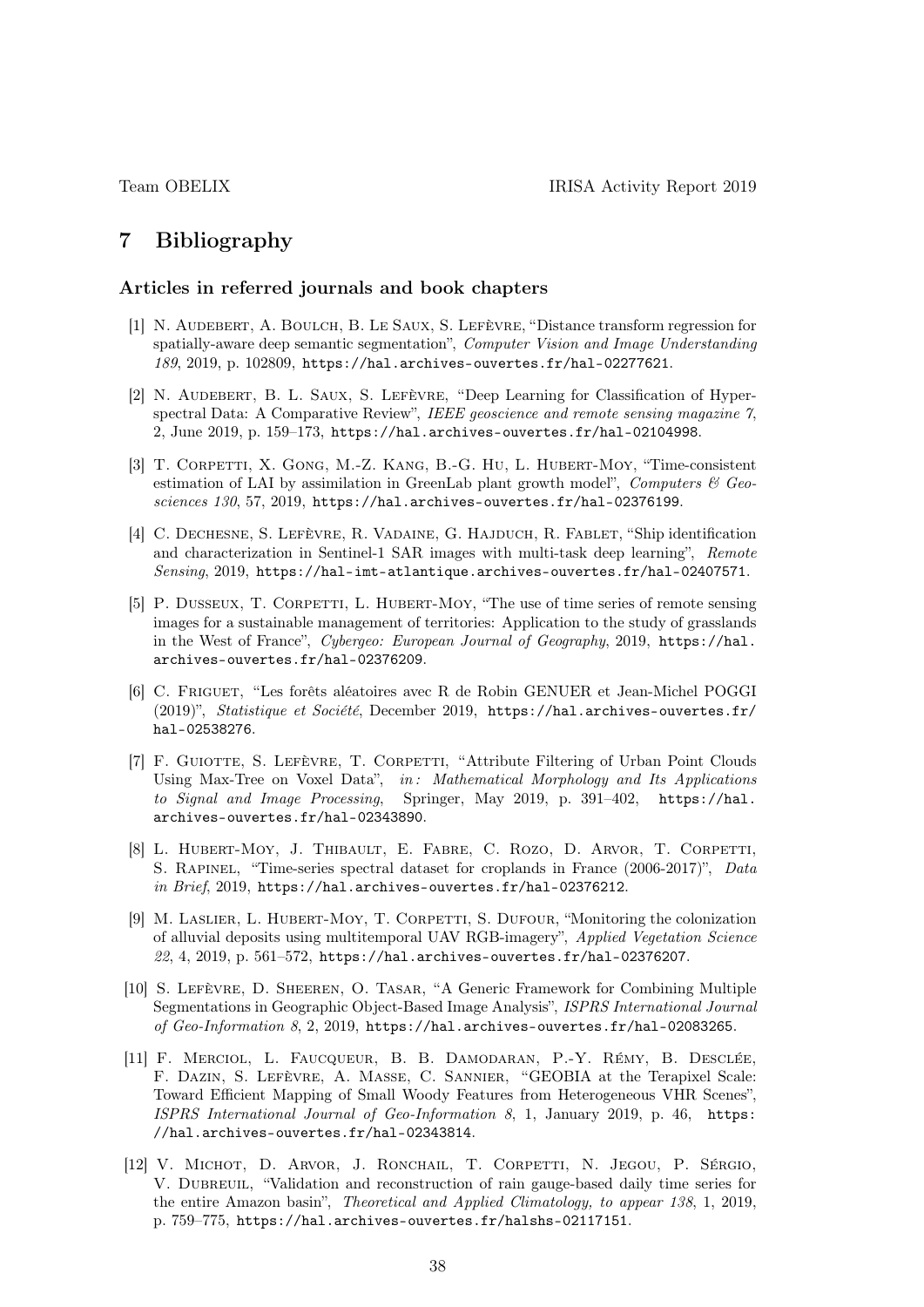### Publications in Conferences and Workshops

- <span id="page-40-8"></span>[13] J.-C. Burnel, K. Fatras, N. Courty, "Generating Natural Adversarial Hyperspectral examples with a modified Wasserstein GAN",  $in:$  C&ESAR, Rennes, France, November 2019, https://hal.archives-ouvertes.fr/hal-02447625.
- <span id="page-40-3"></span>[14] J. Castillo-Navarro, N. Audebert, A. Boulch, B. Le Saux, S. Lefèvre, "What Data are needed for Semantic Segmentation in Earth Observation?", in: 2019 Joint Urban Remote Sensing Event (JURSE), IEEE, p. 1–4, Vannes, France, May 2019, https: //hal.archives-ouvertes.fr/hal-02343915.
- <span id="page-40-4"></span>[15] J. Castillo-Navarro, B. Le Saux, A. Boulch, S. Lefèvre, "Semi-supervised Neural Networks for Semantic Segmentation in Remote Sensing", in : Colloque GRETSI sur le Traitement du Signal et des Images, Lille, France, 2019, https://hal. archives-ouvertes.fr/hal-02343961.
- <span id="page-40-5"></span>[16] C. DECHESNE, S. LEFÈVRE, R. VADAINE, G. HAJDUCH, R. FABLET, "Multi-task deep learning from Sentinel-1 SAR: ship detection, classification and length estimation",  $in$ : BiDS'19 : Conference on Big Data from Space, Munich, Germany, February 2019, https: //hal-imt-atlantique.archives-ouvertes.fr/hal-02285670.
- [17] R. Giudici, L. Courtrai, S. Lefèvre, "An Advanced Benchmarking for Image Compositing Evaluation", in: ISPRS International Workshop on Unmanned Aerial Vehi $cles\ \ in\ Geomatics\ \ (UAV-g),\ \ XLII-2/W13,\ \ \text{p.}\ \ 303-308,\quad \text{Enschede},\ \ \text{Netherlands},\ \ 2019,$ https://hal.archives-ouvertes.fr/hal-02343897.
- [18] R. Giudici, L. Courtrai, S. Lefèvre, "Mosaicing Fidelity Geometrical Assessment Based on SURF Point Classification", in: ISPRS International Workshop on Unmanned Aerial Vehicles in Geomatics (UAV-g), XLII-2/W13, p. 309–315, Enschede, Netherlands, 2019, https://hal.archives-ouvertes.fr/hal-02343921.
- <span id="page-40-7"></span>[19] D. Guijo-Rubio, P. A. Gutiérrez, R. Tavenard, A. Bagnall, "A Hybrid Approach to Time Series Classification with Shapelets", in: Intelligent Data Engineering and Automated Learning – IDEAL, p. 137–144, Manchester, United Kingdom, November 2019, https://hal.archives-ouvertes.fr/hal-02371422.
- <span id="page-40-6"></span>[20] M. Guilleme, S. Malinowski, R. Tavenard, X. Renard, "Localized Random Shapelets", in: International Workshop on Advanced Analysis and Learning on Temporal Data, p. 85–97, Wurzburg, Germany, 2019, https://hal.archives-ouvertes.fr/ hal-02513295.
- <span id="page-40-2"></span>[21] F. Guiotte, S. Lefèvre, T. Corpetti, "Filtrage et classification de nuage de points sur la base d'attributs morphologiques", in : Journées francophones des jeunes chercheurs en vision par ordinateur (ORASIS), St-Dié-Des-Vosges, France, May 2019, https://hal. archives-ouvertes.fr/hal-02343933.
- <span id="page-40-0"></span>[22] F. GUIOTTE, S. LEFÈVRE, T. CORPETTI, "Rasterization strategies for airborne Li-DAR classification using attribute profiles", in: 2019 Joint Urban Remote Sensing Event (JURSE), IEEE, p. 1–4, Vannes, France, May 2019, https://hal.archives-ouvertes. fr/hal-02343901.
- <span id="page-40-1"></span>[23] F. Guiotte, S. Lefèvre, T. Corpetti, "Stratégies de rastérisation pour la classification de données lidar aéroportées par profils d'attributs morphologiques", in : Colloque GRETSI sur le Traitement du Signal et des Images, Lille, France, 2019, https: //hal.archives-ouvertes.fr/hal-02343958.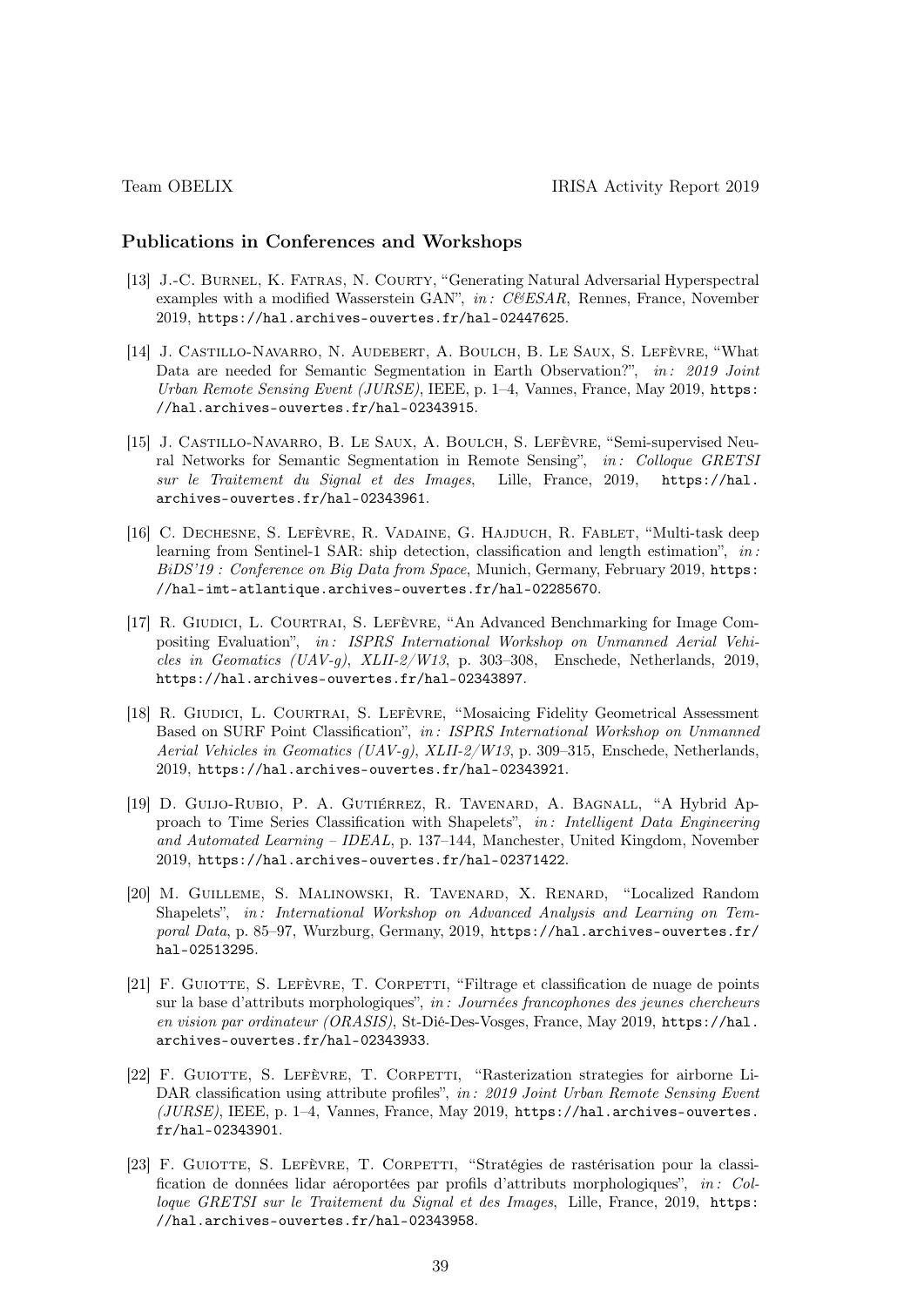- <span id="page-41-0"></span>[24] F. GUIOTTE, S. LEFÈVRE, T. CORPETTI, "Voxel-based attribute profiles on lidar data for land cover mapping", in : IEEE International Geosciences and Remote Sensing Symposium (IGARSS), Yokohama, Japan, 2019, https://hal.archives-ouvertes.fr/ hal-02343963.
- <span id="page-41-8"></span>[25] M. Laroze, R. Dambreville, C. Friguet, S. Lefèvre, D. Tuia, "Extraction non supervisée de descripteurs pour des suivis environnementaux aériens", in : Journées francophones des jeunes chercheurs en vision par ordinateur (ORASIS), St-Dié-Des-Vosges, France, May 2019, https://hal.archives-ouvertes.fr/hal-02343937.
- <span id="page-41-4"></span>[26] A. S. Nassar, N. Lang, S. Lefèvre, J. Wegner, "Learning geometric soft constraints for multi-view instance matching across street-level panoramas", in: 2019 Joint Urban Remote Sensing Event (JURSE), IEEE, p. 1–4, Vannes, France, May 2019, https: //hal.archives-ouvertes.fr/hal-02343907.
- <span id="page-41-5"></span>[27] A. S. Nassar, S. Lefèvre, J. D. Wegner, "Simultaneous multi-view instance detection with learned geometric soft-constraints", in : Internationcal Conference on Computer Vision (ICCV), Seoul, South Korea, 2019, https://hal.archives-ouvertes.fr/ hal-02343884.
- <span id="page-41-6"></span>[28] A. S. Nassar, S. Lefèvre, "Automated Mapping Of Accessibility Signs With Deep Learning From Ground-level Imagery and Open Data", in: 2019 Joint Urban Remote Sensing Event (JURSE), IEEE, p. 1–4, Vannes, France, May 2019, https: //hal.archives-ouvertes.fr/hal-02343904.
- <span id="page-41-9"></span>[29] I. REDKO, N. COURTY, R. FLAMARY, D. TUIA, "Optimal Transport for Multi-source Domain Adaptation under Target Shift", in: 22nd International Conference on Artificial Intelligence and Statistics (AISTATS) 2019, 89, Naha, Japan, April 2019, https://hal. archives-ouvertes.fr/hal-02082874.
- [30] M. Rußwurm, S. Lefèvre, M. Körner, "BreizhCrops: A Satellite Time Series Dataset for Crop Type Identification", in: Time Series Workshop of the 36th International Conference on Machine Learning (ICML), Long Beach, United States, 2019, https://hal.archives-ouvertes.fr/hal-02343898.
- <span id="page-41-7"></span>[31] M. Rußwurm, R. Tavenard, S. Lefèvre, M. Körner, "Early Classification for Agricultural Monitoring from Satellite Time Series", in: AI for Social Good Workshop at International Conference on Machine Learning (ICML), Long Beach, United States, 2019, https://hal.archives-ouvertes.fr/hal-02343851.
- <span id="page-41-2"></span>[32] C. Tuna, F. Merciol, S. Lefèvre, "Analysis of Min-Trees over Sentinel-1 Time Series for Flood Detection", in: 2019 10th International Workshop on the Analysis of Multitemporal Remote Sensing Images (MultiTemp), IEEE, p. 1–4, Shanghai, France, August 2019, https://hal.archives-ouvertes.fr/hal-02343928.
- <span id="page-41-3"></span>[33] C. TUNA, F. MERCIOL, S. LEFÈVRE, "Attribute profiles for satellite image time series", in : IEEE International Geosciences and Remote Sensing Symposium (IGARSS), Yokohama, Japan, 2019, https://hal.archives-ouvertes.fr/hal-02343965.
- <span id="page-41-1"></span>[34] C. TUNA, F. MERCIOL, S. LEFÈVRE, "Monitoring Urban Growth with Spatial Filtering of Satellite Image Time Series", in : JURSE (Joint Urban Remote Sensing Event ), Vannes, France, May 2019, https://hal.archives-ouvertes.fr/hal-02118714.
- <span id="page-41-10"></span>[35] T. Vayer, L. Chapel, R. Flamary, R. Tavenard, N. Courty, "Optimal Transport for structured data with application on graphs", in: ICML 2019 - 36th International Conference on Machine Learning, p. 1–16, Long Beach, United States, June 2019, https: //hal.archives-ouvertes.fr/hal-02174322.